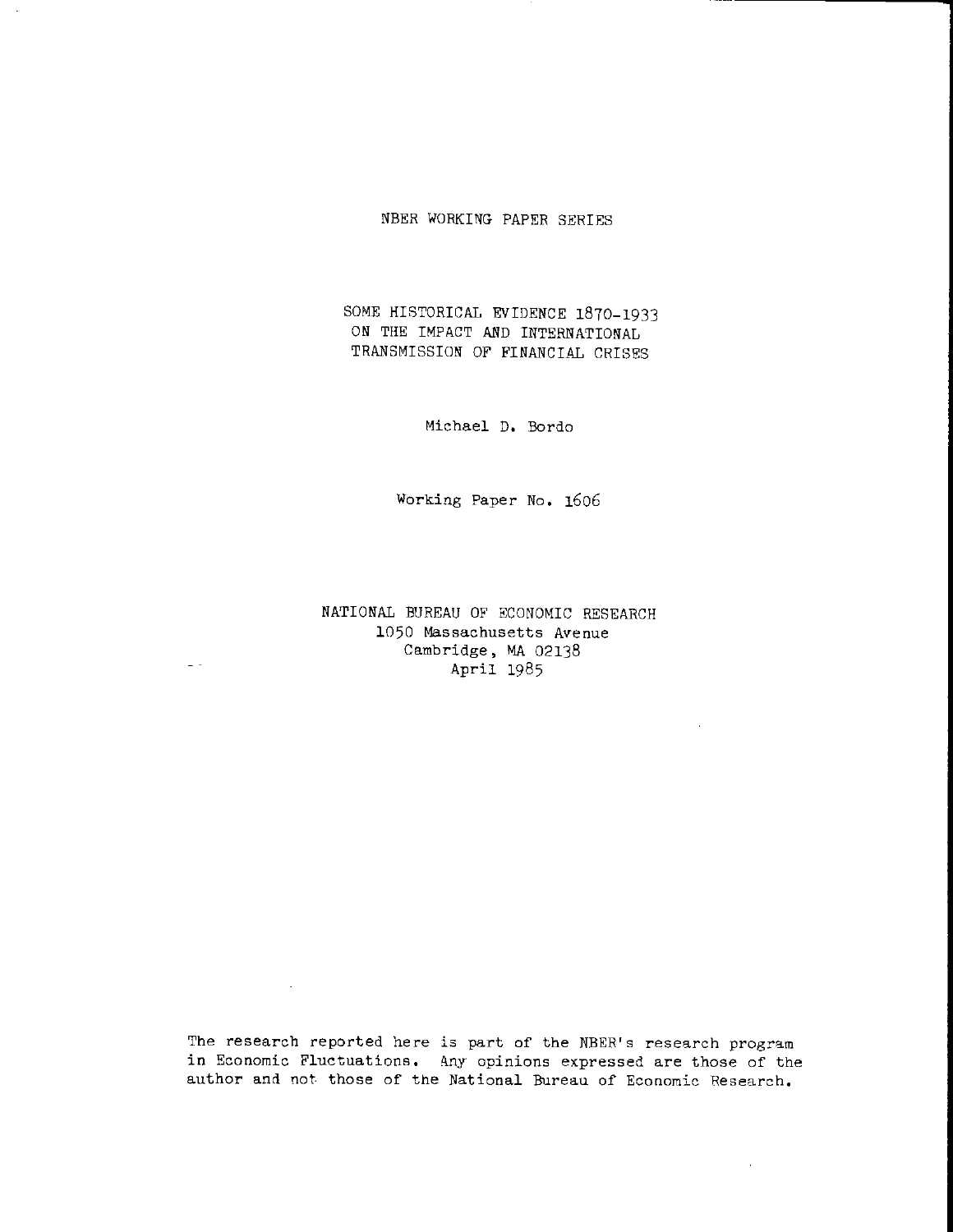NBER Working Paper #1606 April <sup>1985</sup>

#### Some Historical Evidence 1870-1933 on the Impact and International Transmission of Financial Crises

#### ABSTRACT

This study presents historical evidence for six countries (the U.S., U.K., Germany, France, Canada, Sweden) in the period 1870—1933 on the impact of financial crises on economic activity and on the international transmission of financial crises. The paper examines two approaches in the literature to the role and importance of financial crises as disturbances to domestic and international economic activity, that of the monetarists——Friedman and Schwartz and Cagan, and that of Fisher—Minsky and Kindleberger.

In a comparison of reference cycle contractions for the six countries over the period 1870—1933 severe contractions in economic activity were in all cases accompanied by monetary contraction, in most cases with stock market crashes, but not with the exception of the U.S., by banking crises. The unique performance of the U.S. can be attributed to the absence of a nationwide branch banking system compared to the five other countries examined, and the less effective role played by the U.S. monetary authorities in acting as a lender of last resort.

Our principal findings on the international transmission of financial crises are two. First, consistent with the monetarist approach, that under the Classical gold standard, in periods containing financial crises, nations' money supplies were linked by gold flows and changes in high powered money, while under periods of flexible exchange rates there is evidence of insulation of domestic monetary and real variables from foreign shocks.

Second, in sympathy with the Kindleberger—Minsky approach, the similarity between countries of turning points in stock market prices, the common incidence of stock market crises, and the similar importance of the deposit reserve ratio as the key determinant of monetary contraction in all countries (except the U.S.) suggests that arbitrage in stock prices was a channel for the international transmission of crises.

> Michael D. Bordo University of South Carolina College of Business Administration Department of Economics Columbia, SC 29203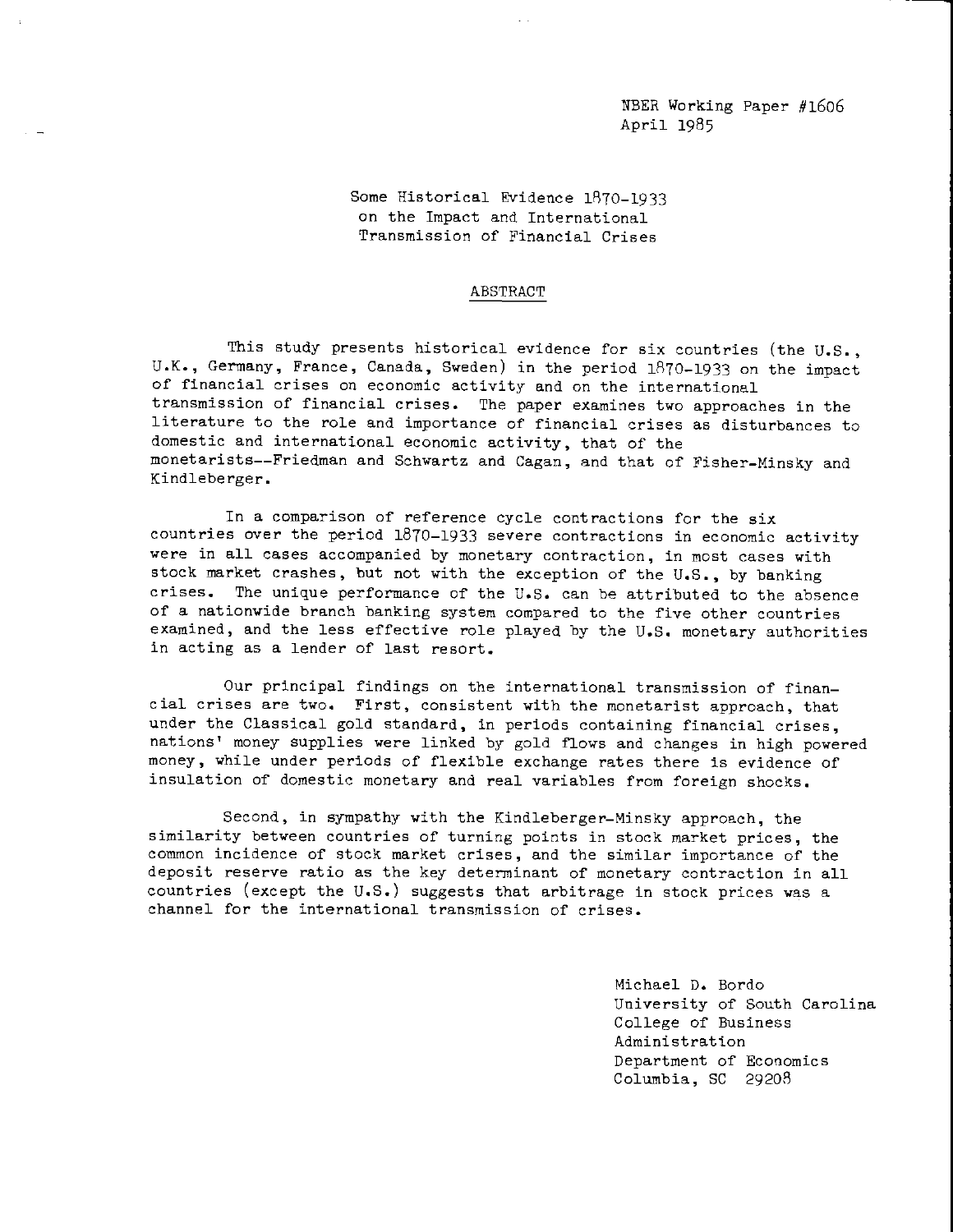# Some Historical Evidence (1870-1933) on the Impact and International Transmission of Financial Crises\*

# 1. INTRODUCTION

Recent fears of insolvency of major U.S. banks and the threat posed to world economic stability has raised considerable interest in the topic of financial crises and in financial crises of the past.<sup>1</sup> This study presents historical evidence for six countries in the period 1870—1933 on the impact of financial crises on economic activity and on the international transmission of financial crises.

Two approaches to financial crises predominate in the literature.<sup>2</sup> The nonetarist approach of Friedman and Schwartz (1963), Cagan (1965) and Schwartz (1985) identifies financial crises with banking panics viewing them as either producing or aggravating the effects of monetary contraction. The second approach identified with the work of Minsky and Kindleberger, following the seminal work of Fisher (1932), views financial crises as a key element of the upper turning point in the business cycle and as the inevitable consequence of the boom.

Many financial crises in the past two hundred years have occurred world wide (see Kindleberger, 1978) although they have differed markedly in degree of severity. Monetary and real channels have been emphasized in the two approaches to international transmission.

According to the monetarist approach, financial crises (and also business fluctuations) are transmitted internationally primarily through the monetary standard.<sup>3</sup> Under a fixed exchange rate, such as the classical gold standard, a financial crisis in one country by reducing the money supply or velocity in that country will attract gold flows from other countries. These countries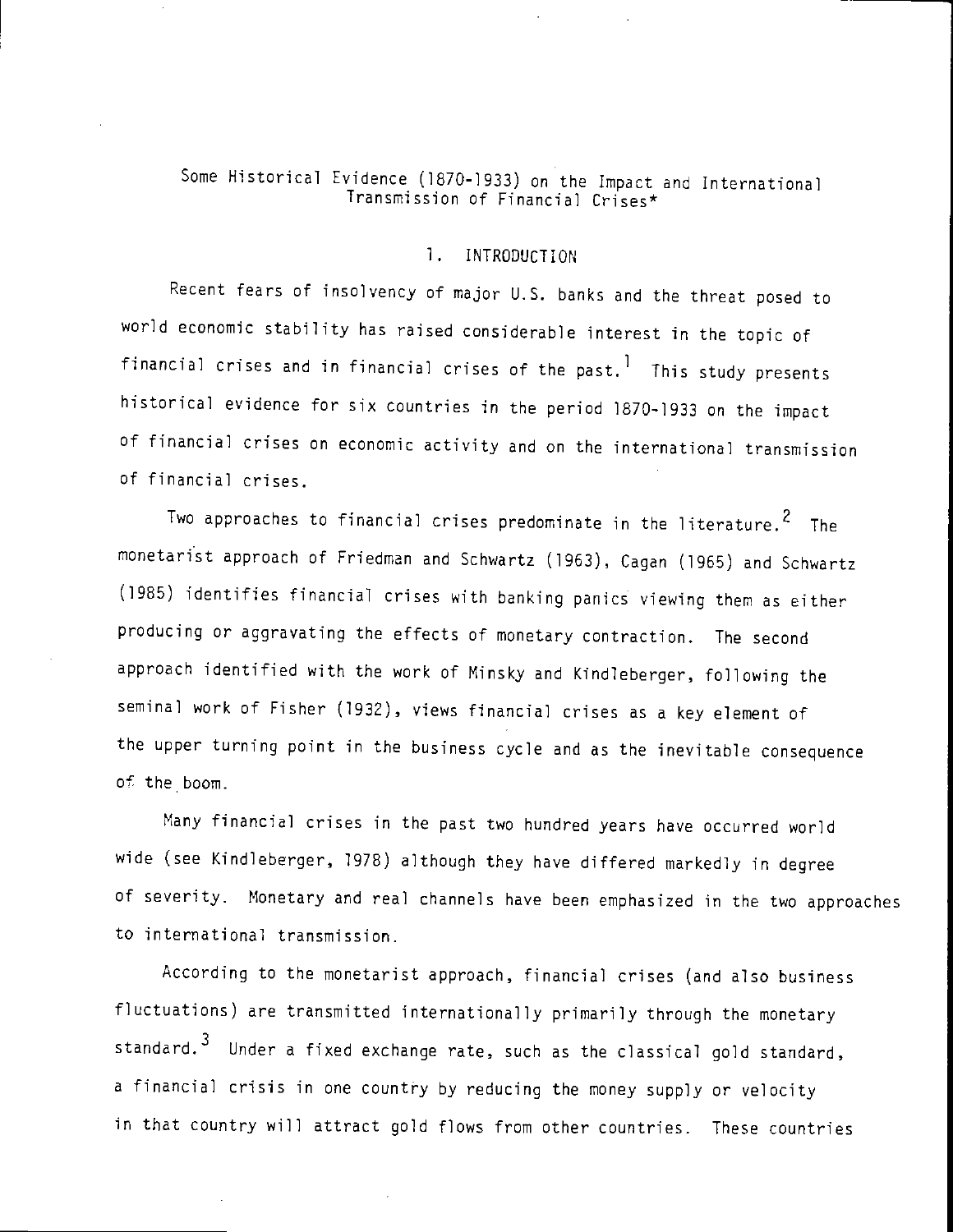will in turn suffer a contraction in their money supplies and a reduction in economic activity. Transmission can also occur through short-term capital flows, changes in real income, and commodity arbitrage, but the way in which these channels affect activity is primarily through monetary change. By contrast, under flexible exchange rates, according to the monetarist approach, one would expect the transmission of financial disturbances to be considerably muted.

According to the Kindleberger-Minsky approach financial crises are transmitted primarily through nonmonetary channels such as link portfolios of financial institutions, capital flows, commodity arbitrage, and changes in the balance of trade. Monetary factors are treated as of secondary importance.

In some detail Section 2 examines these two approaches to the role and importance of financial crises as disturbances to domestic and international economic activity. The two approaches can in some sense be treated as complements rather than substitutes. Both emphasize the role of monetary and nonmonetary factors in precipitating and transmitting crises, with different weights placed. by each approaches on each set of factors. In what follows we do not run a race between the two views but rather ascertain the extent to which historical evidence is compatible with elements of each of them.

Section 3 examines the evidence for six countries: the United States, Great Britain, France, Germany, Sweden and Canada on the relationship between monetary contraction, the sources of monetary change, declines in economic activity and the incidence of financial crises. In a comparison of reference cycle contractions for the six countries over the period 1870-1933 severe contractions in economic activity were in all cases accompanied by monetary contraction,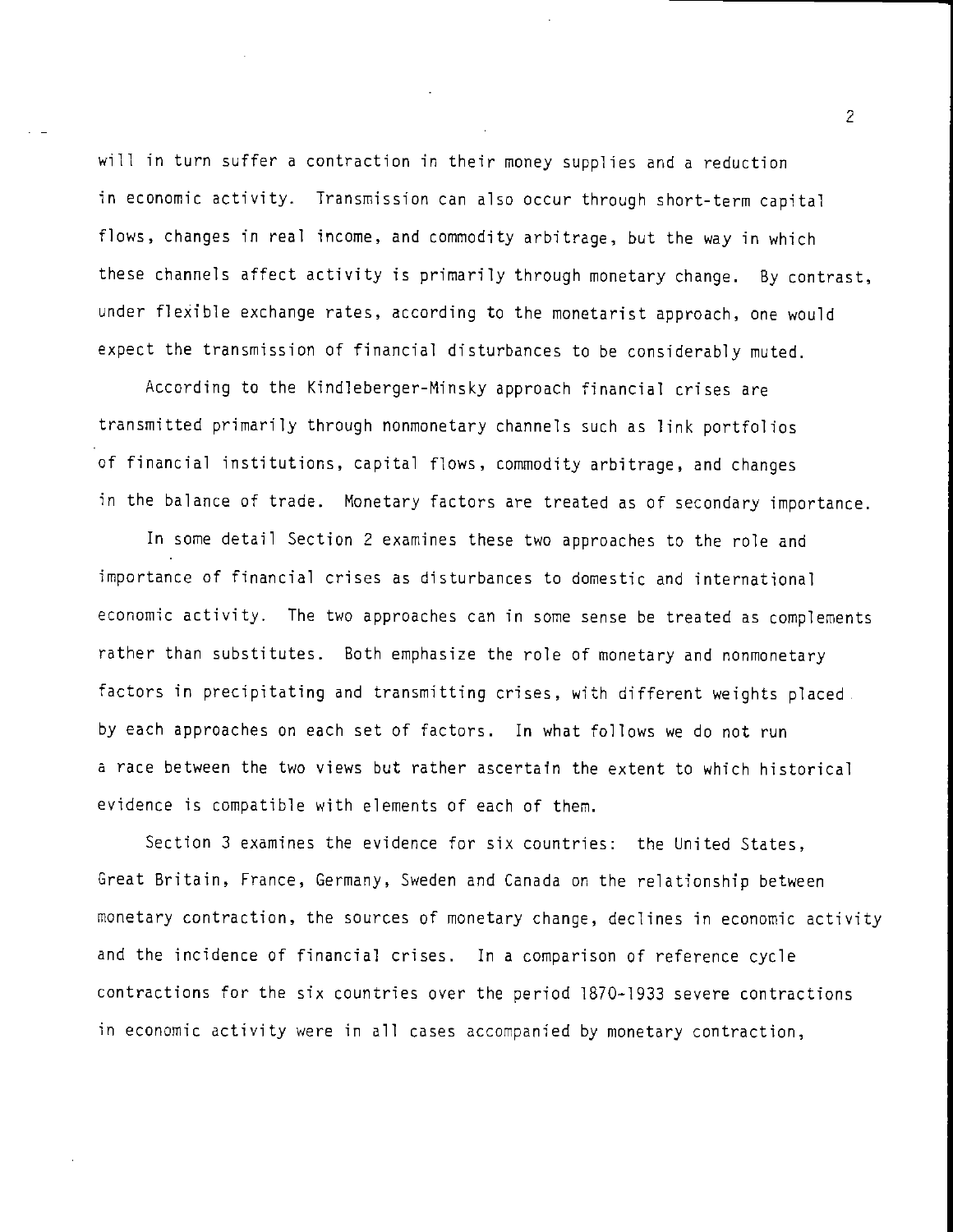in most cases with stock market crashes, but not with the exception of the U. S., by banking crises. The unique performance of the U.S. can be attributed to the absence of a nationwide branch banking system compared to the five other countries examined, and the less effective role played by the U.S. monetary authorities in acting as a lender of last resort.

 $\sim 10^7$ 

Section 4 examines the evidence for the six countries on the international transmission of financial crises. Our principal findings are two. First, consistent with the monetarist approach, that under the Classical gold standard, in periods containing financial crises, nations' money supplies were linked by gold flows and changes in high powered money, while under periods of flexible exchange rates there is evidence of insulation of domestic monetary and real variables from foreign shocks.

Second in sympathy with the Kindleberger—Minsky approach, the similarity between countries of turning points in stock market prices, the common incidence of stock market crises, and the similar importance of the deposit reserve ratio as the key determinant of monetary contraction in all countries (except the U.S.) suggests that arbitrage in stock prices was a channel for the international transmission of crises.

Finally section 5 contains a conclusion and discusses some implications of the historical record for the present situation.

# 2. THEORETICAL APPROACHES TO FINANCIAL CRISES

Of two main approaches to understanding the role and importance of financial crises, the approach of Friedman and Schwartz (l963a) and Cagan (1965) identifies financial crises with banking panics. Banking panics in turn may be a source of monetary contraction or may aggravate the effects of monetary contraction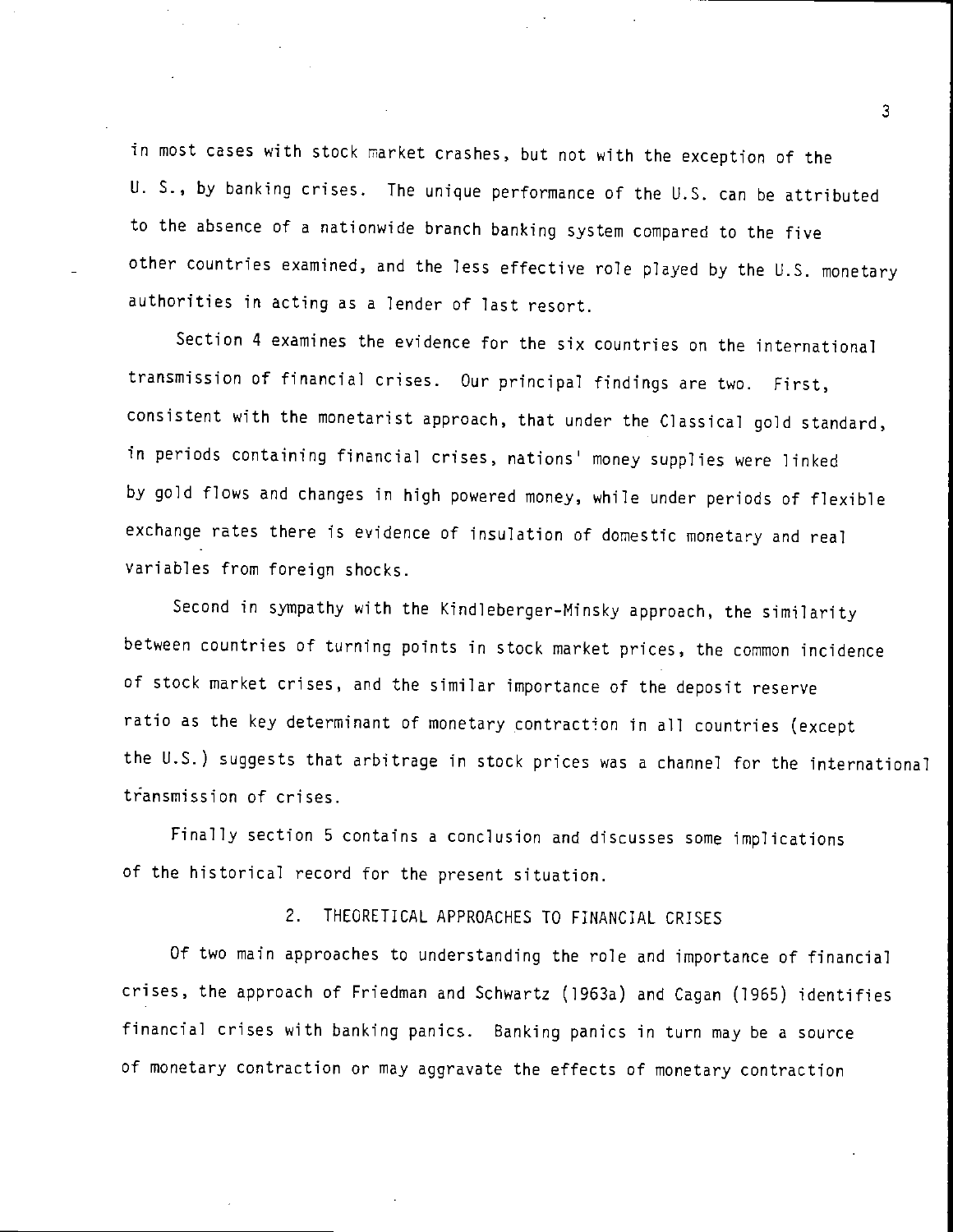on economic activity.<sup>4</sup> The second approach following the seminal work of Fisher (1932), views financial crises as a part of the normal functioning of the business cycle, and explains them as a natural consequence of "financial fragility" and "overindebtedness."

The Monetarist Approach to Financial Crises

In their monumental A Monetary History of the United States, 1867-1960, Friedman and Schwartz devote considerable attention to the role of banking panics in producing monetary instability in the United States. For Friedman and Schwartz, banking panics are important because of their effects on the money supply and hence on economic activity. Over the approximate one—hundred-year span studied, the United States had six severe contractions, of which four were marked by major banking or monetary disturbances (Friedman and Schwartz, l963a, p. 677). Indeed banking panics "have greatly intensified (severe) contractions if indeed they have not been the primary factor converting what would otherwise have been mild contractions into severe ones" (1963a, pp. 441-442).

According to Friedman and Schwartz, banking panics arise out of the loss of confidence by the public in the ability of banks to convert deposits into currency. A loss of confidence is typically precipitated by the failure of some important financial institution (e.g. as in 1873, 1893). Attempts by the public to increase the fraction of its money holdings held in currency in a fractional reserve banking system can only be met by a multiple contraction of deposits. A banking panic in turn, if not allayed by the suspension of convertibility of deposits into currency and the issuance of clearing house certificates (as was often the case before the establishment of the Federal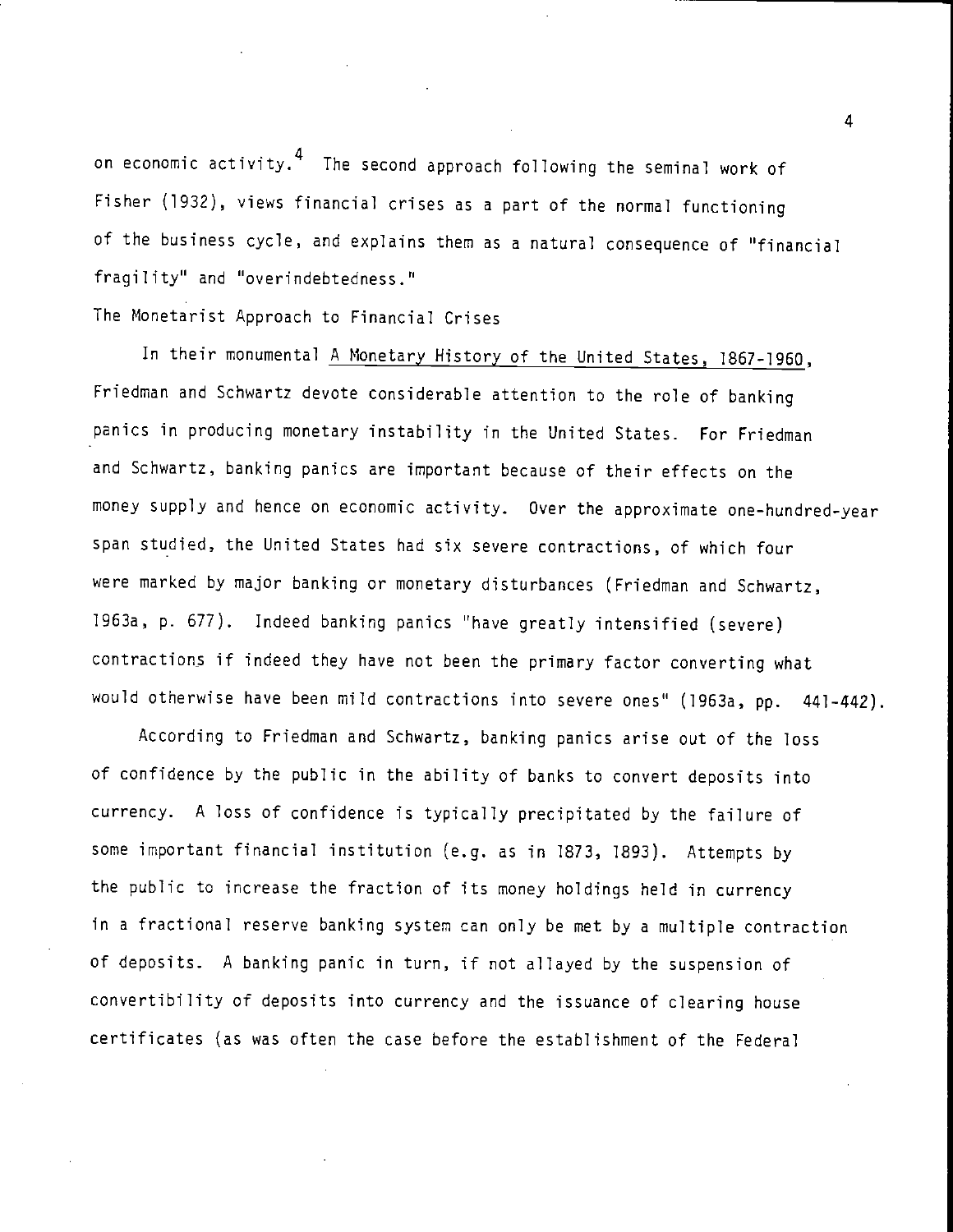Reserve in 1914) or by early intervention by the monetary authorities, will produce massive bank failures. Such failures will be the consequence of otherwise Sound banks being forced into insolvency by a fail in the value of their assets induced by a mass scramble for liquidity.

Banking panics leading to widespread bank failures, such as occurred in the 1929—33 period, primarily by reducing the money stock through a decline in both the deposit—currency and deposit—reserve ratios, have deleterious effects on economic activity.

Friedman and Schwartz make an important distinction between the arithmetic and the economic aspects of a banking panic. In their discussion of the panic of 1893 they state "the panic had important effects on the banking structure,...; and it undoubtedly affected the detailed timing, form, and impact of the economic adjustment. At the same time, it was at bottom simply the way in which an adjustment, forced by other considerations, worked itself out. The price declines abroad and the distrust of the maintenance of the gold standard by the United States meant that there were only two alternatives: (1) a sizable decline in U.S. prices and a decline or a reduced rate of rise in money income; or (2) the abandonment of the gold standard and the depreciation of the dollar relative to other currencies. Given the maintenance of the gold standard, the adjustments in prices and income were unavoidable. If they had not occurred through the banking panic and the accompanying deepening of the recession underway, they would have taken place in some other way" (Friedman and Schwartz, 1963, pp. 110—11 ).

Indeed the peculiarities of the U.S. banking system as it developed in the nineteenth century with its unit fractional reserve banking system and

S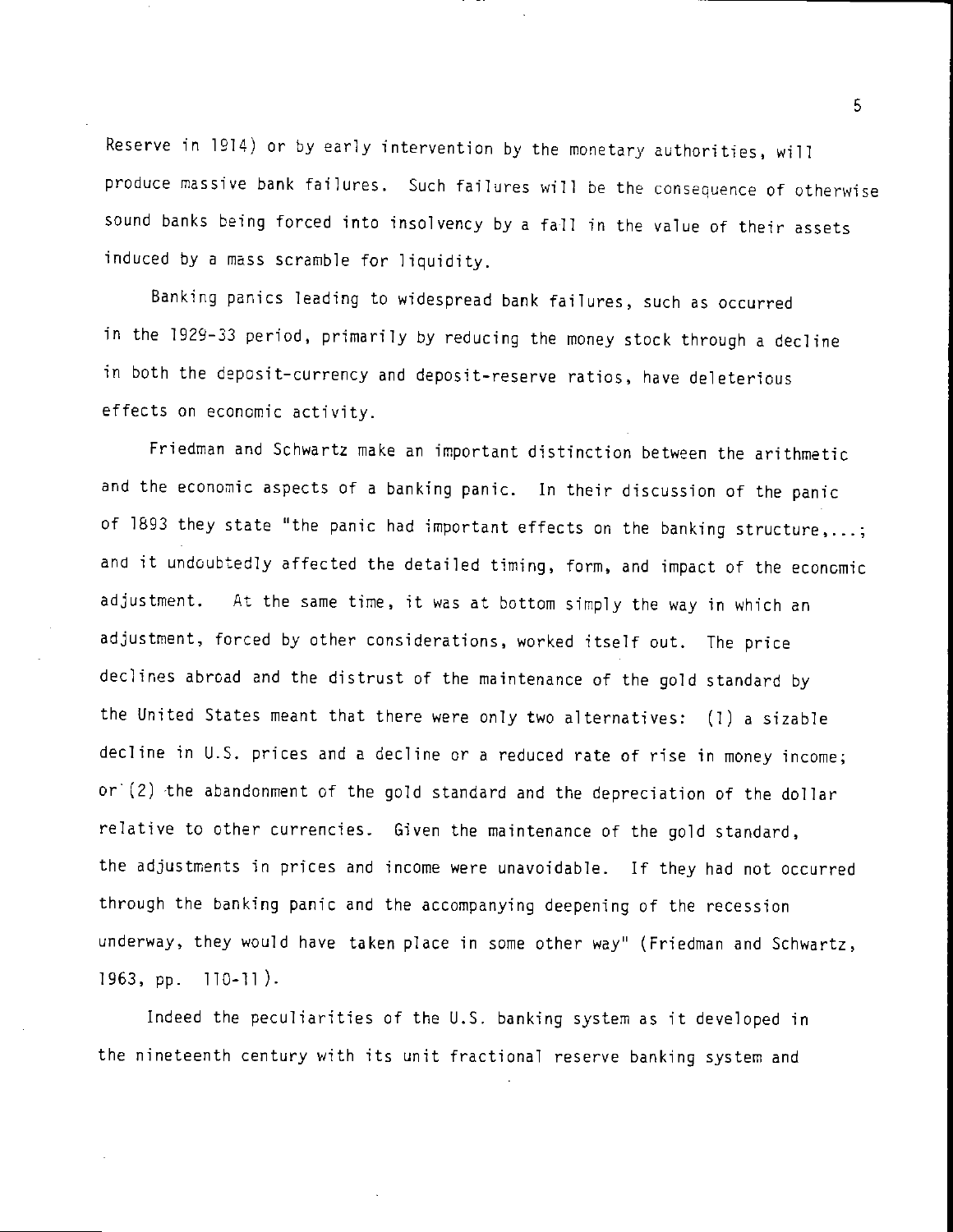reserves pyramided in New York made it highly susceptible to banking panics. This vulnerability was finally ended by the introduction of federal deposit insurance in 1934 which served to remove the public's fear for its ability to convert deposits into currency.

Friedman and Schwartz highlight the importance in the pre FDIC system of strong and responsible leadership exercising timely judgment in intervening to allay the public's fears. Before the advent of the Fed, such intervention by the New York clearing banks in suspending convertibility and issuing clearing house certificates and, on occasion, in conducting open market purchases by the Treasury was generally successful, although not sufficient to prevent severe monetary contraction. The Federal Reserve System established in part to provide such leadership failed dismally in the 1929—33 contraction.

According to Friedman and Schwartz, had the Fed conducted open market operations in 1930 and 1931 to provide the reserves needed by the banking system, the series of bank failures producing the massive unprecedented decline in the money stock would have been prevented.

Finally according to Friedman and Schwartz, economic disturbances are spread internationally by the monetary standard. U.S. monetary disturbances during the 1929-33 contraction quickly spread abroad to other gold countries through the gold exchange standard. Only countries on flexible exchange rates with the U.S., such as China, and Spain, escaped its ravages.<sup>5</sup>

Cagan (1965) in Determinants and Effects of Changes in the Stock of Money, 1875—1960, carefully analyzed the role of banking panics in the cyclical behavior of the U.S. money supply. Cagan, like Friedman and Schwartz, explained the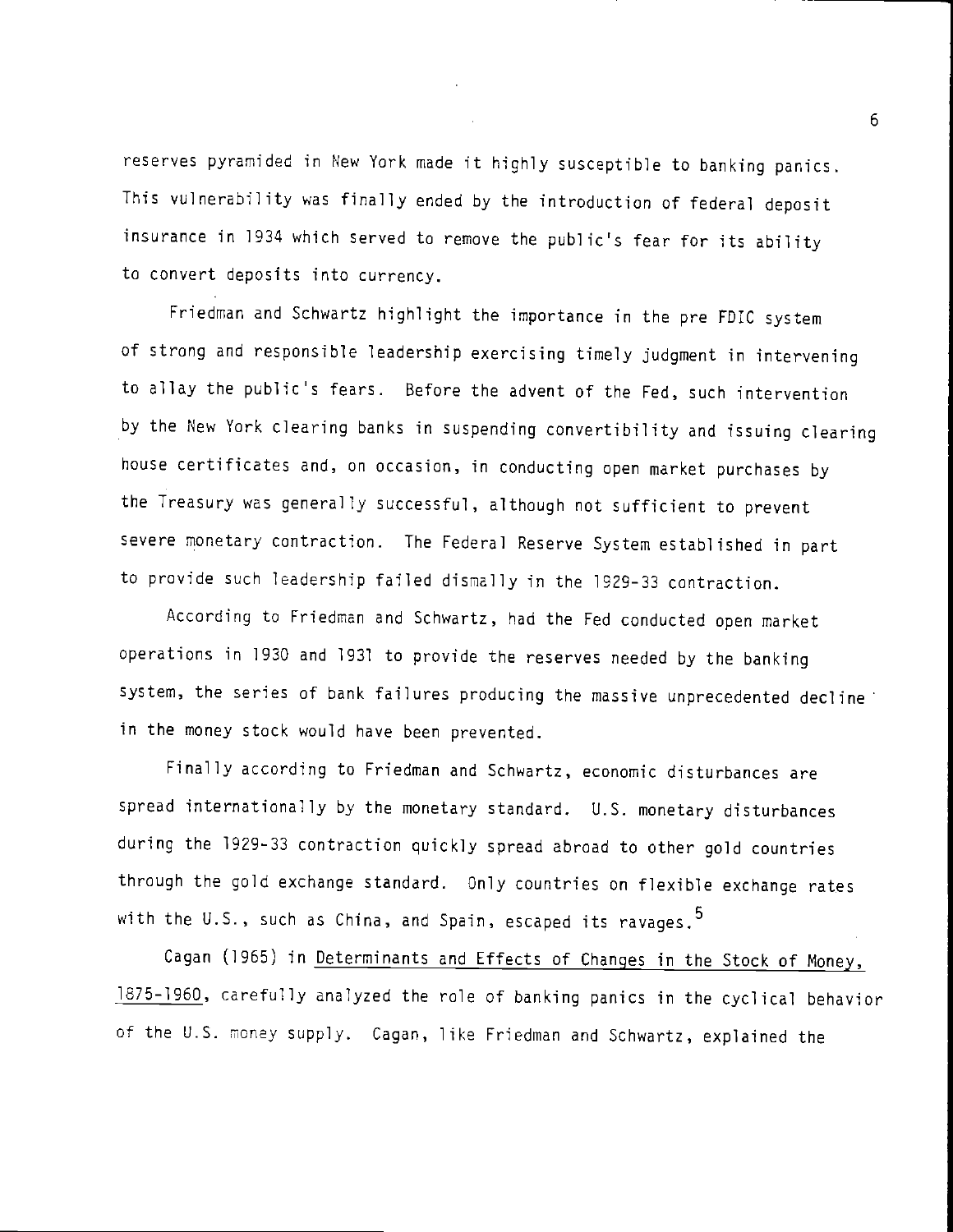incidence of panics by events such as the failure of prominent financial institutions or railroads. The resulting decline in the public's confidence in the banks, by raising both the public's currency-money ratio and the banking system's reserve-deposit ratio, led to a contraction in the money supply.  $6\degree$  Cagan attributed the high incidence of banking panics in the U.S. experience "to the pre—World War I banking system with its inverted pyramid of credit resting on New York City banks and the absence of emergency reserves provided by a central bank..." and to "sharp outflows of gold which sometimes forced banks to contract credit too fast" (Cagan, 1965, pp. 226—227).

Finally, Cagan presented strong evidence that panics in the U.S. experience did not precipitate cyclical downturns since they all followed peaks in economic activity. Moreover, though panics were important in several cycles in reducing money growth more than would otherwise have happened and in converting mild contractions into severe contractions, he concluded based on the evidence of two severe cyclical downturns not associated with banking panics——l920—21 and 1937-38—-and two mild cyclical downturns that were associated with panics—-1890 and 1914-—that panics were neither a necessary nor sufficient condition for producing a severe contraction.

Huffrnan and Lothian (1984) focus on the international transmission of business cycles under the pre—1933 gold standard. They view monetary shocks as the key sources of cyclical fluctuations, with the fixed—exchange—rate gold standard the primary mechanism for transmission of shocks abroad. An unexpected decline in the money supply in one country (say, the United States) will reduce income and prices and raise interest rates in that country leading to a balance of payments surplus and a gold and capital inflow from another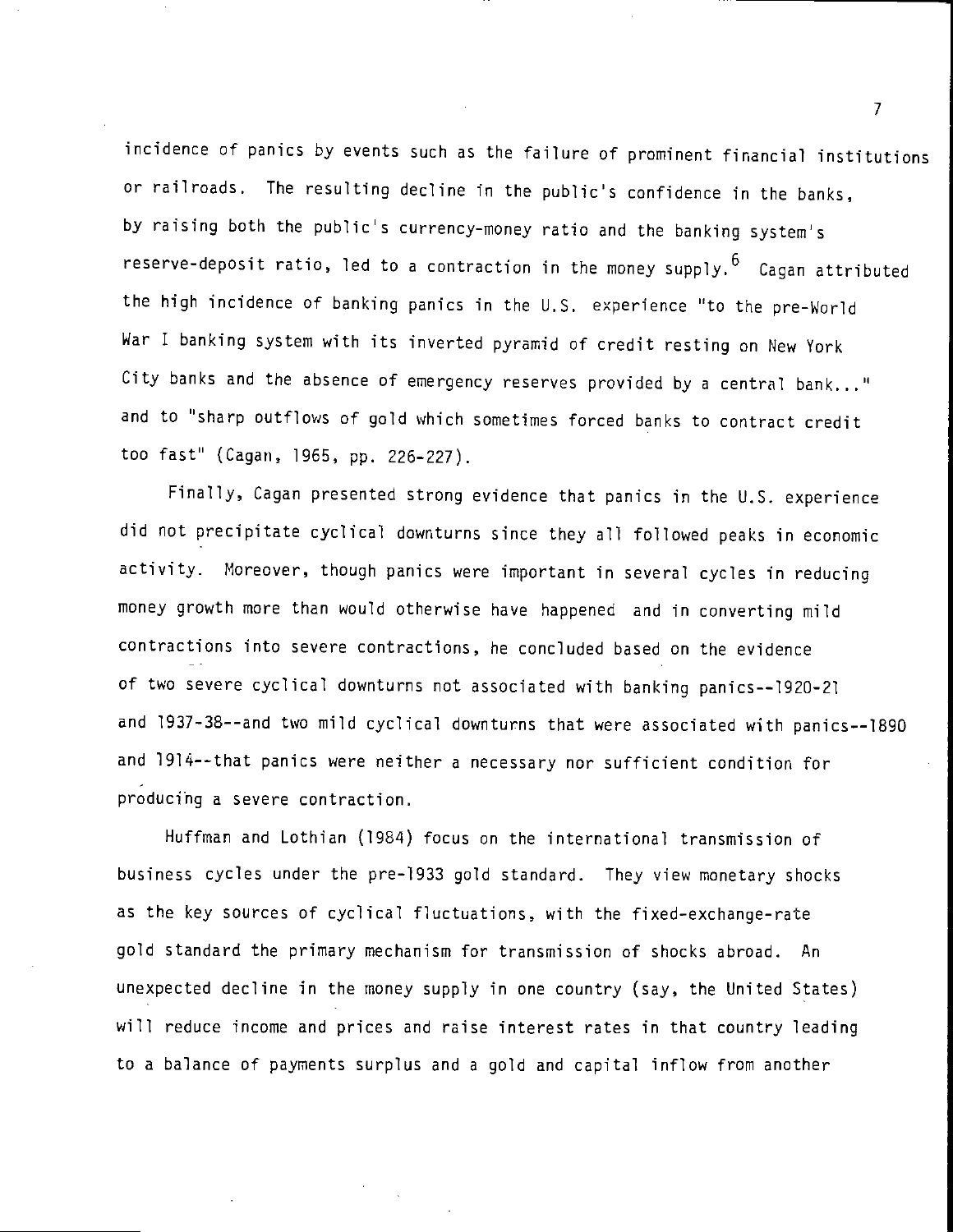(say Great Britain). In Great Britain, the gold outflow will reduce the money supply, prices and real output and raise interest rates, leading to a new equilibrium. Empirical evidence based on Granger—Sims causality tests provides support for the paramount role of specie flows and money supplies in the pre—1933 gold standard transmission mechanism.

Since financial crises are important only to the extent that they affect the money supply, they should not be a crucial part of the transmission mechanism. In a comparison of common cycles in the United States and Great Britain, 1830-1933, Huffman and Lothian found panics in only three of twelve common cycles. This leads them to conclude that little importance should be attached to panics as a direct channel of international transmission of cyclical fluctuations. The Fisher—Minsky—Kindleberger Approach

In contrast to the monetarist approach which regards financial crises as important via their influence on monetary aggregates, a tradition going back to the nineteenth century regards financial crises as an essential part of the upper turning point of the business cycle——as a necessary consequence of the "excesses" of the previous boom. The modern proponents, Minsky and Kindleberger, basically extend the views Irving Fisher expressed in Booms and Depressions (1982).

According to Fisher (1932) and (1933) the business cycle is explained by two key factors: overindebtedness and deflation.

"Disturbances in these two factors——debt and the purchasing power of the monetary unit-—will set up serious disturbances in all, or nearly all, other economic variables. On the other hand, if debt and deflation are absent, other disturbances are powerless to bring on crises comparable in severity to those of 1837, 1873, or 1929—33" (Fisher, 1933, p. 341).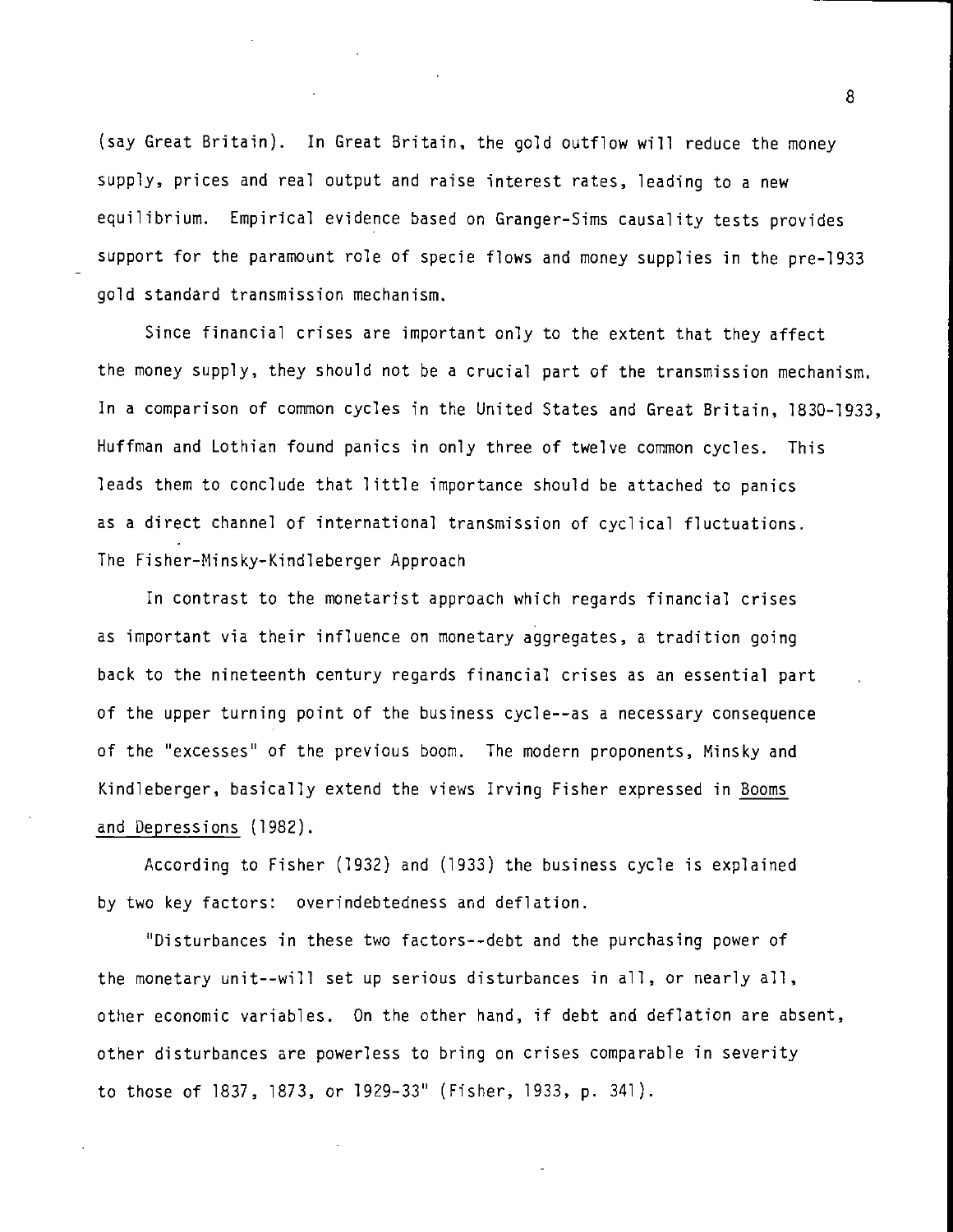The upswing in the cycle is precipitated by some exogenous event that provides new, profitable opportunities for investment in key sectors of the economy. Such 'starters" can be new inventions, gold discoveries or wars. The exogenous shock encourages new investment in those sectors that increase output and prices. Rising prices by raising profits encourages more investment but also encourages speculation for capital gain. The whole process is debt financed, primarily by bank loans, which in turn by increasing deposits and the money supply raises the price level. An overall sense of optimism will raise velocity, fueling the expansion even further. Moreover the rising price level by reducing the real value of outstanding debt more than the increase in nominal debt encourages further borrowing. The process continues until a general state of "overindebtedness"——defjned as 'whatever degree of indebtedness multiplies unduly the chances of becoming insolvent"—— is reached (Fisher, 1932, p. 9). A state of overindebtedness exists when individuals, firms, and banks have insufficient liquid assets to meet their liabilities. In such a situation a crisis can be triggered by errors in judgment by debtors or creditors. Debtors unable to pay debts when due and unable to refinance their positions may be forced by creditors to liquidate their assets

Such "distress selling" if widespread then triggers a "liquidity crisis" that could in turn lead to a "debt crisis," a "banking crisis," and a deep depression unless the process is averted by intervention by the monetary authorities.. Distress selling if engaged in by the whole community produces a decline in the price level because, as loans are extinguished and not renewed, bank deposits decline. As the price level falls the real value of outstanding debt rises and, according to Fjsher, based on the assumption of money illusion both by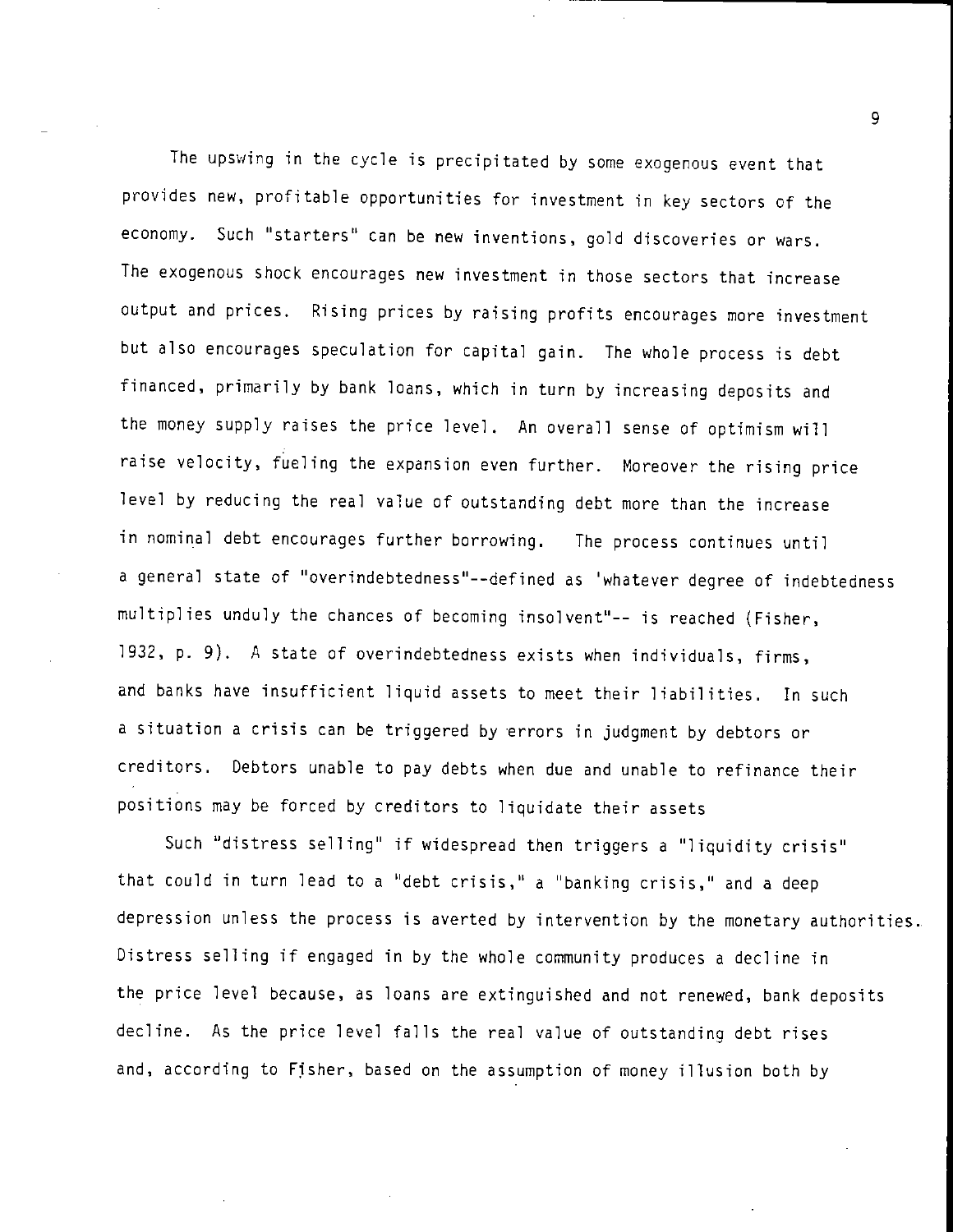debtors and creditors, it rises faster than nominal debt is extinguished. Thus creditors see the nominal value of their collateral declining with the price level and hence continue to call their loans, while the real debt burden of debtors rises so they continue to liquidate. A fallacy of composition takes over, each individual joining the liquidation to avoid being worse off, while the community as a whole by reducing the price level actually becomes worse off. The process can proceed to involve bank runs as fears for their solvency rise, and to raise the demand for money as a sense of pessimism spreads.

Real economic activity is affected by falling prices that reduce net worth and profits leading to bankruptcy. Both factors contribute to a decline in output and employment. In addition, while nominal interest rates fall with deflation, real rates are increased, worsening the situation. The process can continue until either widespread bankruptcy has eliminated the overindebtedness, or at any state a reflationary monetary policy is adopted. However, once recovery begins, the whole process will repeat itself. Finally, depressions are transmitted from country to country by the monetary standard.

Minsky in a series of articles since 1957 has elaborated and extended Fisher's theory.<sup>8</sup> Basically Minsky has extended the notion of overindebtedness and the processes which produce it by his concept of fragility.

According to Minsky, as the economy proceeds through the upwsing of the business cycle, the financial structure becomes more fragile. A crisis occurs when a fragile financial structure is shocked by some event that triggers a sell-off of assets in a thin market producing a sharp decline in asset prices (Minsky, 1977, 140). The fragility or robustness of a financial structure is determined by three factors: a) the mix of hedge, speculative, and Ponzi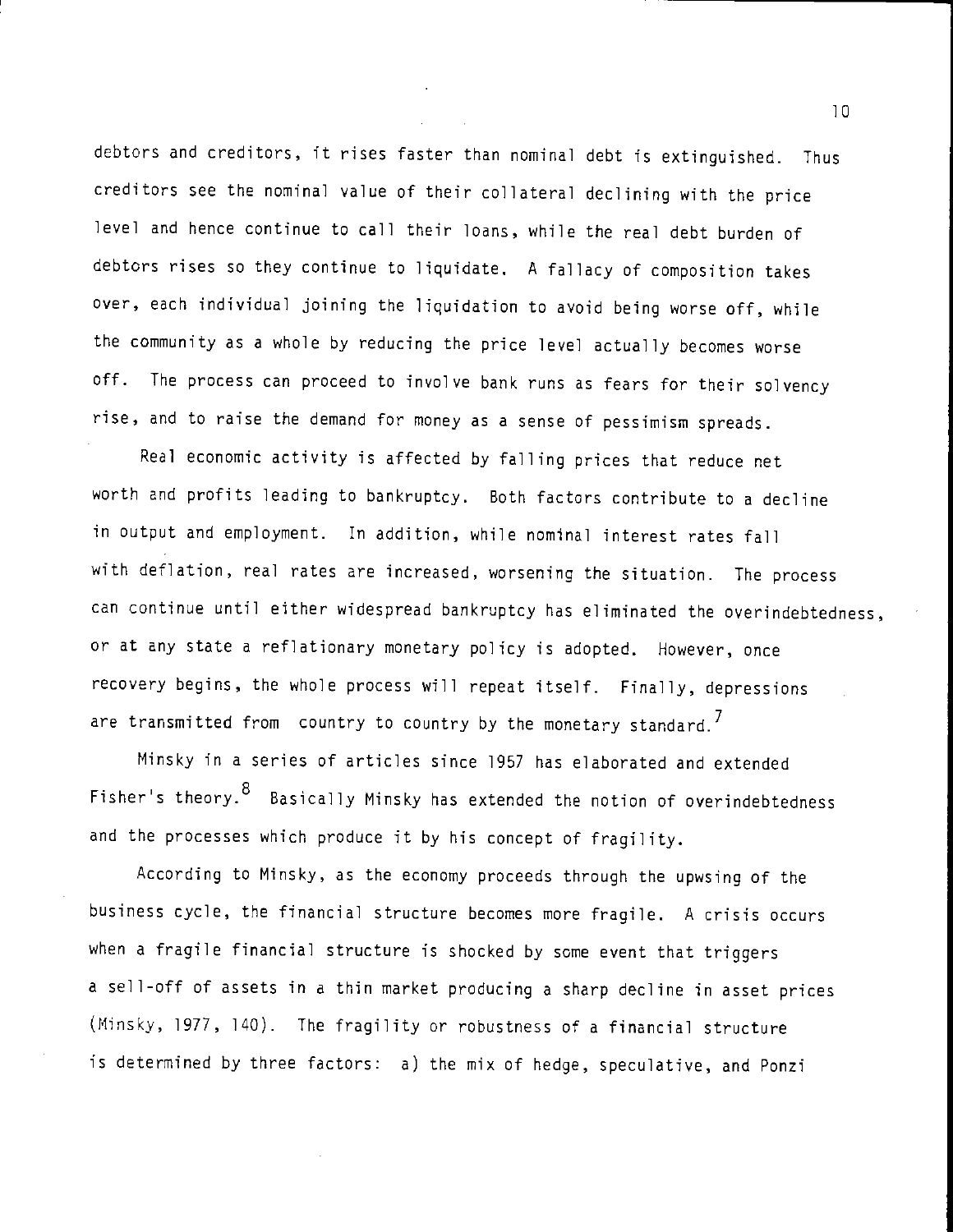finance; b) the liquidity of the portfolio; c) the extent to which ongoing investment is debt financed.

Minsky's terms are defined as follows: "if a unit's cash flow commitments on debts are such that over each significant period the cash receipts are expected to exceed the cash payments by a significant margin, the unit is said to be engaged in hedge financing." Speculative financing is defined as "cash flow payments over some period——typically near term-—that exceed the cash flows expected over this period." A Ponzi finance unit "is a speculative unit for which the interest portion of its cash payment commitments exceeds its net income cash receipts. A Ponzi unit has to increase its debt in order to meet its commitments on outstanding instruments" (1977, p. 143). The importance of speculative and Ponzi finance is that a rise in the interest rate can convert a positive into a negative present value, precipitating insolvency.

According to Minsky's approach, in the upswing of the cycle, the demand for new investment in response to improved profit opportunities leads to a demand for finance. Part of the new investment is directly financed by short-term bank loans, part by equity, and part by long-term debt. As the economy expands it generates an excess demand for finance, raising interest rates. However, the excess demand is partially and temporarily offset by financial innovation, which in turn fuels the finance of further investment.  $9$  Thus, the investment boom is fueled both by an endogenous (elastic) money supply and elastic velocity.

As interest rates rise, four factors work to create a fragile financial envi ronment: <sup>10</sup>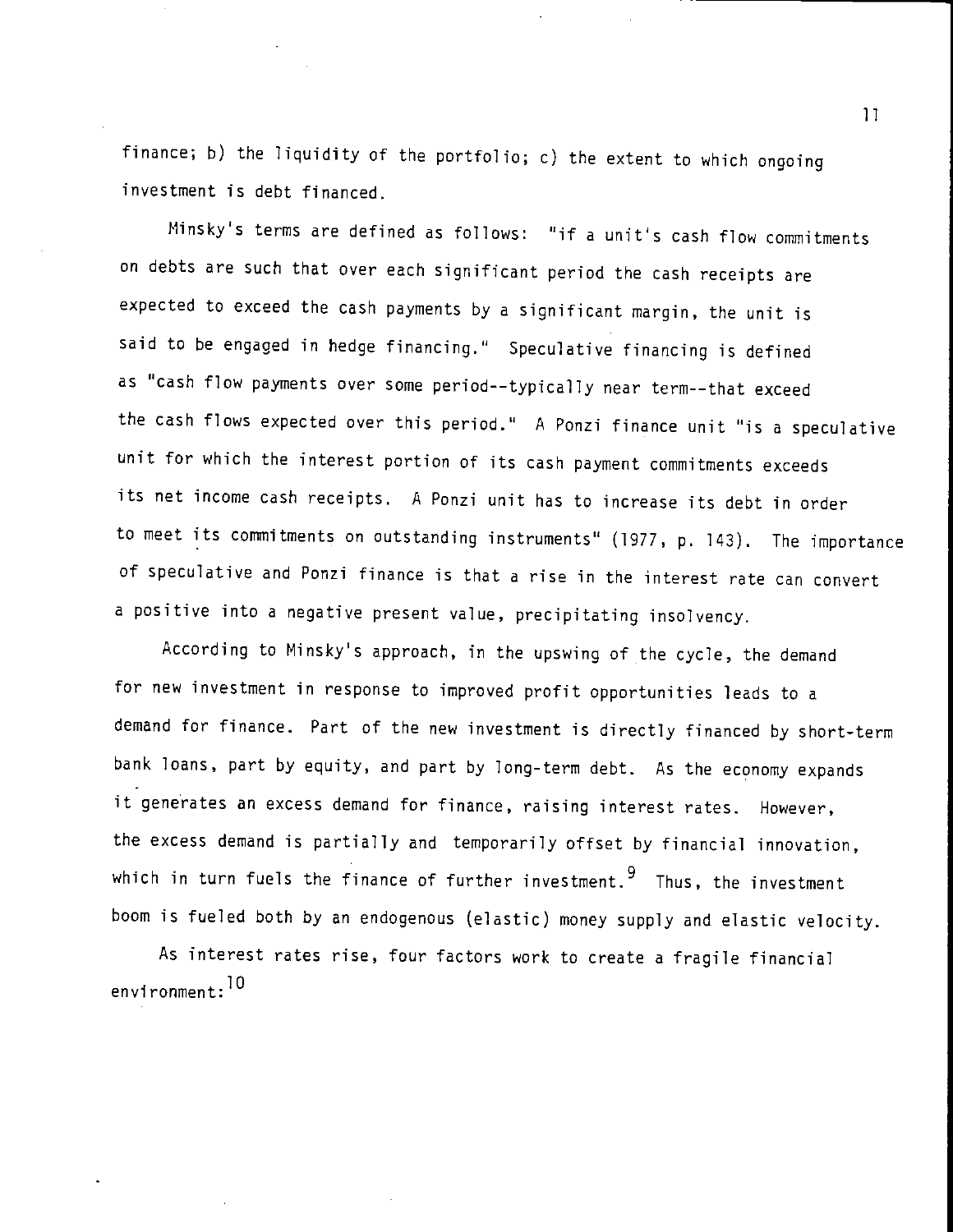a) an increase in debt finance

b) a shift from long term to short term debt

c) a shift from hedge to speculative to Ponzi finance

d) a reduction in financial institutions' margin of safety

Once a fragile environment is in place, a further rise in interest rates by shifting hedge to speculative to Ponzi financing can precipitate a refinancing crisis where firms are unable to "rollover" their debt. In that situation Fisher's "distress selling" process can be generated with all the attendant consequences. The crisis can be aborted however by the central bank acting as a lender of last resort to the money markets.<sup>11</sup>

Finally, Minsky's thesis can also explain the international transmission of crises. Commercial banks lending abroad face additional risks. The risks include greater economic and political uncertainty that increase the likelihood of default and capital losses from unexpected changes in exchange rates.  $12$ ,  $13$ 

Kindleberger (1978) follows Minsky and Fisher, embellishing the story with pages of anecdotes from history. Basically some displacement which improves profit opportunities leads to an investment boom, fueled by bank money and rising velocity. This in turn produces a "speculative mania" involving a shift from money to goods, "overtrading" and then "distress". At that point some event triggers a massive shift from goods to money and a "panic" results (Kindleberger, 1978, p. 5).

Kindleberger expands on the international transmission mechanism. In addition to the traditional links of gold flows, the balance of trade, and capital flows, he stresses the importance of psychological factors, commodity arbitrage, and interest arbitrage which, by linking the banking systems of different countries directly, can offset the normal operations of the classical price—specie—flow mechanism.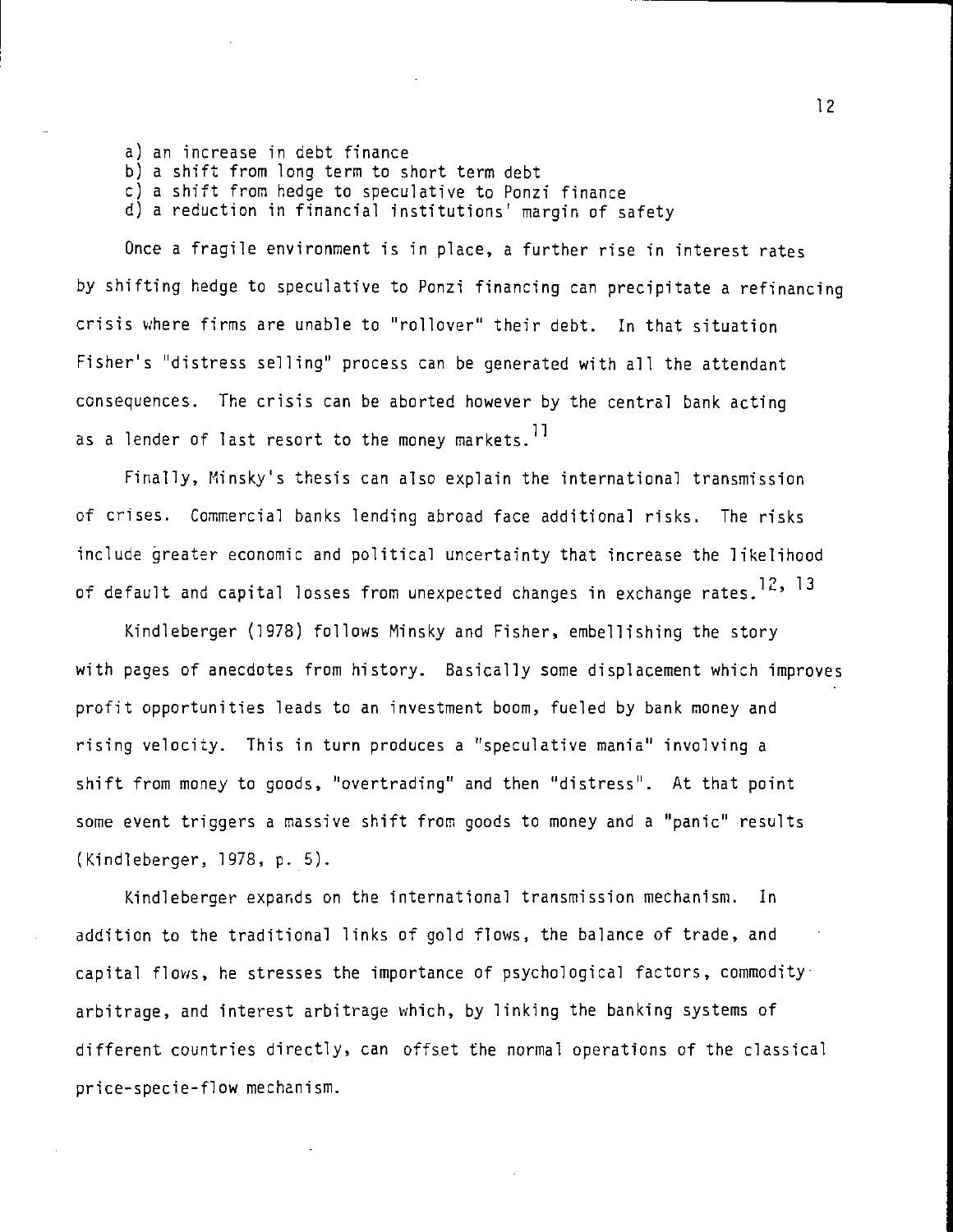Although Minsky's model is limited to a single country, over trading has historically tended to spread from one country to another. The conduits are many. Commodity prices may rise and so may the prices of securities that are traded internationally. Speculation in exports, imports, or foreign securities furnishes direct links between markets of countries. By these means euphoria and overtrading<br>in one country can be fed by capital inflows from foreign purchases of particular goods and assets. And if these capital flows lead<br>to inflows of gold or silver, monetary expansion in the original country is enhanced as the boom is fueled by additional supplies of money on which higher pryamids of credit can be supported. In an ideal world, of course, a gain of specie for one country would<br>be matched by a corresponding loss for another, and the resulting expansion in the first case would be offset by the contraction in the second. In the real world, however, while the boom in the first country might gain speed from the increase in the supply of reserves, or "high-powered money", it might also rise in the second despite the loss in monetary reserves, as investors respond to rising prices and profits abroad by joining in the speculative chase. In other words, the potential contraction from the shrinkage on the monetary side might be overwhelmed by the increase in speculative interest and the rise in demand. For the two countries together, in any event, the credit system is stretched tighter.

Kindleberger views a flexible exchange rate as an important conduit for the international transmission of financial crises--"exchange appreciation and deflation, or exchange depreciation and inflation.. .can be connected with bankruptcies, bank suspensions and changes in the money supply" (p. 119).

Finally, as do Fisher and Minsky, Kindleberger assumes a role to a lender of last resort to abort the crisis but, with his additional emphasis on the international nature of financial crisis, he stresses the need for an international lender of last resort.<sup>14</sup>

A Comparison of the Two Approaches

The two main approaches to the role and importance of financial crises differ in two ways. The first is over the importance of monetary change as the primary conduit through which financial crises affect economic activity. According to the monetarist approach, it is primarily by reducing money growth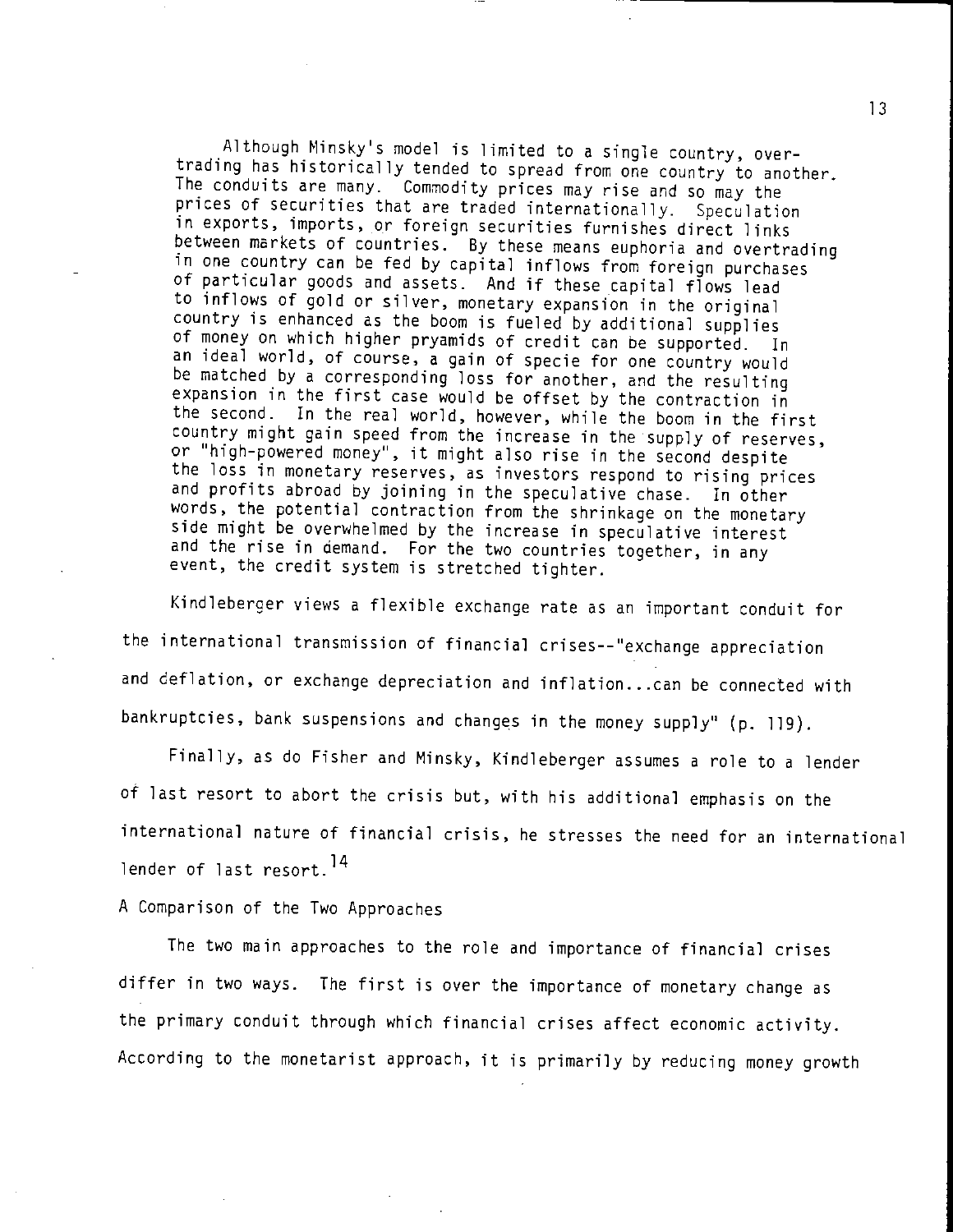more than otherwise that the banking system when affected by a crisis, has an impact on the economy. By contrast, the Kindleberger—Minsky approach sees financial crises as being important largely independent of effects on the money supply.

A second difference is the importance of monetary factors in the international transmission of financial crises. According to the monetarist approach, transmission should occur primarily via the monetary standard by precipitating gold flows (or changes in international reserves) between countries that affect monetary bases and hence money supplies. Under flexible exchange rates, transmission would be muted. By contrast, in the Kindleberger-Minsky approach, transmission can occur through a wide variety of channels including the monetary channel. One key channel stressed by Kindleberger and Minsky is the direct link between the banking systems of different countries. Moreover, flexible exchange rates may serve to accelerate transmission.

In what follows we examine the extent to which historical evidence for six countries in the period 1870—1933 conforms to each of these theories.

3. MONEY, ECONOMIC ACTIVITY AND FINANCIAL CRISES: THE INTERNATIONAL EVIDENCE

In this section is presented evidence in Table 1 for six countries in the period 1870—1933 on the behavior of real and monetary variables during cyclical contractions marked by financial crises. Because of data limitations for the majority of countries much of the focus is on annual data. The use of annual data, though the best available, makes it more difficult to discuss the influence of a phenomenon such as a banking panic or a stock market crash than would be possible with monthly or weekly data.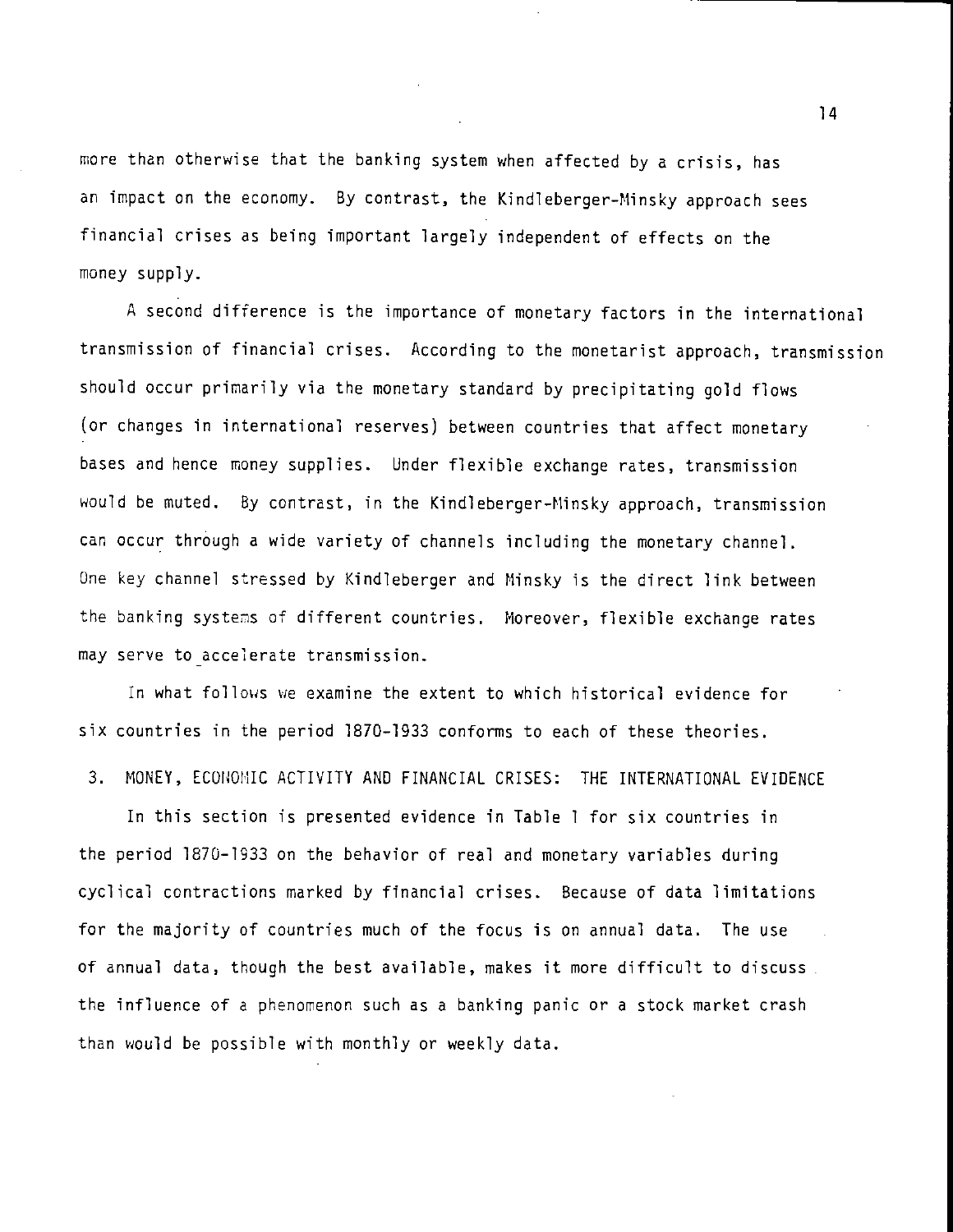Six countries are included. The United States, Great Britain, Germany and France were the "core" countries in the period, with virtually all of the "crises' either originating in them or greatly amplified by them. The four countries were linked over much of the period by the gold standard and gold exchange standards as well as by close real trade and financial links. Unfortunately, reliable monetary data are available over the entire period for only two of the countries--the United States and Great Britain. For Germany coverage is limited to the pre World War I period and for France to the post World War I period, and even then the data are spotty. Two "peripheral" but important countries with reliable data were chosen in addition to the four •core countries——canada (for the period 1900—1933) and Sweden (over the whole period). The two were closely linked to the "core" countries—-canada to the U.S., and Great Britain; Sweden to Great Britain and Germany.

# Real Variables

Twelve "common international" reference cycles are isolated by picking turning points in the NBER reference cycle chronology for each country that corresponded as closely as possible to the British reference cycle pattern. Thus for example, the second cycle for Great Britain has a peak in 1883 and a trough in 1886, the comparable cycle for the United States has a peak in 1882 and a trough in 1885. Moreover the five other countries (in fact) had more (the U.S. had 16) or fewer reference cycles (Germany had 11), than Great Britain, but all these deviations in dating occurred within or very close to the British cycle. These deviations are characterized as subcycles to the common international cycle and the dates are presented in parentheses under the common international cycle dates.<sup>15</sup> Thus e.g., in the third cycle Great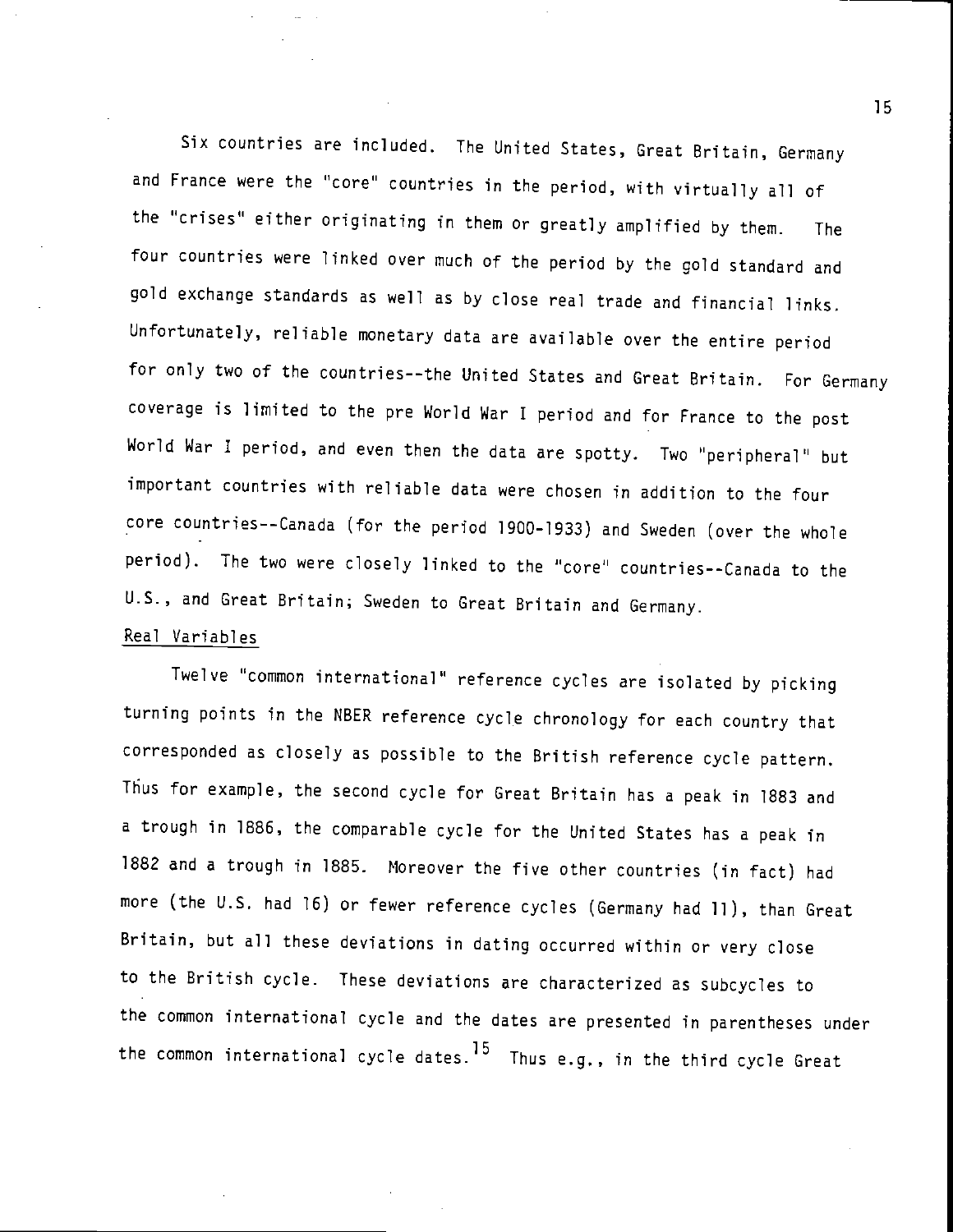Britain has a peak in 1890, a trough in 1894, the comparable "common" U.S. cycle is designated as having a peak in 1890 and a trough in 1894. This dating involved combining for the U.S. three NBER reference cycles designated here as subcycles—-taking the peak from the second NBER reference cycle and the trough from the third.

In addition, following Burns and Mitchell (1946), six cyclical contractions are designated as severe denoted by  $(S)$ --cycles  $(1)$ ,  $(2)$ ,  $(3)$ ,  $(7)$ ,  $(9)$ , and (12). Column (1) of Table 1 presents the annual, and the monthly, displayed in [], "common international" reference cycle chronology, for the peaks and troughs in business cycle contractions. Both annual and monthly data exist for all countries except Sweden, for which only annual data is available. Cyclical contractions are focused on since most financial, banking and stock market crises have occurred at or shortly after the reference peak and have been associated with the severity of the ensuing cyclical contraction.

Column (2) presents a measure of the severity of decline in real economic activity during cyclical contractions in each country——the deviation of the average annual percentage change in real output from the long-run trend growth rate.

In general the severity of contractions differed considerably across countries in the "common cycles" although the six NBER designated severe cyclical contractions had the greatest declines in real activity in all the countries. Financial Variables

Columns (3), (4) and (5) show the incidence for the core countries based on various sources, of crises. Three definitions reflecting the literature are used. For the two peripheral countries, only minimal comparable evidence was available, shown in two columns for Canada, one for Sweden.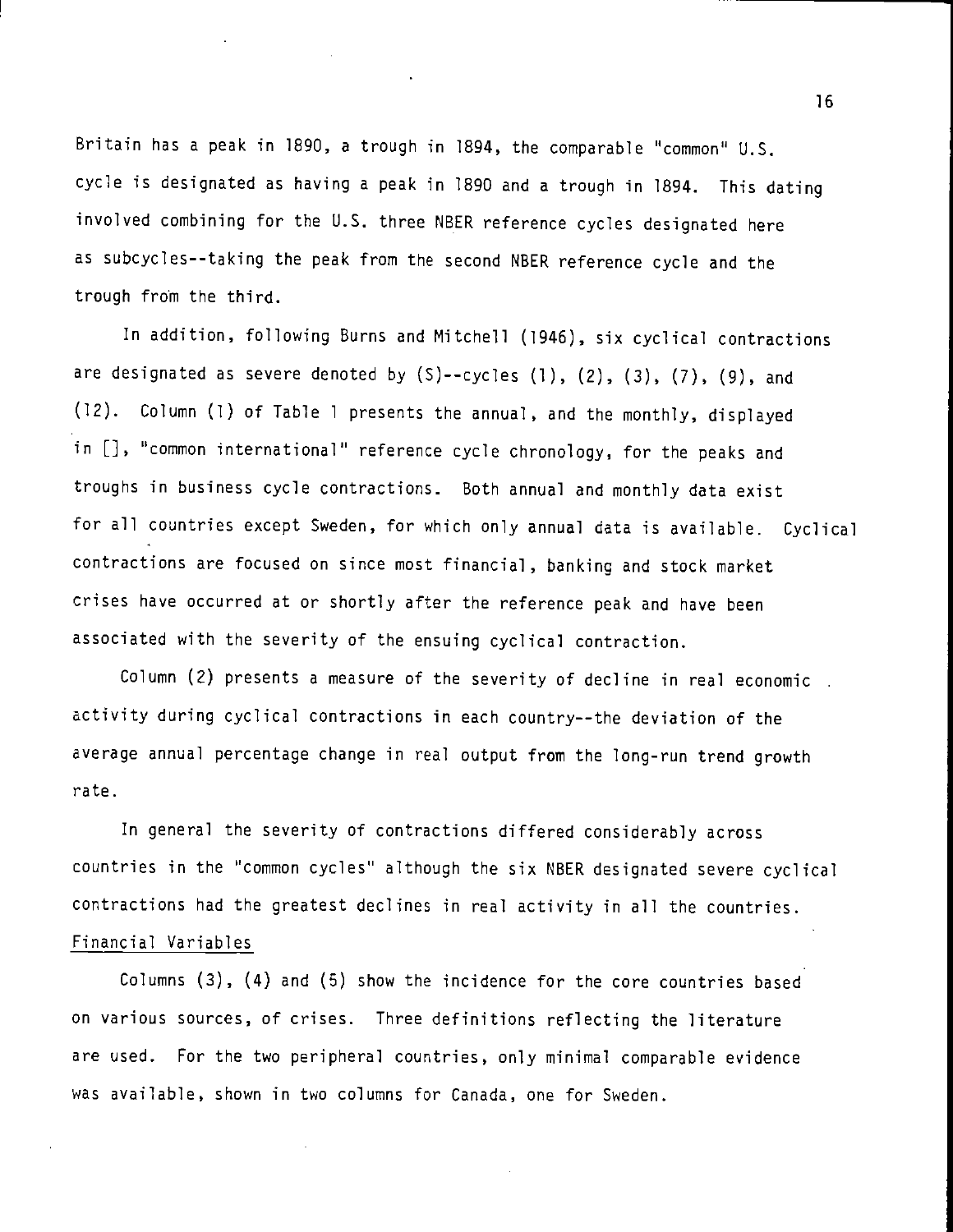Column (3) cites the presence of "financial crises" according to Kindleberger's (1978) chronology of international financial crises.<sup>16, 17</sup> Column (4) cites the presence of stock market crises according to Morgenstern's (1959) chronology. In addition, following Morgenstern, superscripts indicate whether a crisis was a major or minor, and international or local in scope. Finally, column (5) cites, based on Thorp (1926), Friedman and Schwartz (1963a) and other sources, the presence of banking crises, classified by superscripts as banking panics (runs, failures, and suspension of payments) and banking crises (runs and or failures). Most banking crises and virtually all banking panics were confined to the U.S. in thi's period.

The qualitative evidence on the incidence of crises is supported by the timing of turning points in two key financial variables--the long-term-short-term interest rate differential, and Morgenstern's index of stock prices. Columns (6) and (7) show the peaks and troughs on a monthly basis of these two financial variables.

In column (6) the interest differential chronology is reversed, reflecting financial pressure at the specific cycle trough and ease at the peak. In general the troughs in this series are very close to the corresponding reference cycle peaks, tending to follow them by only a few months. At the same time peaks in the stock price index (column 6) tend to precede reference cycle peaks, reflecting the stock market's role as a frequent leading indicator of economic activity.

#### Monetary Variables

Columns (8) to (13) for the three core countries except France, and column (14) for the U.S. and Great Britain display monetary variables. Monetary variables for Canada appear in columns (5) to (10) and for Sweden in columns (4) to (8).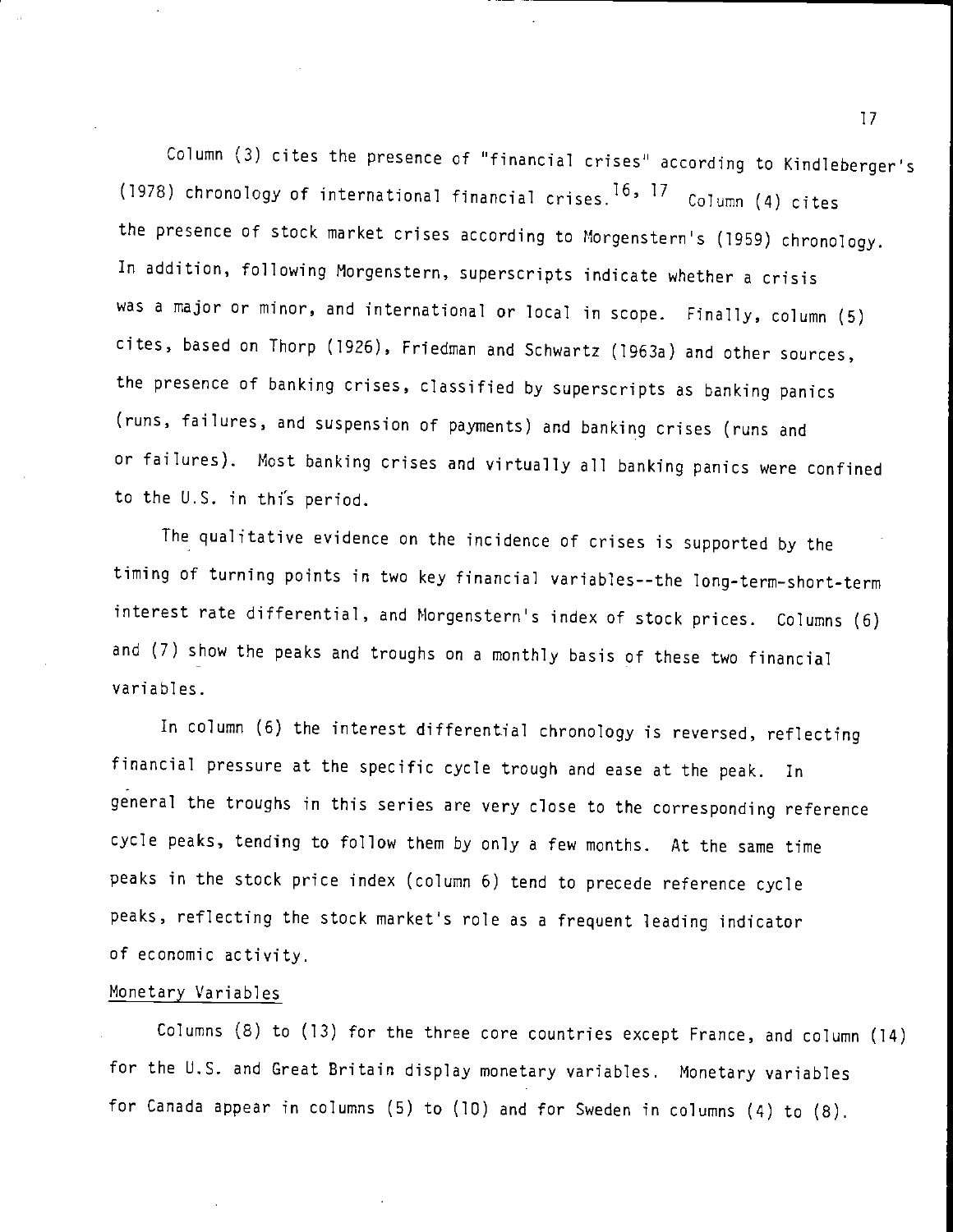Column (8) for the core countries, columns (5) and (4) for Canada and Sweden, respectively, present a chronology of peaks and troughs of specific cycles in monetary growth corresponding to the reference cycle chronology - of column (1). Annual or monthly (depending on the frequency of the available data) turning points were derived following procedures developed by Friedman and Schwartz (1963b).

For the U.S., turning points in money growth generally precede those in business by a calendar year. However, as can be seen from the monthly series in brackets, the use of annual averaged data greatly distorts the true measure of the lead. Nevertheless since monthly data are available only for Canada besides the U.S., the annual data is used as a crude measure of timing.

For the other countries, the turning points in money growth generally precede but in numerous cases coincide with the turning points in business.<sup>18</sup>

Column (9) shows the deviations from long—run trend of the average rate of money growth between peaks and troughs as a measure of the severity of monetary contraction. In virtually every case, with the principal exception of World War I in Great Britain, declines in money growth below trend are associated with declines in economic activity in the corresponding reference cycle contraction. Indeed the greater is the deviation of money growth from trend, the greater the decline in economic activitiy. The most severe declines in both money and real output occur in severe cycles characterized in many instances by financial and stock market crises. However, the greatest declines of all the countries examined here (with the exception of the 1920—21 episode) occurred in the U.S. in contractions associated with banking crises.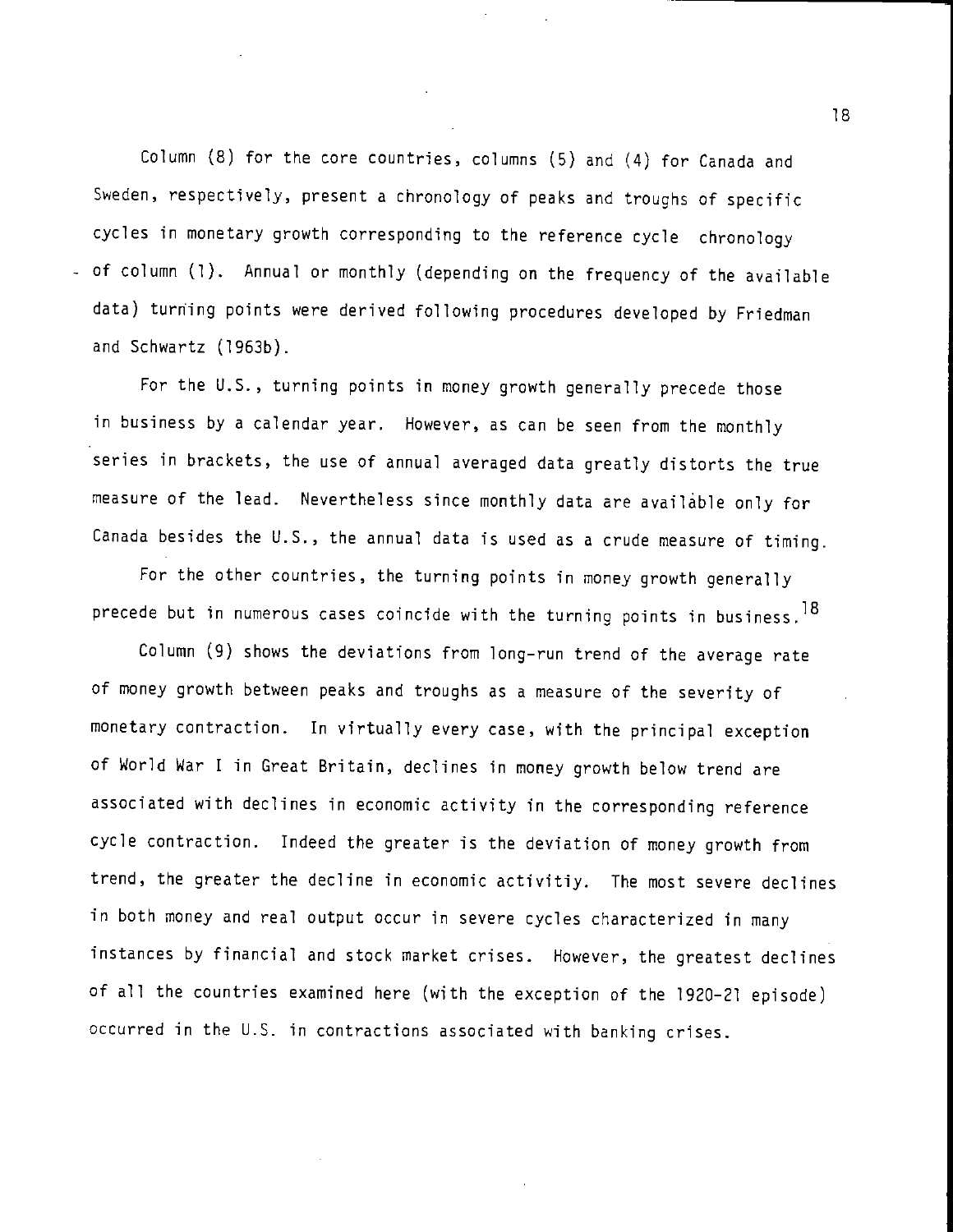Columns (10) to (12) for the three core countries (excluding France), column (7) to (9) for Canada and (6) to (8) for Sweden show the contributions to the specific cycle contractions in monetary growth for the three determinants of the money supply: high-powered money; the deposit-currency ratio; and the deposit—reserve ratio.

Cagan (1965), in his pioneering study for the U.S., found the currency-money ratio to be the key determinant of cyclical movements in the noney supply with high—powered money and the reserve ratio each having about one half of the influence of the currency ratio. For severe cycles, the order of magnitude remained the same but the influence of the currency ratio increased.  $^{19}$  Both Cagan and Friedman and Schwartz present evidence for the U.S. that in severe cycles characterized by banking panics, declines in the deposit—currency ratio and hence in the deposit reserve ratio on several occasions led to declines in money growth sufficient to produce a severe contraction in economic activity. Such results for the U.S. can be clearly seen in column (12) for the banking panics of 1893, and the great contraction of 1929—33.

For Great Britain, in contrast to the U.S., high-powered money was the key determinant of cyclical contractions in money, followed by the depositcurrency ratio and the deposit-reserve ratio. $^{20}$  For Great Britain, again in contrast to the U.S., there were no banking crises in the period under consideration, yet the two ratios acting along or jointly produced significant declines in money in several severe contractions associated with major stock market crises: 1872-78; 1890—93; 1900-01; 1902—03; 1907-08; and 1928—31. However, none of the declines of the ratios, with the exception of 1930-31, were comparable to those observed in the U.S. case.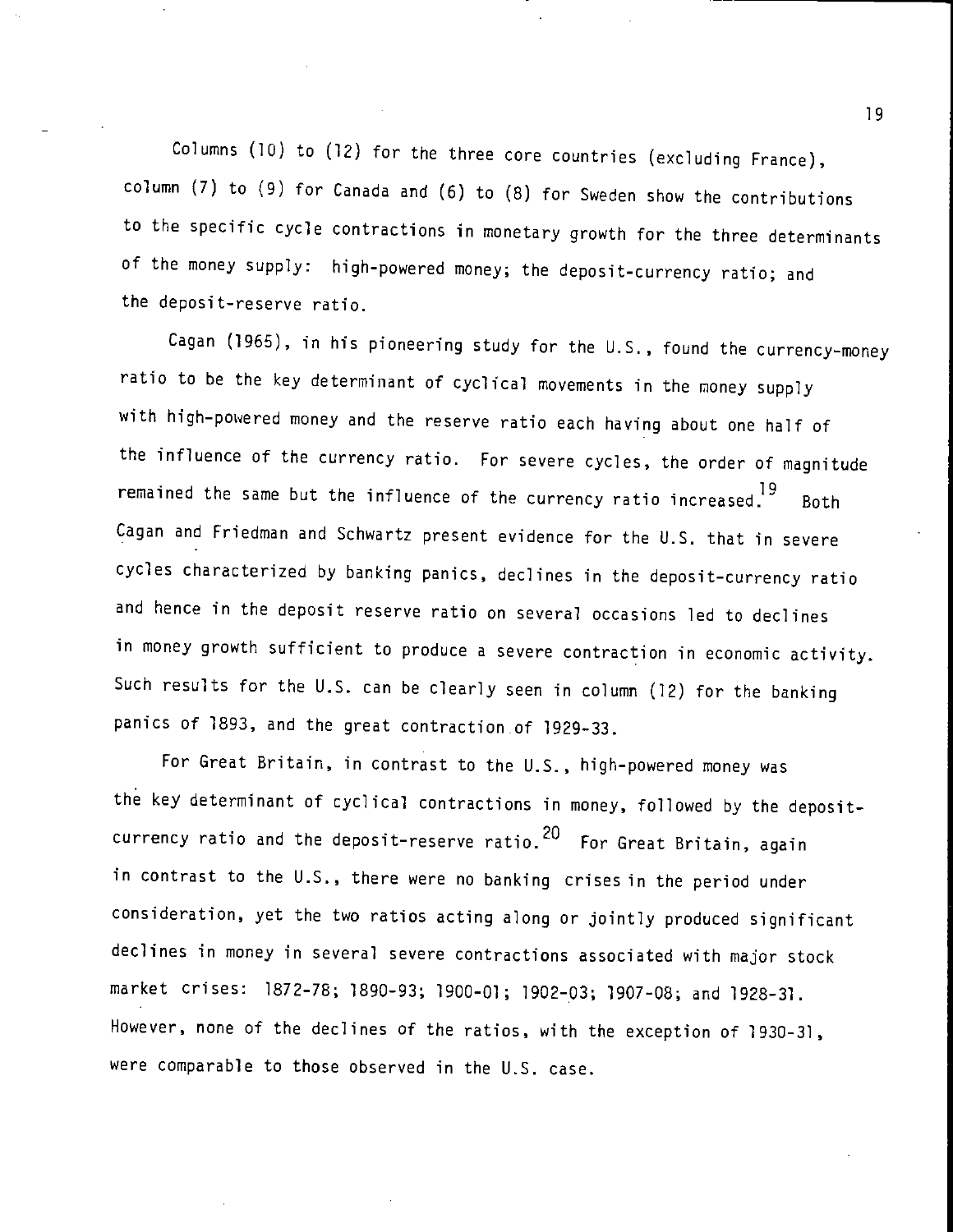For Germany, the deposit—currency ratio was the most important determinant of cyclical changes in money in specific cycle contractions. However, in contrast to other countries, money only declined in one specific cycle contraction--1906—07. With the exception of that episode where a decline in D/C produced a decline in M, the Reichsbank caused H to vary countercyclically to offset the procyclical behavior of the ratios.<sup>21</sup> Similar to Great Britain, German experience was characterized by the absence of banking crises (with the exception of a mild crisis associated with several bank failures in 1901). Yet the decline in the ratios, especially the D/R, seemed to coincide with major stock market crises.

In both Canada and Sweden H and D/R were the key determinants of changes in M in cyclical contractions,  $22$  with D/C playing a minor role. Also both countries were characterized by stable banking systems and the absence of panics. In the Canadian case, the banking system's D/R declined significantly in three severe contractions associated with financial crises abroad: 1877—78; 1894-95; and 1927-31.<sup>23</sup>

Column (14) for the U.S. and G.B. presents the loan—earning asset ratio. This ratio reflects, in periods of financial stringency, the banking system's desire for liquidity. Thus in a severe contraction in an effort to increase liquidity, banks will convert loans into (primarily) government securities in order to reduce the ratio. As can be seen in the table, in both countries the ratio declined during several severe cycles characterized by crises.

The evidence in Table 1 suggests a number of conclusions on the relationships of money, financial crises, and real activity in the different countries.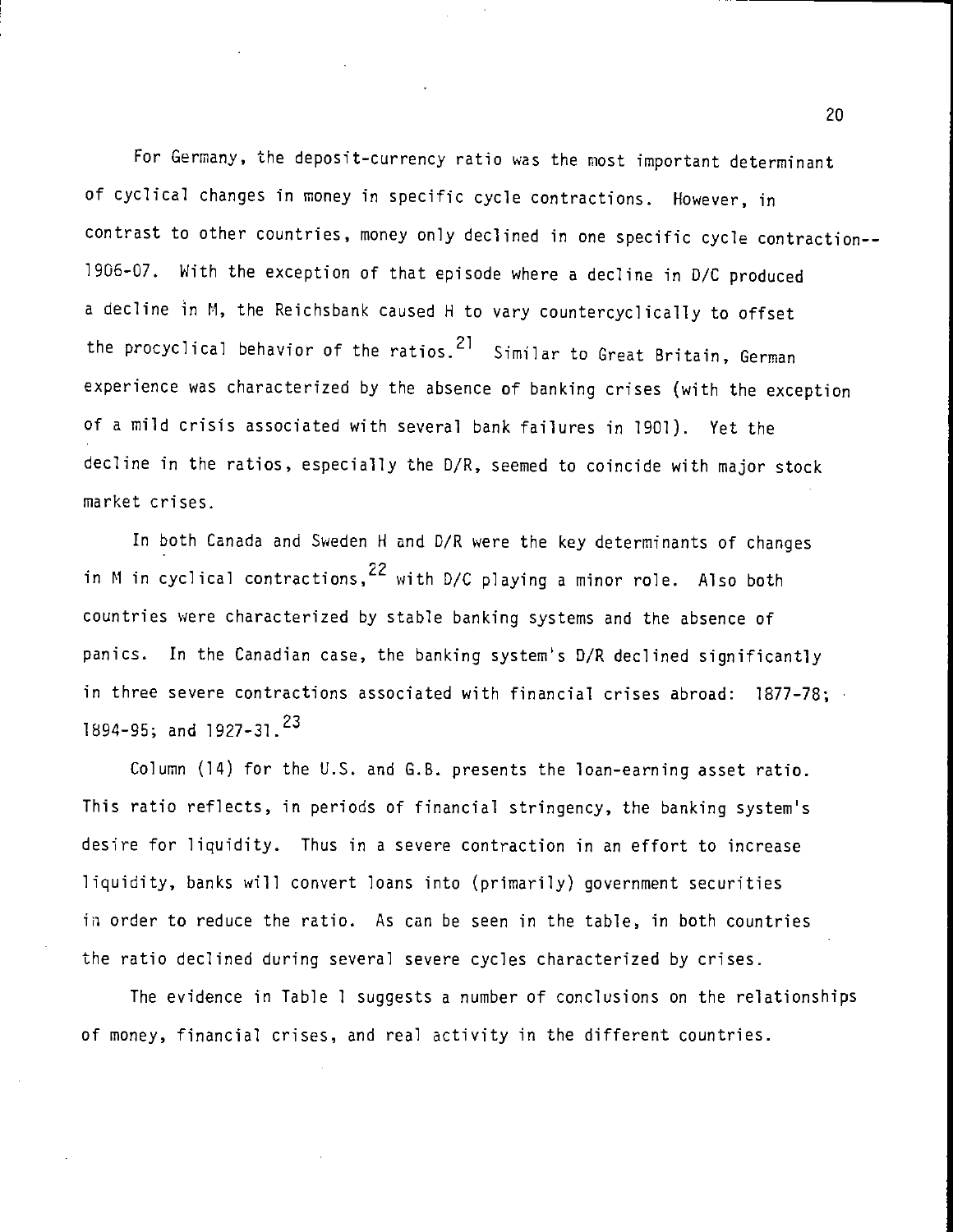First, severe declines in economic activity in all countries are associated with (prior) declines in money growth. Second, most severe cyclical contractions in all the countries examined are associated with stock market crises but not, with the exception of the U.S., with banking crises. Third, the junior partners to high-powered money as determinants of change in money--the D/R and D/C ratios——played an important role in reducing money growth in all countries but not to the extent they displayed in U.S. experience, especially the role played by the deposit—currency ratio in reducing the money supply during contractions involving banking panics.

Why was monetary contraction associated with financial crises more severe in the U.S. experience than in other countries? One explanation is the greater instability, compared to that of the five other countries, of the U.S. banking system--a system composed largely of unit fractional reserve banks with reserves pyramided in the New York money market. Though numerous institutional reforms were devised to strengthen the system in the period 1862—1934, none, until the advent of federal deposit insurance in 1934, removed the basic instability associated with potential threats to convertibility. Bank runs and panics occurred whenever a shock threatened the solvency of a few key banks or other financial institutions.

In contrast with the U.S. experience, the five other countries in the sane period all developed nationwide branch banking systems consolidated into a few very large banks. The system of bank branching, first successfully developed in Scotland in the eighteenth century and emulated by other countries including Canada and Sweden,24 represented a method of pooling risks which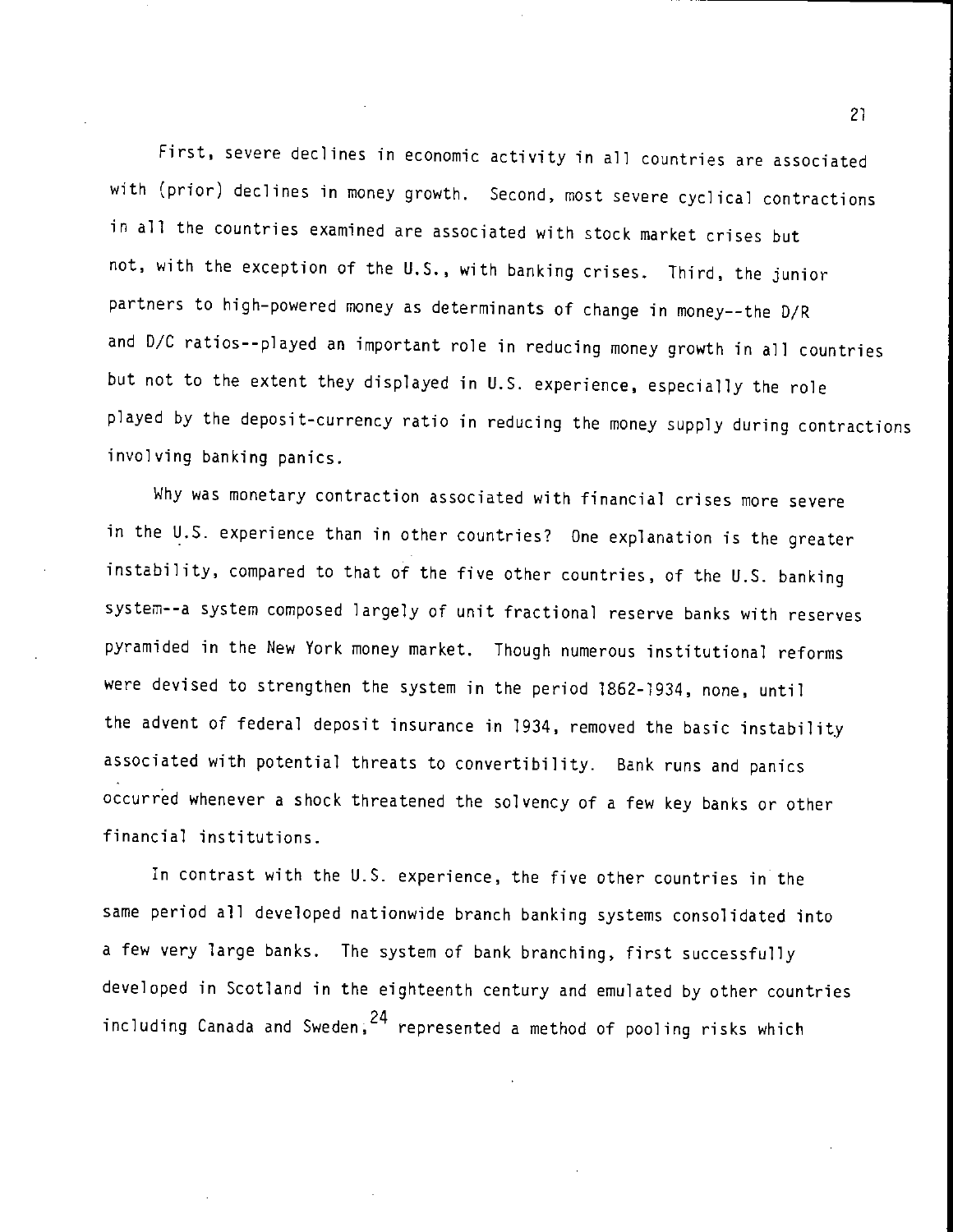proved quite effective in guarding against the type of "house of cards" effects common to the U.S. (and early nineteenth century British) banking system.

A second explanation for the relatively poor performance of the U.S.— stemming from the massive literature on the development of central banking and especially of the Bank of England<sup>25</sup>--is the absence of an effective "lender of last resort." Four of the six countries in our sample had central banks, which by the beginning of period had (in various degrees) learned in the face of a crisis to follow Bagehot's rule "to lend freely but at a penalty rate," and to a certain extent to cooperate amongst themselves in times of severe international crisis, such as the Baring crisis of  $1890.^26$  One exception, Canada, did not have a central bank until 1936, but the chartered banks had, by 1890, with the compliance of the government, established an effective selfpolicing agency, the Canadian Bankers Association, which acting in "locus parentis" successfully helped insulate the Canadian banks from the deleterious effects of U.S. banking panics in 1893 and 1907. $27$  The existence of such a mechanism, whether provided by the government or by the private market, once it proved effective would educate and instill a sense of confidence in the public sufficient to prevent incipient crises.<sup>28</sup>

In sum the stark comparison of the U.S. with the other five countries suggests, consistent with the monetarist approach, that financial crises involving banking crises, had strong effects in aggravating (if not producing) the effects of monetary contraction on the real economy.

4. THE INTERNATIONAL TRANSMISSION OF FINANCIAL CRISES

In this section we present evidence on the international transmission of financial crises. According to the monetarist approach, financial crises (and also business cycles) are transmitted internationally primarily through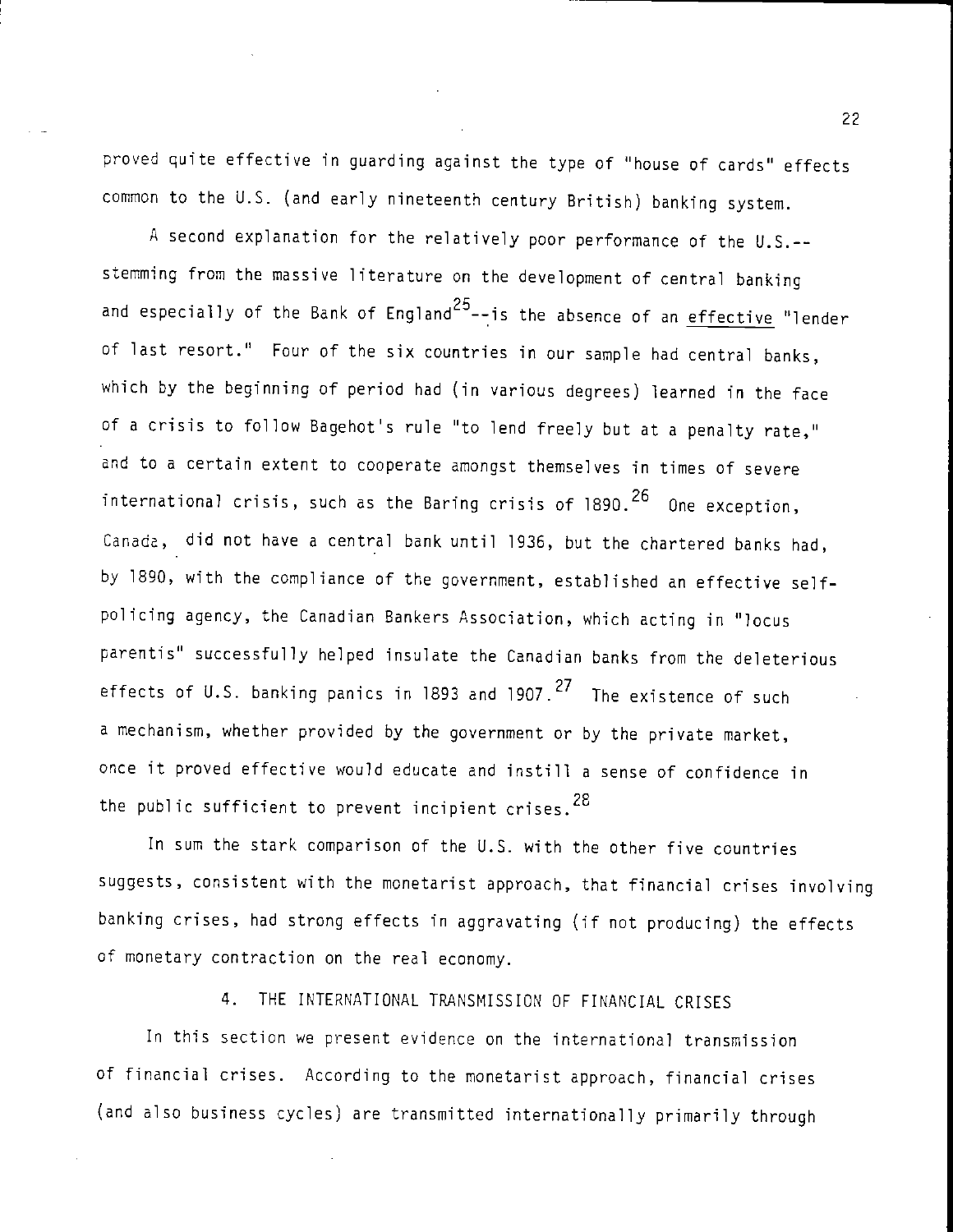the monetary standard. Under the gold standard which characterized much of the period for all the countries (see the last column of each table for a chronology of monetary standards by cycle,) one would expect changes in the monetary gold stock to be the key source of change in high powered money over the cycle unless significant sterilization is occurring. Under perfectly flexible exchange rates no such link should prevail. Column (13) of Table 1 for the U. S., Great Britain, and Germany and column (10) for Canada show the percentage change in the monetary gold stock between the specific cycle peaks and troughs.

For the U.S., for every specific cycle contraction, except that of 1871-78 under flexible exchange rates, there is a close correlation between changes in the monetary gold stock and changes in high—powered money; however, the link is far from one-to-one, reflecting periodic sterilization especially of gold outflows during contractions.

For Great Britain the association though positive is much weaker, in accordance with the evidence of Bloomfield (1959) and others that the Bank of England engaged in active sterilization.

For Germany, the association, though positive, is also weak. According to McGouldrick (1984), this reflects the deliberate policy of the Reichsbank to shield the domestic money market from external influence.

For Canada, for the few observations we have, the association is positive and quite strong. During this period, Canada did not have a central bank and with the exception of the operation of the Finance Act in in the interwar period (see Shearer and Clark, 1984) did not engage in extensive intervention.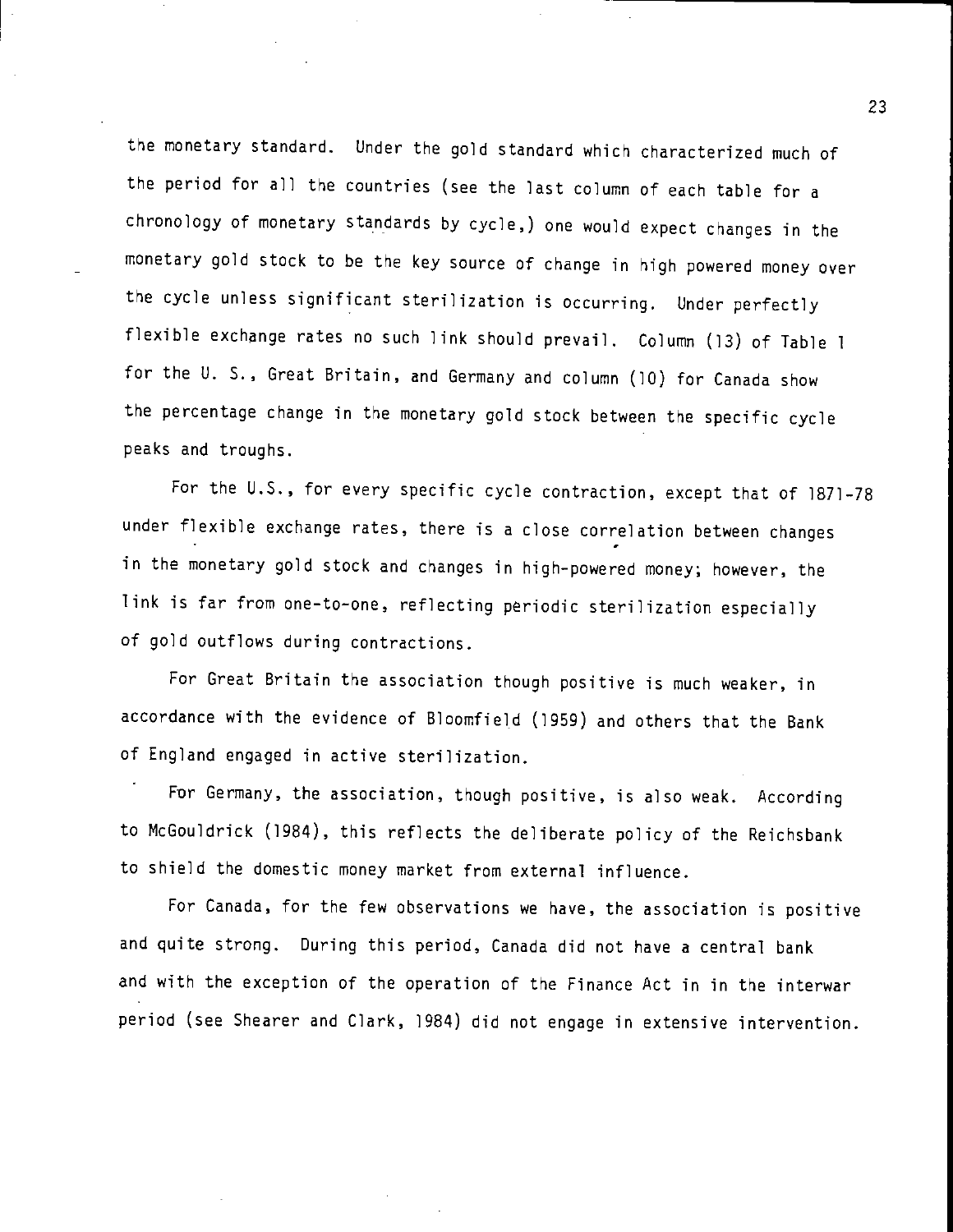Such evidence, though rough, shows, in agreement with Huffman and Lothian (1984) linkages between the money supplies of the different countries through gold flows and high-powered money.<sup>29</sup>

Finally, the last column in each table distinguishes between periods of fixed and flexible exchange rates. There are too few degrees of freedom to make other than very casual comparisons. The two significant periods of floating: 1862—78 for the U.S. and the early 1920's for all countries except the U.S. provide some ground for comparison of the insulation properties of fixed and flexible rates. Thus, for example, in the 1873—79 contraction we observe both the interest differential and stock price index cycles for the U.S. to be more out of phase with those of the European countries than in the rest of the period, and the U.S. contraction to be considerably milder than its European counterpart. However, the U.S. was affected by various European crises. Similarly in the 1920's when both France and Germany floated over much of the period, we can observe more cycles for France and fewer for Germany than for other countries. Also France in 1926 experienced a major financial crisis that was not transmitted abroad.

According to the Kindleberger—Minsky approach financial crises are transmitted primarily through nonmonetary channels such as link portfolios of financial institutions. Evidence for this approach can be seen in an international comparison of the peaks and troughs of the interest differential (column (6)) and the stock price index (column (7)) for the four core countries. First, troughs in the interest differential series are more closely related between countries than are the peaks (as discussed in detail in Morgenstern (1959), and closer links are found between the three European countries than between any of them and the U.S. In addition, Morgenstern demonstrates that movements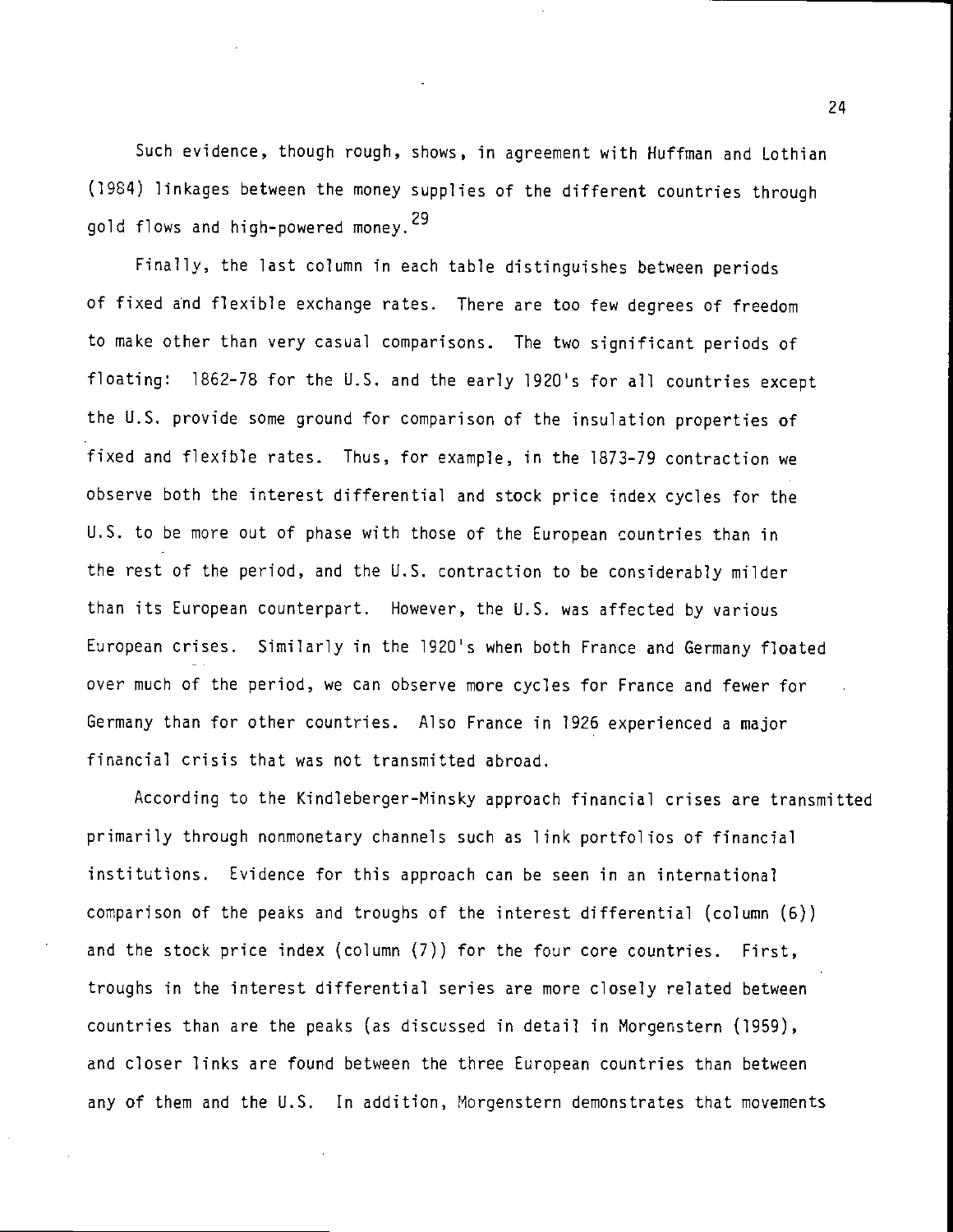in the differential are largely explained by movements in short—term interest rates. The behavior of this series according to Morgenstern is evidence for a tightly linked European short—tern capital market. Morgenstern's evidence, as well as that of Lindert (1969) on the relative pulling power of the discount rate in different financial centers, suggests that in time of financial pressure, securities markets were especially closely linked.

Second, turning points in the stock price index are very closely related between the four countries, although the links between the European countries are closer than those between the U.S. and Europe.  $30$  A comparison of the peaks in this series and Morgenstern's chronology of stock market crises, shown in column (4) shows a remarkable coincidence for major crises, that are international in scope. Such crises often originated in the U.S. and then spread quickly to Europe.

Third, a comparison of the turning points in the two financial variables in columns (6) and (7) with the chronology of financial, banking, and stock market crises in columns (3), (4), and (5) suggests that crises in the gold standard era often tended to be international in scope but, the way in which they manifested themselves in different countries differed considerably, especially comparing the response of the banking system in the U.S. to that of the other countries.

A final piece of evidence consistent with the Kindleberger—Minsky view of transmission is based on the behavior of the deposit reserve ratio in a number of countries and the incidence of stock market crises. In four countries, Great Britain, Germany, Canada and Sweden, declines in the deposit reserve were key determinants of cyclical contractions in the money supply and such contractions often occurred at the same time as stock market crises. The apparent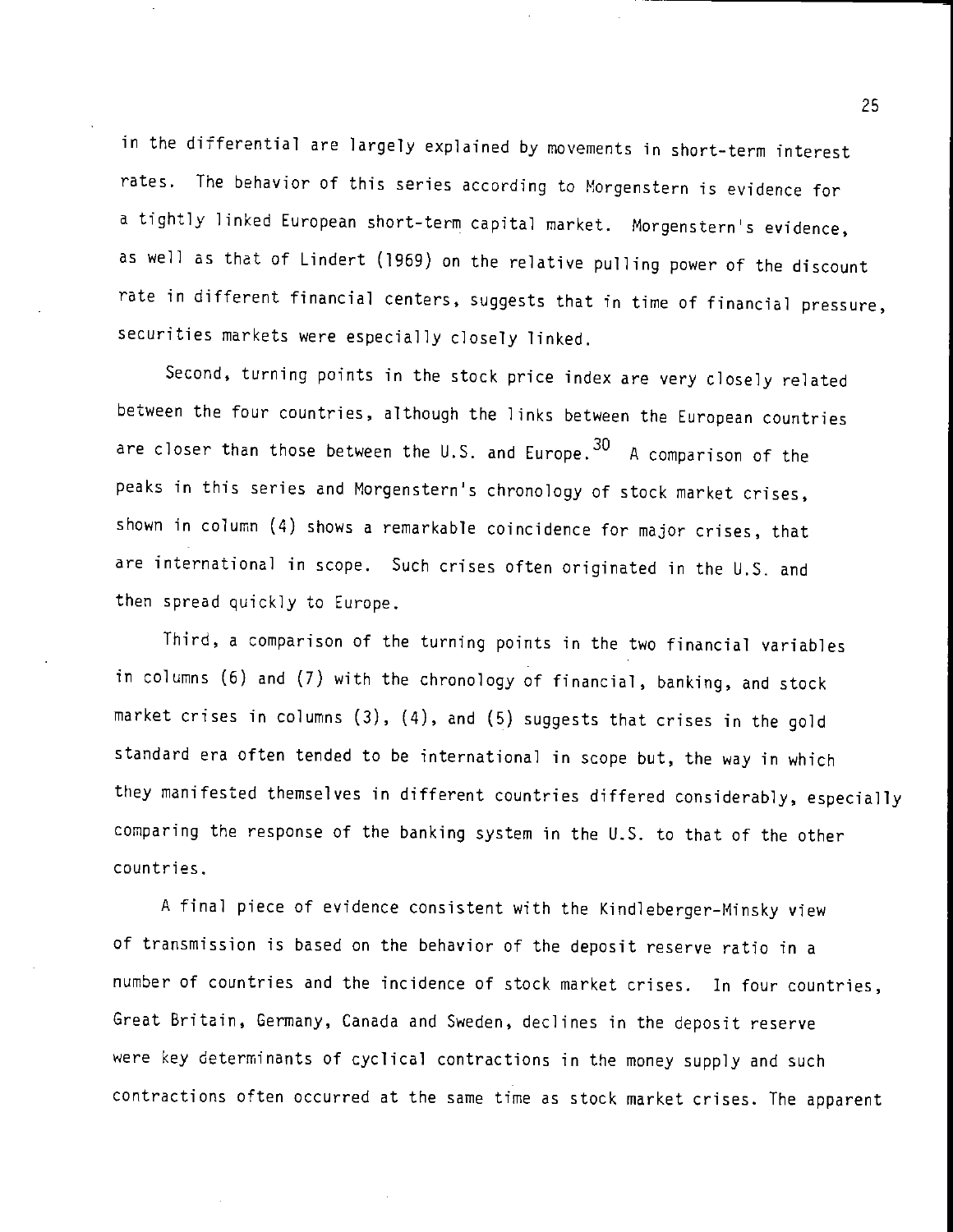association between declines in the D/R ratio and the incidence of stock market crises suggests a possible additional channel of influence whereby financial crises link money supplies between countries. The evidence indicates a link between turning points in money growth and stock price indexes (seen for the U.S. monthly data in Table 1.A by comparing columns  $(8)$  and  $(7)$ ).<sup>31</sup> The link in turn may reflect early signs of the effects of changes in money growth on real economic activity. In combination with the evidence on the D/R, the link suggests the following hypothetical scenario:

A sharp decline in the money stock in one country, e.g. the U.S., produced initially by say a gold outflow, leads to a sharp decline in stock prices (a 'crash'). The stock market crash in turn could produce, as described in sections 1 and 2 above, in the absence of intervention, both a liquidity crisis and a banking panic, resulting in declines in the deposit—currency and deposit reserve ratios. Concurrently, reflecting the tight linkage between stock exchanges in different centers shown by Morgenstern, e.g. through a decline in the prices of U.S. securities traded in foreign markets, the decline in securities prices of the initiating country are transmitted to the stock market of other countries. The decline in securities prices in these countries could impact quickly on commercial banks that have extended call loans and brokers' loans to the stock market and attempt to strengthen their liquidity by calling these loans and thus reducing the loan earning asset ratio. At the same time they increase their precautionary reserves, hence lowering the deposit—reserve ratio.

In other words, arbitrage in stock market securities may link national money supplies directly via their effects on commercial bank reserve ratios. Such effects may occur before the monetary shock has had time to spread its 32 influence abroad via the traditional price specie flow mechanism.

2€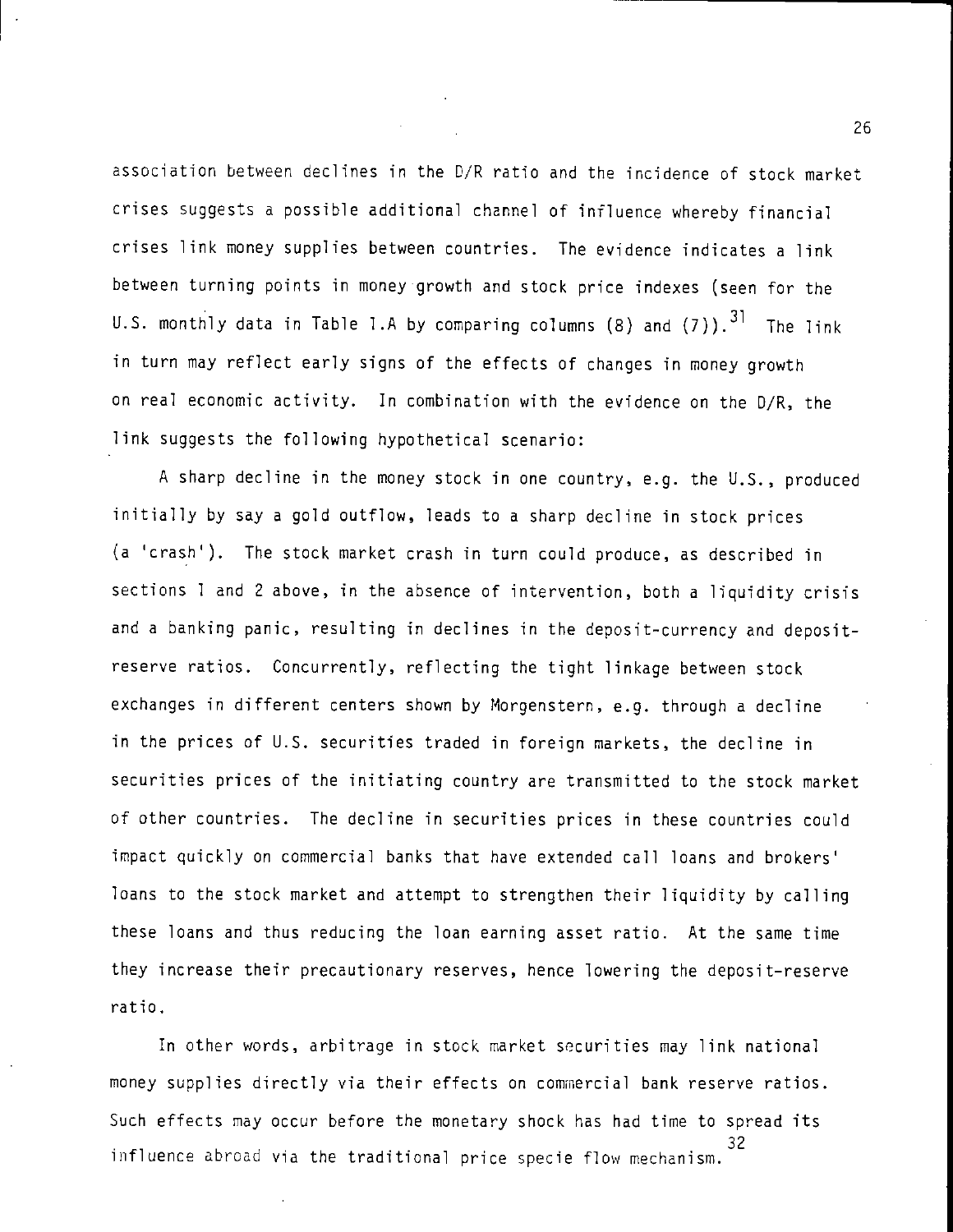# 5. CONCLUSION

This paper has examined two main theoretical approaches to financial crises and provided some historical evidence sympathetic to each of them based on the relationship of financial crises to the money supply, the financial system, and real activity over the period 1870—1933 in six countries. The evidence though highly suggestive yields the following conclusions.

The first is the important role of monetary institutions, particularly the banking system, in explaining why some countries had more serious monetary and real contractions in the face of crises. The absence of a nationwide branch banking system in the United States compared to five other countries examined, and the less effective role played by the U.S. monetary authorities in acting as a lender of last resort may explain why the U.S. experienced banking panics in a period when they were an historical curiosity in other countries.

The second is an apparent connection in all the countries examined between crises in the stock market and a decline in the commercial banking system's deposit reserve ratio. Such a relationship may provide an alternative link between the money supplies of different countries in addition to the traditional linkages through gold flows and the balance of payments. A possible avenue for fruitful further research might be to examine, using monthly data and time series analysis, the timing of the relationship between different international monetary linkages——on the one hand, between the stock market and other asset markets and commercial bank portfolios, and on the other hand between gold and international reserve flows and the monetary base.

In sun we can ask what lessons does the record of financial crises from 1870 to 1933 have for the present day situation? Key differences in institutional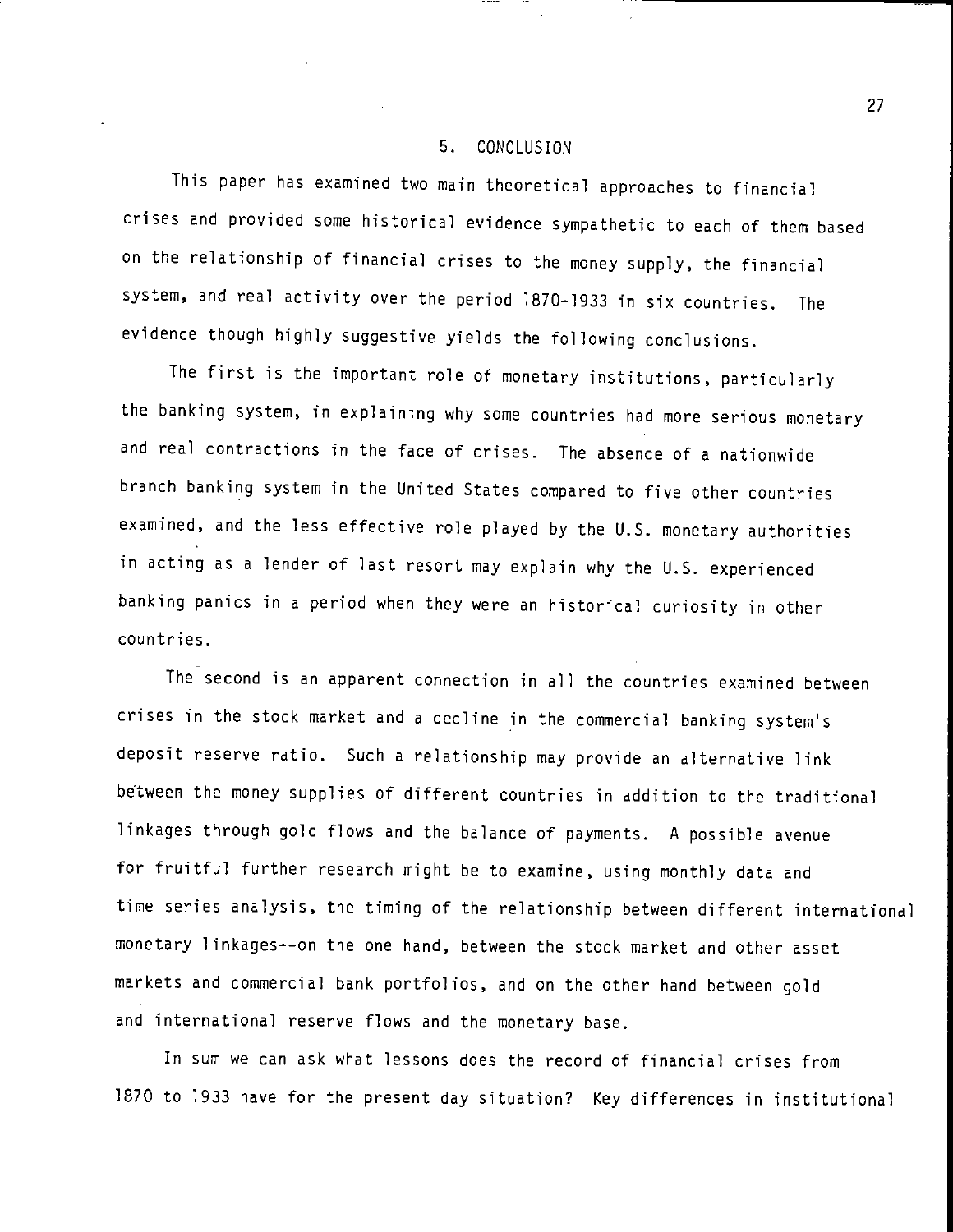arrangements suggest that most of the factors conducive to financial crises, especially banking crises, and their international propagation have declined in importance.

First the domestic banking systems of most major countries are more stable— less likely to be subject to runs and panics--than they were before 1933. This is especially the case of the United States following the adoption of FDIC in 1934 and acknowledgement by the Federal Reserve System of its role as lender of last resort. Second, we are no longer part of the fixed exchange rate gold standard which tended to transmit economic disturbances from country to country (although there is increasing evidence that flexible exchange rates may not be as effective insulators as were believed).

This is not to say that financial crises can no longer occur but that the likelihood of events such as the recent near failure of the Continental Illinois bank producing a worldwide series of financial crises (as often occurred before 1933) is less likely.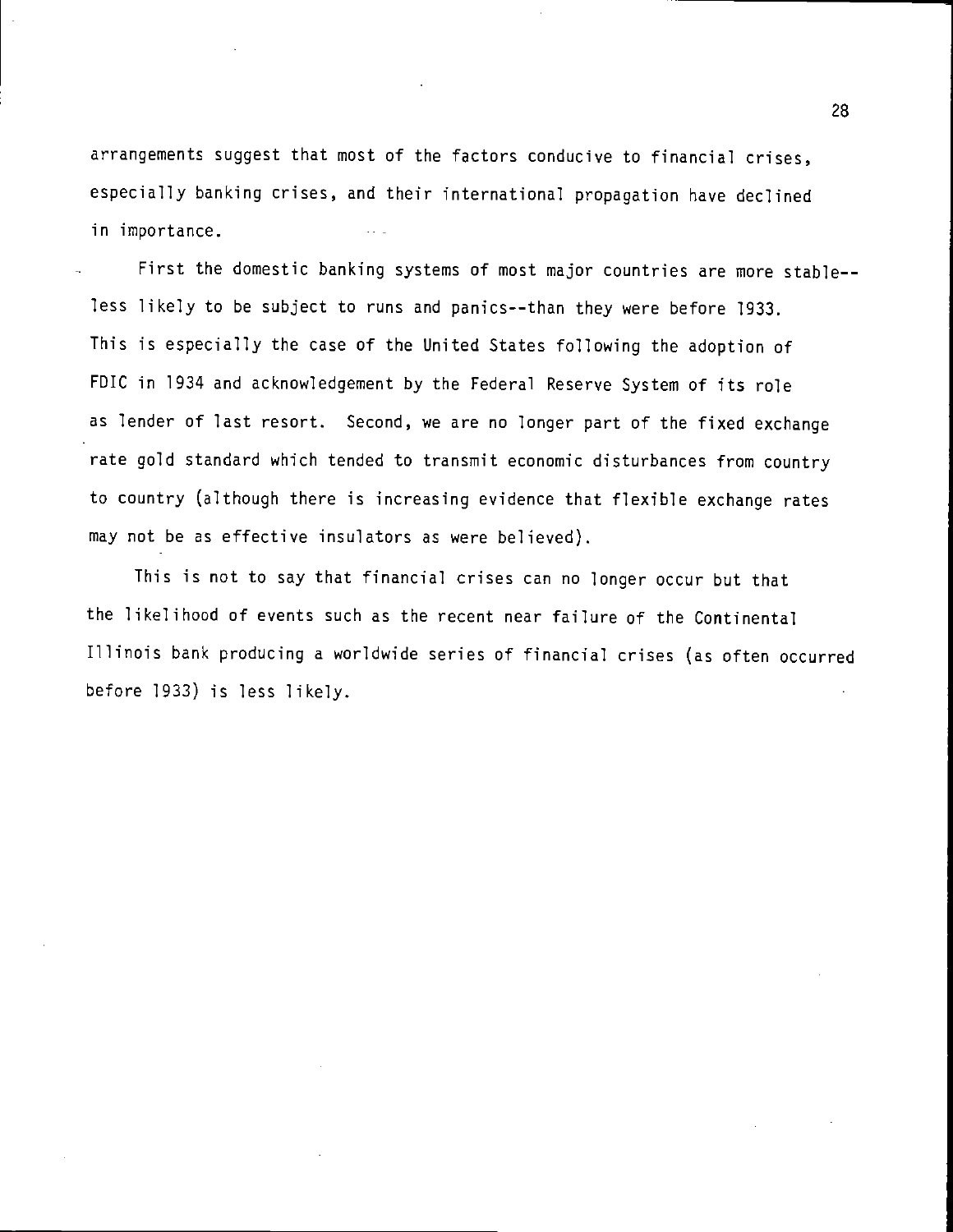#### FOOTNOTES

\*professor of Economics, University of South Carolina and Research Associate, National Bureau of Economic Research. For helpful comments and suggestions I would like to thank: Robert Barro, Philip Cagan, Ehsan Choudhri, Steve Faston, Milton Friedman, Lars Jonung, John McDermott, Jim Lothian, and Anna Schwartz. For excellent research assistance I am indebted to Fernando Santos.

1lndeed this interest has in the last three years spawned three conference volumes (Kindleberger and Laffargue (1983), Wachtel (1982), and Capie and Wood (1985)) and a number of important journal articles.

2A third recent approach is that of rational expectations that views financial crises as a consequence of rational behaviour. According to this approach, "manias" are viewed as examples of speculative bubbles. (Flood and Garber, 1982, Blanchard and Watson, 1982), 'runs" are defined as a speculative attack on an asset price fixing scheme (Garber, 1981) and 'panics' characterize a run whose timing was not perfectly foreseen. (Garber, 1981).

3See Fisher (1935) and Huffman and Lothian (1984).

4A recent approach taken by Bernanke (1983) and Diamond and Dybvig (1983) argues that financial crises including bankruptcies have direct effects on economic activity over and above their effects on the money supply. To the extent that financial crises produce losses in the financial sector of the economy, this raises the cost of financial intermediation and hence reduces the efficiency of resource allocation.

5See Choudhri and Kochin (1980) for evidence of the insulation properties of flexible exchange rates in the Spanish case and Jonung (1981) for the case of Sweden.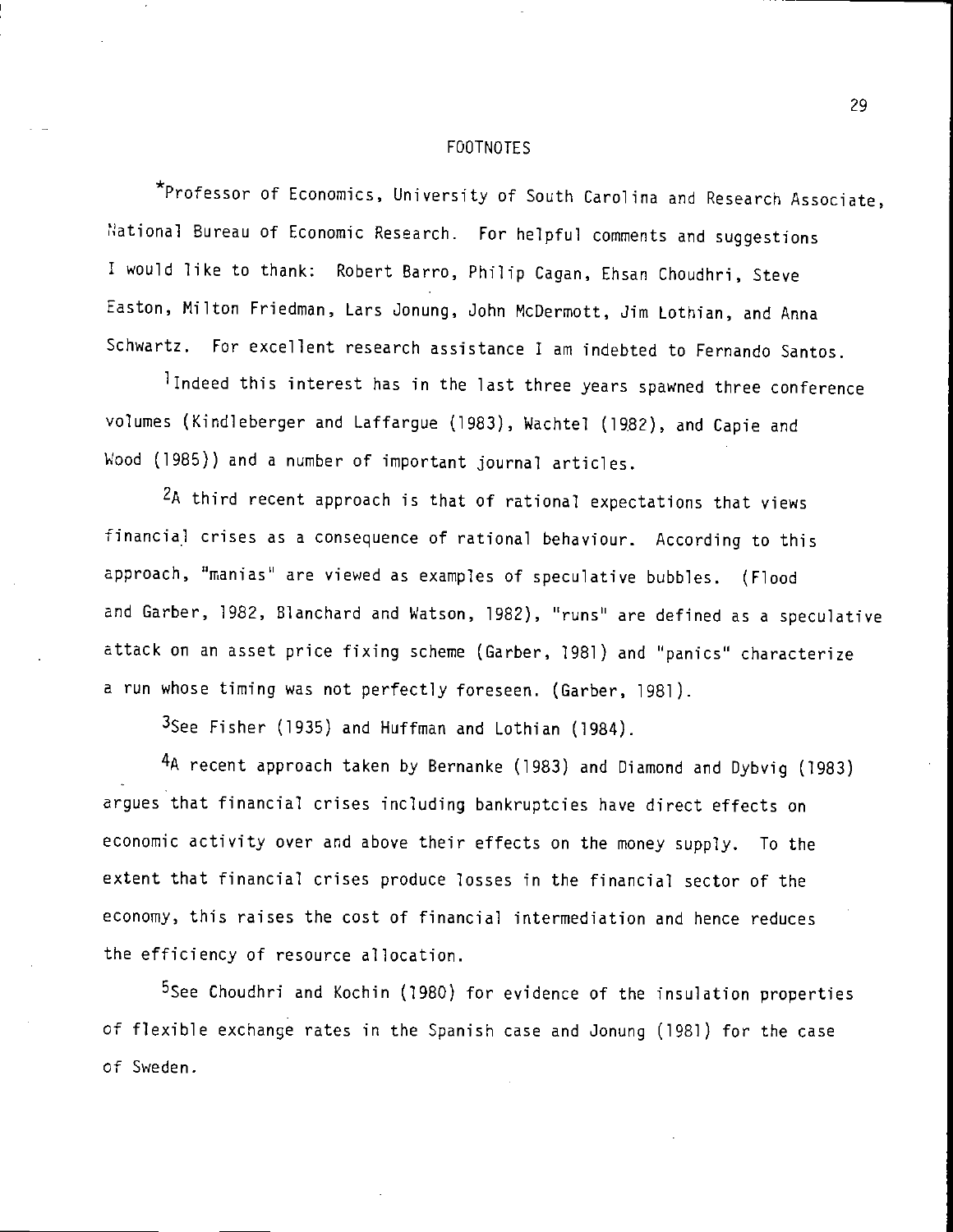6According to Gorton (1982) banking panics are not a unique event but represent a rational response by depositors wishing to smooth out their consumption flows over time. Rational depositors wish to dissave in periods of expected low consumption such as business cycle troughs but, since the likelihood of suspensions of convertibility also would be highest at the trough, depositors will rush to convert their deposits to currency when they expect a trough to occur.

7See Fisher (1935) for evidence on the transmission of economic disturbances in the great depression.

 $8$ See Minsky (1957, (1963), (1977), (1979), (1980), (1982a, b, c).

9Minsky (1957).

10Minsky (1982a).

11 Ibid.

12Minsky (1979).

13Minsky's thesis has been criticized by Sinai (1979) for not yielding any testable hypotheses, and by Goldsmith (1979) on the ground that the evidence of history is against a key implication of Minsky's view--that financial development and financial fragility are positively correlated. Melitz (1979) argues that Minsky's thesis is inconsistent with evidence on the behavior of the term structure of interest rates and the experience of countries with universal lenders of last resort such as Sweden. Finally, Flemming (1979) argues that one implication of Minsky's thesis——that the boom lulls economic agents into taking a risky financial position conducive to a crisis——leads to the implausible suggestion that central banks should increase the amount of risk in the economic system.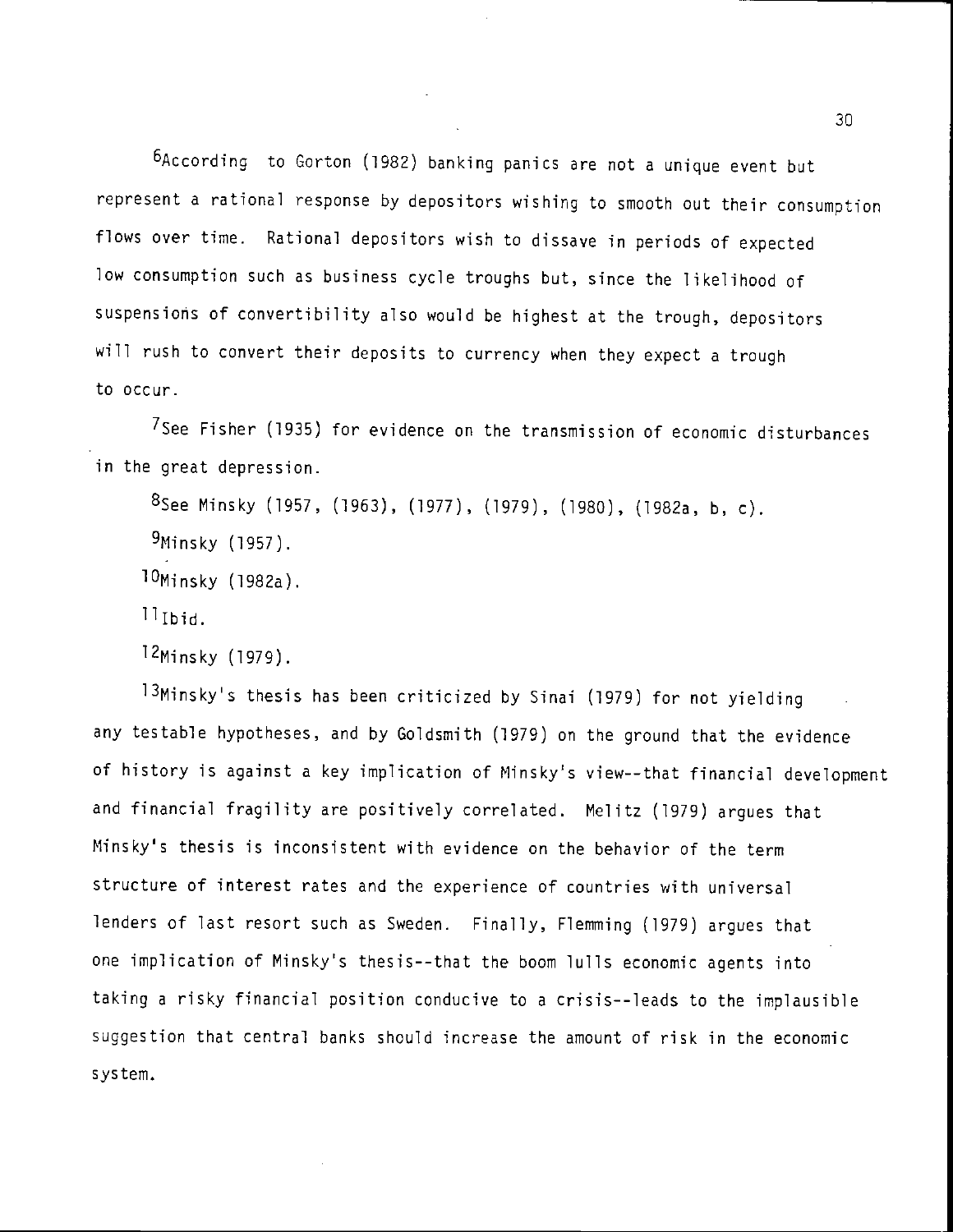141n his discussion of the 1873, 1920—21 and 1931 crises, Kindleberger (1978) and (1973) argues that the crises could have been aborted by the effective operation of a supernationa] monetary authority. However, Moggridge (1982) effectively argues that in the case of 1920-21 , there was no crisis hence no need for the lender of last resort and in 1931 that though there was a considerable amount of international cooperation, the fundamental disequilibrium of the international monetary system could not have been alleviated by an international lender of last resort.

15The use of the common international cycle is purely descriptive to facilitate international comparisons. The discussion which follows for each country alone is based on the NBER reference cycle chronology.

16Also included are a number of extra "financial crises" based on Thorp (1926), Veager (1972), and others.

17This demarcation of crises begs the question of whether all these events really were crises. On this point, see Schwartz (1985)

18The observed lead from the turning points in money growth to the reference cycle for the U.S. has been widely cited as an important piece of evidence for "causality" from money to business. See Friedman and Schwartz (l963b), Poole (1975). For a counter view, see Tobin (1970) and Friedman's (1970) reply. Recent advances in the methodology of testing "for causality" Sims (1972) confirm Friedman and Schwartz's evidence for a U.S. monetary cycle (the traditional quantity theory approach) but the case is mixed for other countries. Mills and Wood (1979) and Williams, Goodhart & Gowland (1976) provide evidence for the U.K. of "causality" running from business to money in both the gold standard and subsequent Bretton Woods era. These authors explain reverse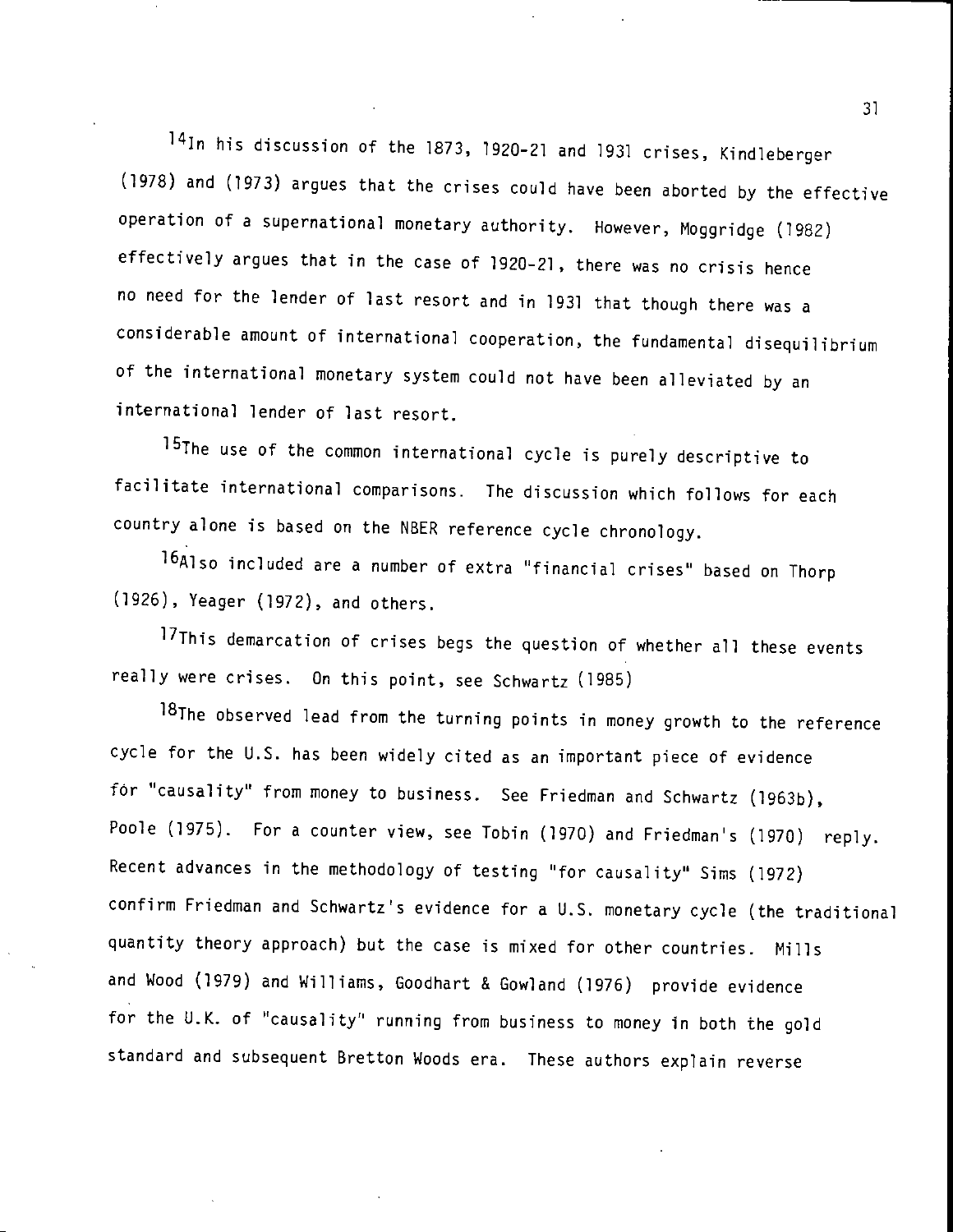causality by arguing that the U.K. under fixed exchange rates operated as a small open economy, according to the monetary approach to the balance of payments, with changes in its money supply via reserve flows caused by changes in money demand which in turn effect changes in economic activity. This is compared to the U.S., viewed essentially as a closed economy in this period, in which changes in the money supply, interact with a stable money demand to produce changes in activity according to the traditional quantity theory approach. However, Cassese and Lothian (1982) present convincing evidence for a number of countries under fixed exchange rates consistent both with a dynamic stock adjustment version of the monetary approach to the balance of payments and a monetary theory of the cycle.

19For the 16 reference cycles displayed here, the relative contributions of the determinants to cyclical contractions were: H, 67.6; D/R, 3.9; and  $D/C$ , 30.1. For six severe cycles, it was H, 38.7; D/R, 16.2; and D/C, 47.6.

200ver the 12 British cycles the relative contributions of the determinants to cyclical contractions were: H, 79.3; D/C, 18.9; and D/R, 9.1. For severe contractions, they were:  $H$ , 109.0;  $D/R$ , 19.7; and  $D/C$ , -28.7.

21See McGouldrick (1983).

22See Hay (1968) and Jonung (1976).

 $^{23}$ In the gold standard period, the Canadian chartered banks kept a large proportion of their gold reserves in the New York, and to a lesser extent, London money markets. These outside reserves provided a direct link between financial conditions in these countries and Canada through the D/R ratio. See Hay (1967, 1968) and Rich (1983).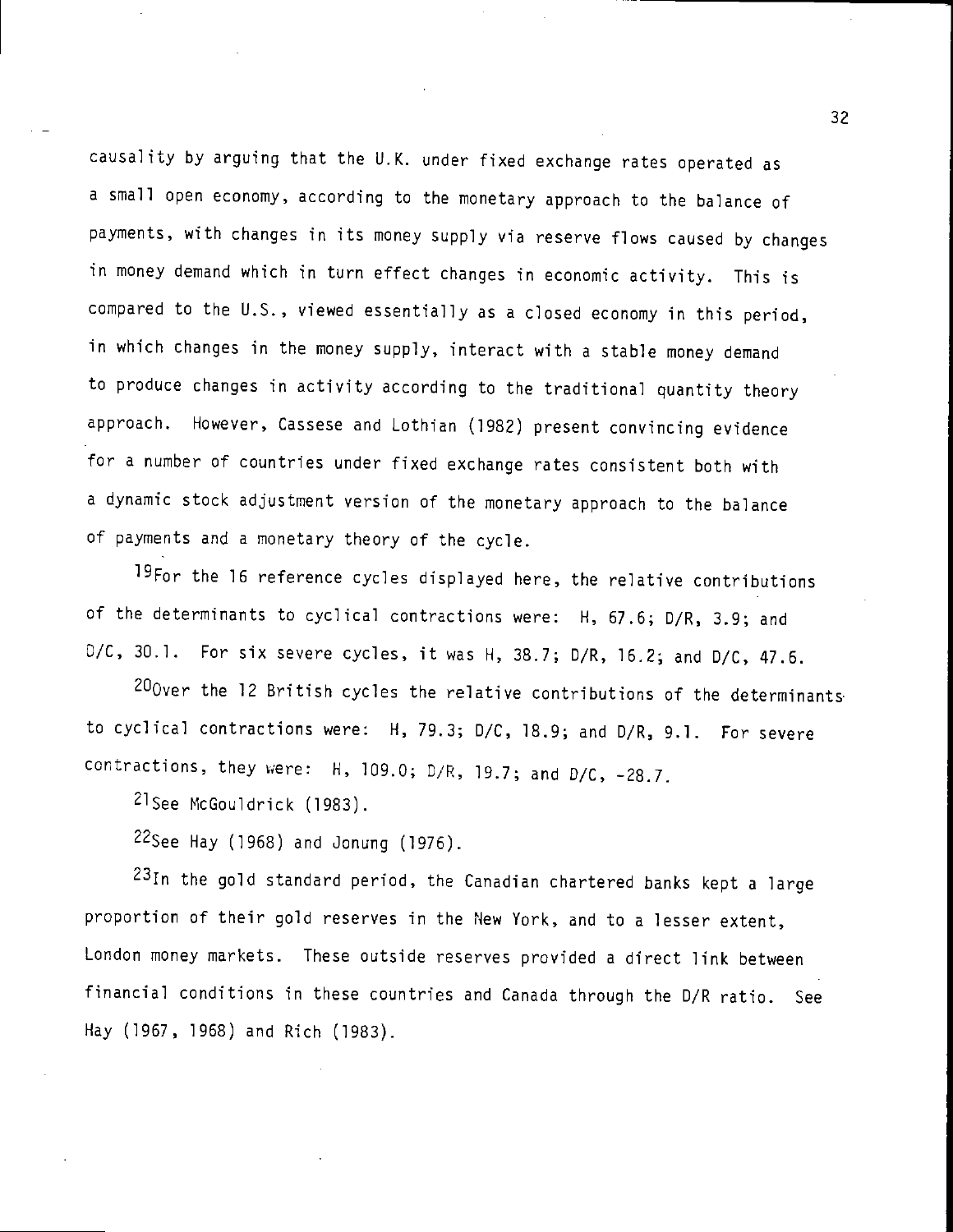24For the Scottish banking experience, see Cameron (1967) and White (1983); for Canada, see Jamieson (1959); for Sweden see Jonung (1977). For a comparison between the U.S. and Canadian experiences, see White (1982).

25See e.g. Sayers (1957).

26See Sayers (1936) and Presnell (1967).

27This was done by quickly arranging mergers between sound and failing banks, by encouraging cooperation between strong and weaker banks in times of stringency, and by establishing a reserve fund to be used to compensate deposit holders in the event of failure. Friedman and Schwartz (1963) argue that the New York Clearing House performed a somewhat similar role in stemming incipient crises before 1914 through the issue of clearing house certificates and by arranging for syndicates of strong banks to assist those in trouble. As Schwartz (1985) argues, in most cases the system worked but in two important exceptions, 1893 and 1907, it did not. These may be explained, she argues, by bad timing of relief in 1907 and public misinformation in 1893.

28See Schwartz (1985).

29Additional evidence is provided by significant correlations between five successive pairs of countries, in periods characterized by severe cyclical declines in economic activity, of the year to year rates of change of high powered money. The correlations are: U.S.- G.B. .45; U.S.-Germany .53; U.S.-Sweden .49; and Germany—Sweden .79.

 $30$ Morgenstern's indices include many securities which today would be called bonds. Also a significant fraction of the securities in the samples underlying the indexes for the European exchanges were foreign securities (both government and private). See Morgenstern (1959), pp. 507-528 for an extensive discussion of the several direct linkages between stock exchanges in the gold standard era.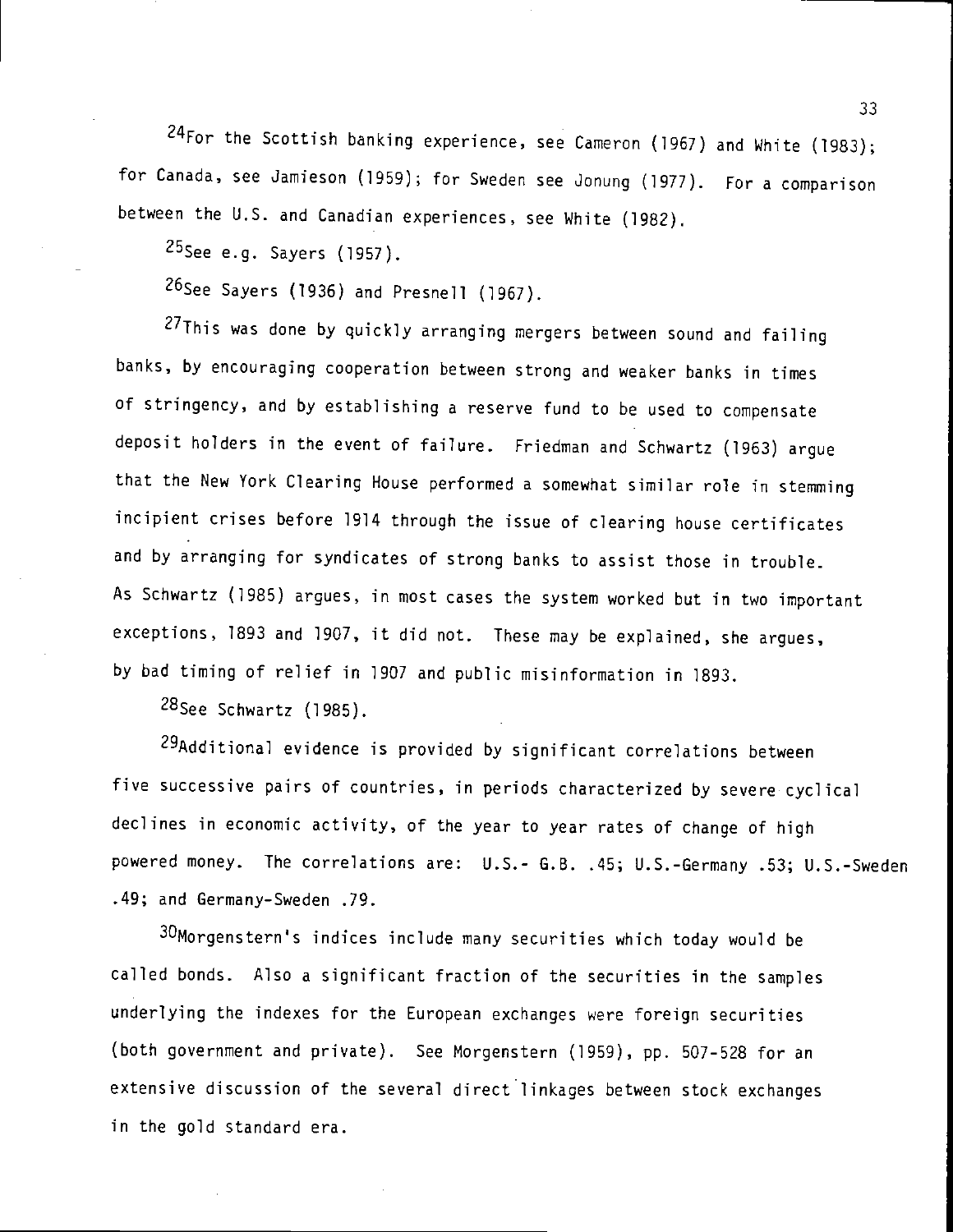31 See Sprinkel (1971) for additional U.S. evidence.

320r even possibly before raising short-term interest rates and causing short—term capital to flow. This would be consistent with Morgenstern's finding that peaks in the short—term interest rates cycle tended to follow peaks in business whenever the stock market index would precede it.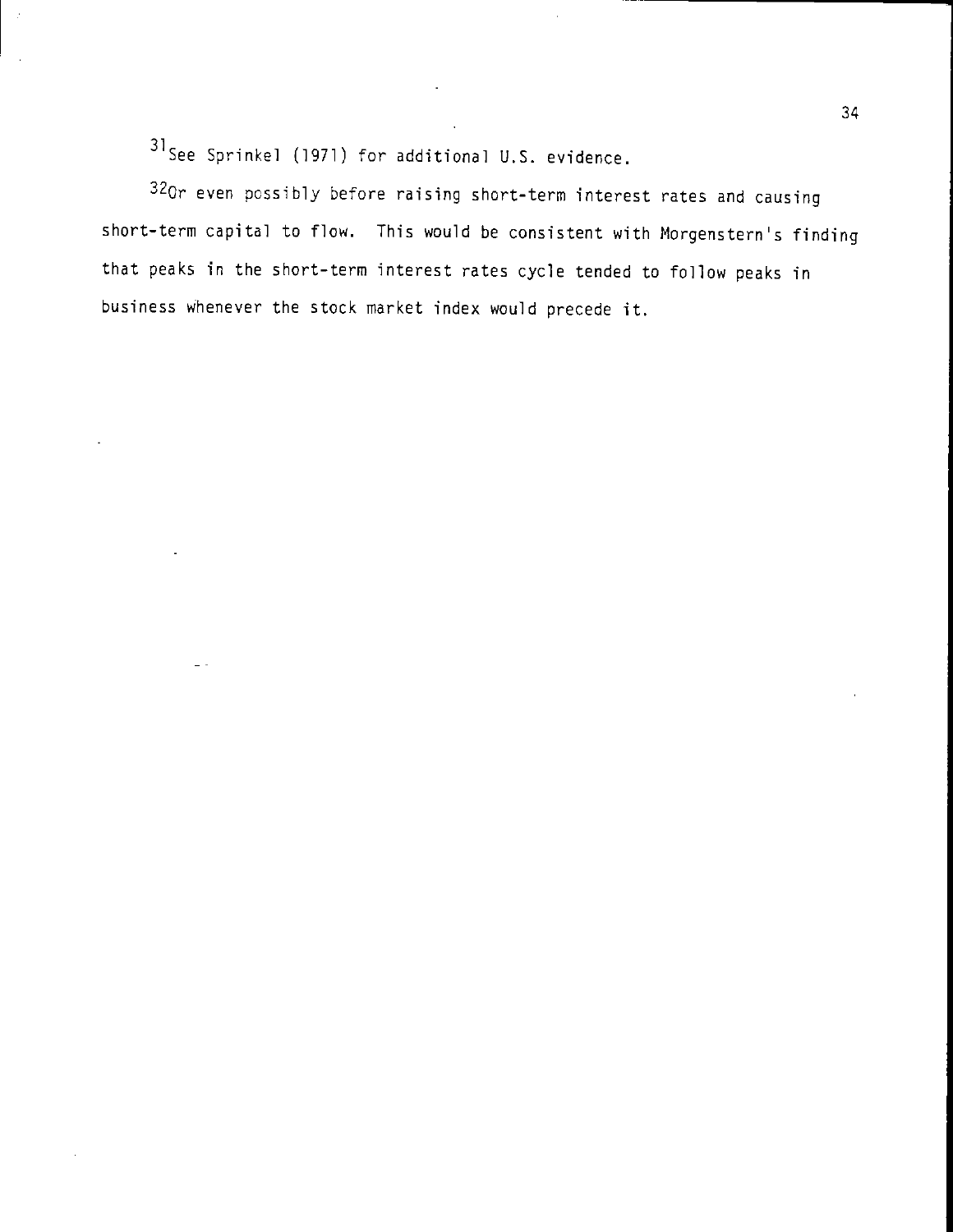#### **REFERENCES**

- Bernanke, 8. 5. (1983). "Non Monetary Effects of the Financial Crisis in in the Propagation of the Great Depression," American Economic Review, Vol. 73, No. 3 (June), pp. 257—276.
- Blanchard, D. and Watson, M. (1982). "Bubbles, Rational Expectations, and Financial Market." in P. Wachtel (ed.). Crises in the Economic and Financial Structure. Lexington Books: Lexington, Mass.
- Bloomfield, A. (1959). Monetary Policy Under the International and Gold Standard. New York: Federal Reserve Bank of New York.
- Bordo, M. 0. (1977). "The Income Effects of the Sources of New Money: A Comparison of the United States and the United Kingdom, 1870-1913." Explorations in Economic History, 14, 20—47.
- Bordo, M. D. (1981). "The U.K. Money Supply," <u>Research in Economic History</u>, Vol. 6, pp. 107—125.
- Bordo, M. D. and L. Jonung (1981). "The Long—Run Behavior of the Income Velocity of Money in Five Advanced Countries, 1870—1975: An Institutional Approach," Economic Inquiry, Vol. XIX (January), pp. 96—116.
- Bouvier, J. (1973). <u>Un Siecle de Banque Francaise</u>. Hachette, Paris.
- Brown, W. A. Jr., (1940). <u>The International Gold Standard Reinterpreted,</u> 1914—1934, Vol. 1, N.B.E.R., New York.
- Burns, A. F. and W. C. Mitchell, (1946). Measuring Business Cycles, N.B.E.R., New York.
- Cagan, P. (1965). Determinants and Effects of Changes in the Stock of Money. Columbia, University Press: New York.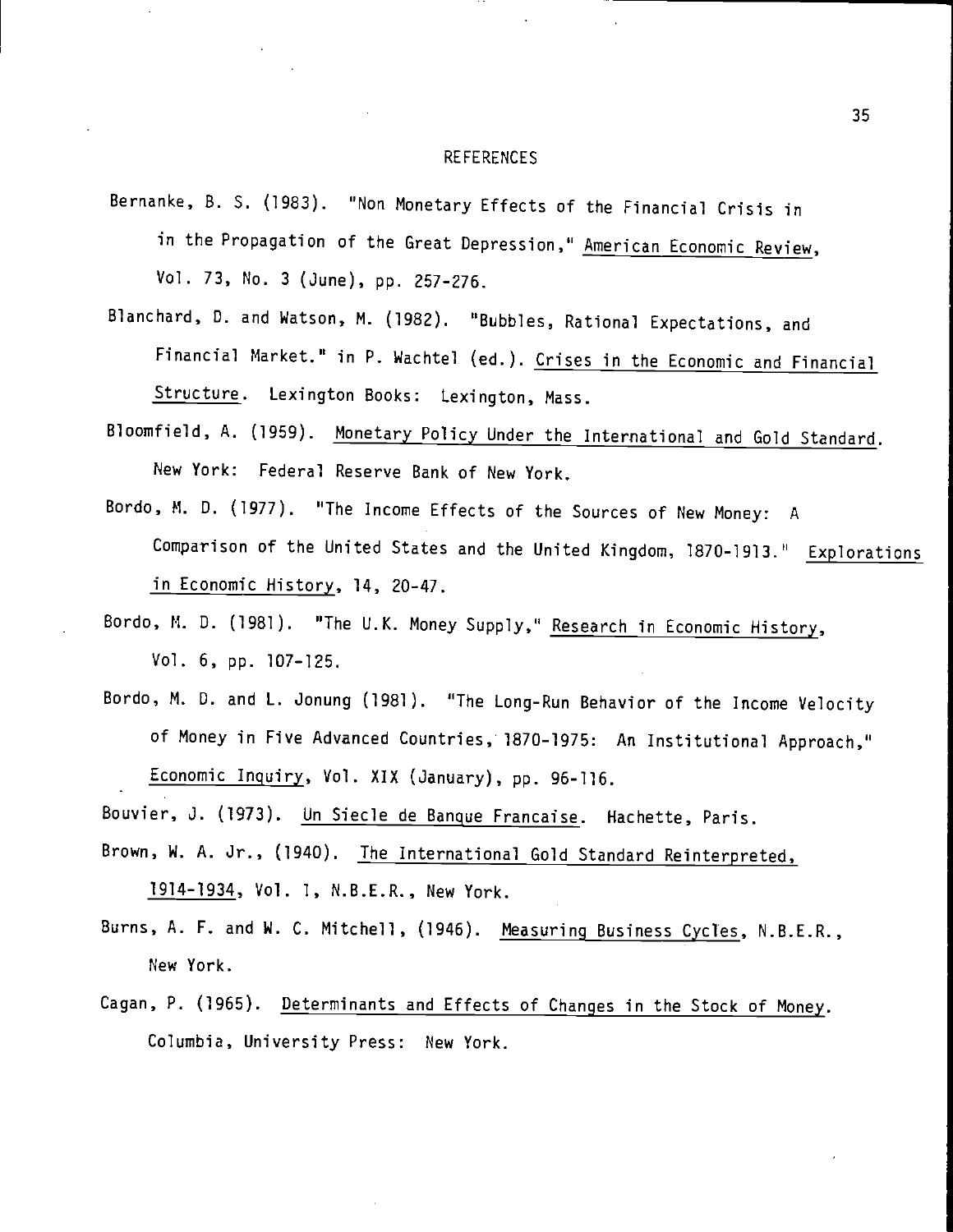- Cameron R. (1967). Banking in the Early Stages of Industrialization. Oxford University Press: New York.
- Capie, F. and Wood, G. (eds.) (1985). Financial Crises and the World Banking System. London: MacMillan.
- Carron, A: 5. (1982). "Financial Crises: Recent Experience in U.S. and International Markets," Brookings Papers on Economic Activity, Vol. 2, pp. 395-418.
- Cassese, A. and J. R. Lothian (1982). "The Timing of Monetary and Price Changes and the International Transmission of Inflation," Journal of Monetary Economics, 10, pp. 1-23.
- Choudhri, E. U. and L. A. Kochin (1980). "The Exchange Rate and the International Transmission of Business Cycle Disturbances: Some Evidence from the Great Depression," Journal of Money, Credit and Banking, Vol. XII, No. 4, Part 1 (November), pp. 565—574.
- Diamond, D. W. and P. H. Dybvig (1983). "Bank Runs, Deposit Insurance and Liquidity," Journal of Political Economy, Vol. 91, No. 3 (June), pp. 401—419. Federal Reserve Board (1944). Banking and Monetary Statistics.

Federal Reserve Board (1955). All Bank Statistics.

Fisher, I. (1932). Booms and Depressions, Adelphi, New York.

- Fisher, I. (1933). "The Debt Deflation Theory of Great Depressions," Econometrica, pp. 337-357.
- Fisher, I. (1935). "Are Booms and Depressions Transmitted Internationally Through Monetary Standards?" Bulletin of the International Statistical Institute, 28, Vol. 1, pp. 1-29.

Fleming, J. (1982). "Comments on Minsky ..." in C. P. Kindleberger and J. P. Laffargue.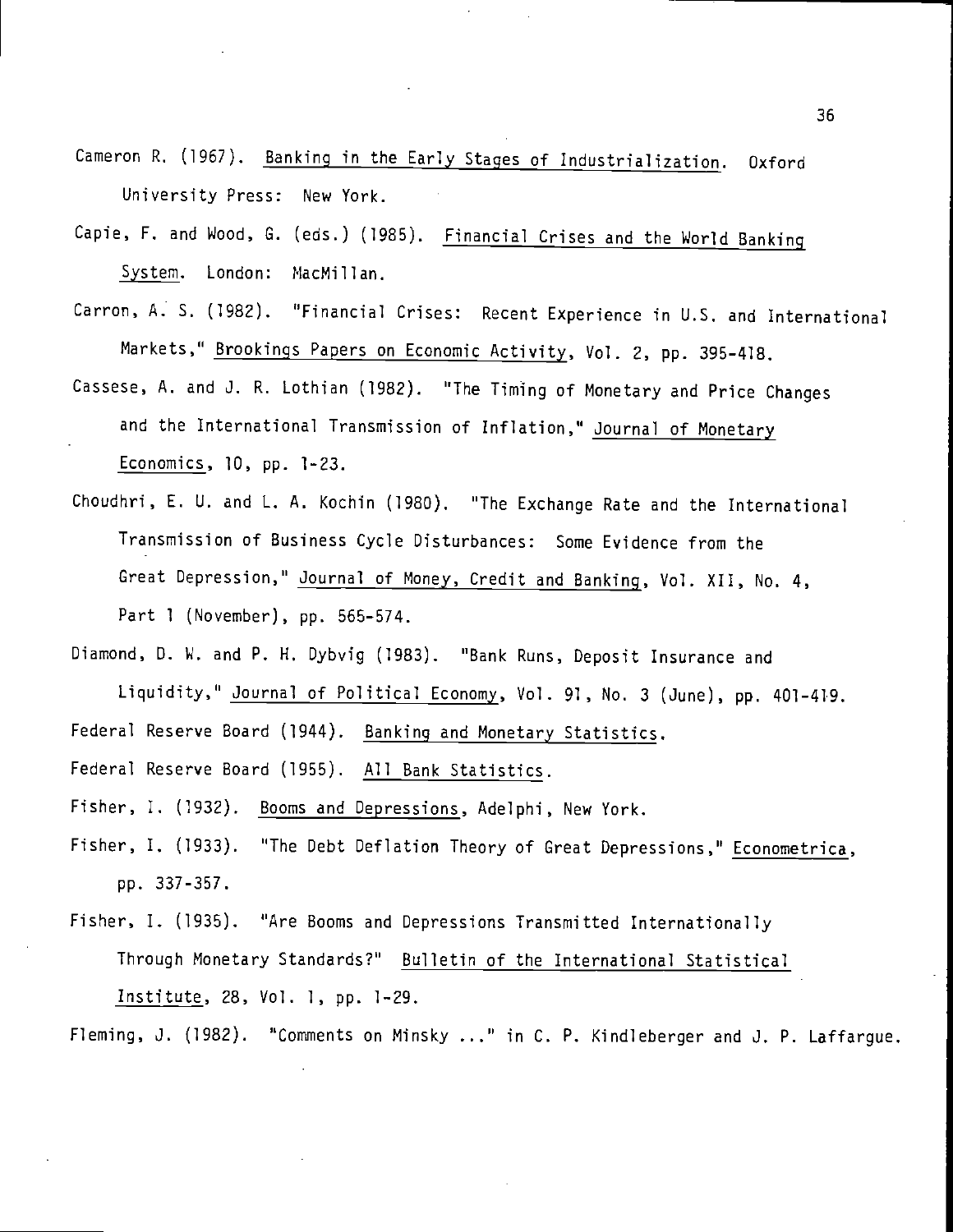Flood, R. P. Jr., and P. M. Garber (1981). "A Systematic Banking Collapse in a Perfect Foresight World," N.B.E.R. working paper No. 691.

Friedman, M. (1970). "Comment on Tobin," Quarterly Journal of Economics.

- Friedman, M., and A. J. Schwartz (l963a). A Monetary History of the United States 1867-1960. N.B.E.R., New York.
- Friedman, M., and A. J. Schwartz (1963b). "Money and Business Cycles," Review of Economics and Statistics, Vol. 45, No. I, Part 2/Supplement.
- Friedman, M., and A. J. Schwartz (1982). Monetary Trends in the United States and the United Kingdom: Their Relation to Income, Prices, and Interest Rates, 1867—1975. Chicago, University of Chicago Press.
- Garber, P. M. (1981). "The Lender of Last Resort and the Run on the Savings and Loans," N.B.E.R. working paper No. 823.
- P. Wachtel, Crises in the Economic and Financial Structure. Lexington ed. Books, Lexin gton, Mass Garber P. and Flood, R. (1982). "Bubbles, Runs and Gold Monetization." in
- Goldsmith, R. W. (1982). "Comment on H. P. Minsky 'The Financial Instability Hypothesis,' in C. P. Kindleberger and J. P. Laffargue (eds).
- Gorton, G. (1983). "Banking Panics and Business Cycles," (mimeo.) <u>Federal</u> Reserve Bank of Atlanta.
- Hay, K. A. J. (1966). "Early Twentieth Century Business Cycles in Canada," C<u>anadian Journal of Economics</u>, XXXII, No. 3, pp. 354–361.
- Hay, K. A. J., (1967). "Money and Cycles in Post Confederation Canada," <u>Journal</u> of Political Economies, Vol. 75, No. 2, pp. 263—273.
- Hay, K. A. J., (1968). "Determinants of the Canadian Money Supply," Carleton University (mimeo.).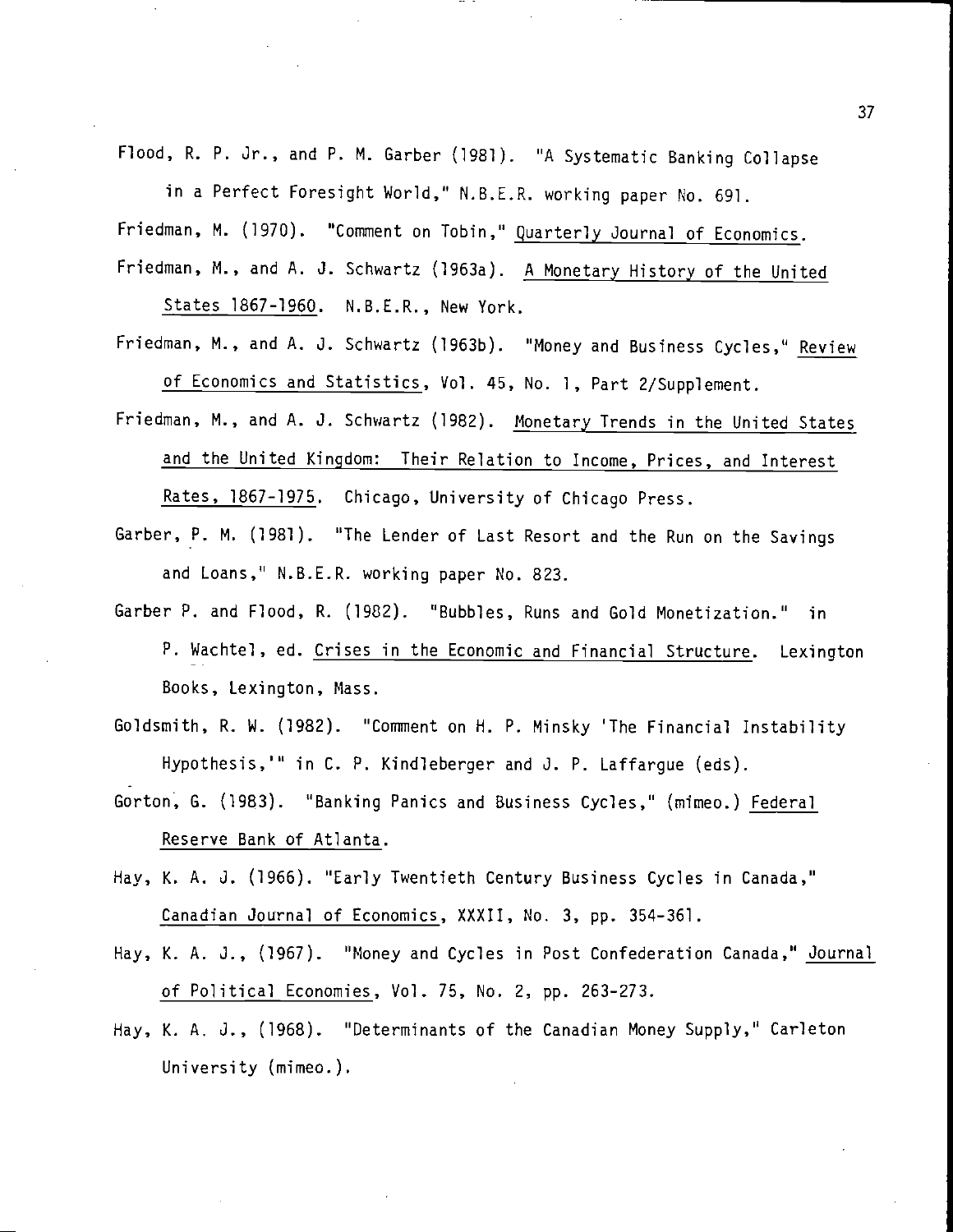Hoffman, W. (1965). Das Wachstum der deutschen Wirtschaft seit der Mitte des 19 Jahrhundart. Berlin, Springer Verlag.

- Huffman, W. E., and James R. Lothian (1984). "U.S.-U.K. Business Cycle Linkages Under the Gold Standard, 1834-1933," in M. D. Bordo and A. J. Schwartz
	- (eds) A Retrospective on the Classical Gold Standard, 1821-1931. Chicago, University of Chicago Press (in press).
- INSEE (1966). Annuaire Satistigue. Tableau, I., p. 515.
- Jamieson, A. B. (1959). Chartered Banking in Canada. Toronto: Ryerson Press.
- Jonung, Lars (1975). "Studies in the Monetary History of Sweden," unpublished Ph.D. dissertation, U.C.L.A.
- Jonung, Lars (1976). "Sources of Growth in the Swedish Money Stock, 1871—1971," Scandanavian Journal of Economics, Vol. 78, pp. 611—627.
- Jonung, Lars (1977). "The Legal Framework and the Economics of Private Bank Notes in Sweden, 1831—1902," in G. Skogh (ed) Law and Economics. Lund, Sweden.
- Jonung, Lars (1981). "The Depression in Sweden and the United States: A Comparison of Causes and Policies," in K. Brunner (ed) The Great Depression Revisited. Martinus Nijhoff Publishing: Boston.
- Kindleberger, C. P. (1973). The World in Depression 1929—1939. University of California Press, Berkeley.
- Kindleberger, C. P. (1978). Manias, Panics, and Crashes: A History of Financial Crises. Basic Books, New York.
- Lindert, P. H. (1969). Key Currencies and Gold, 1900—1913. Princeton Studies in International Finance, No. 24. Princeton: Princeton University Press.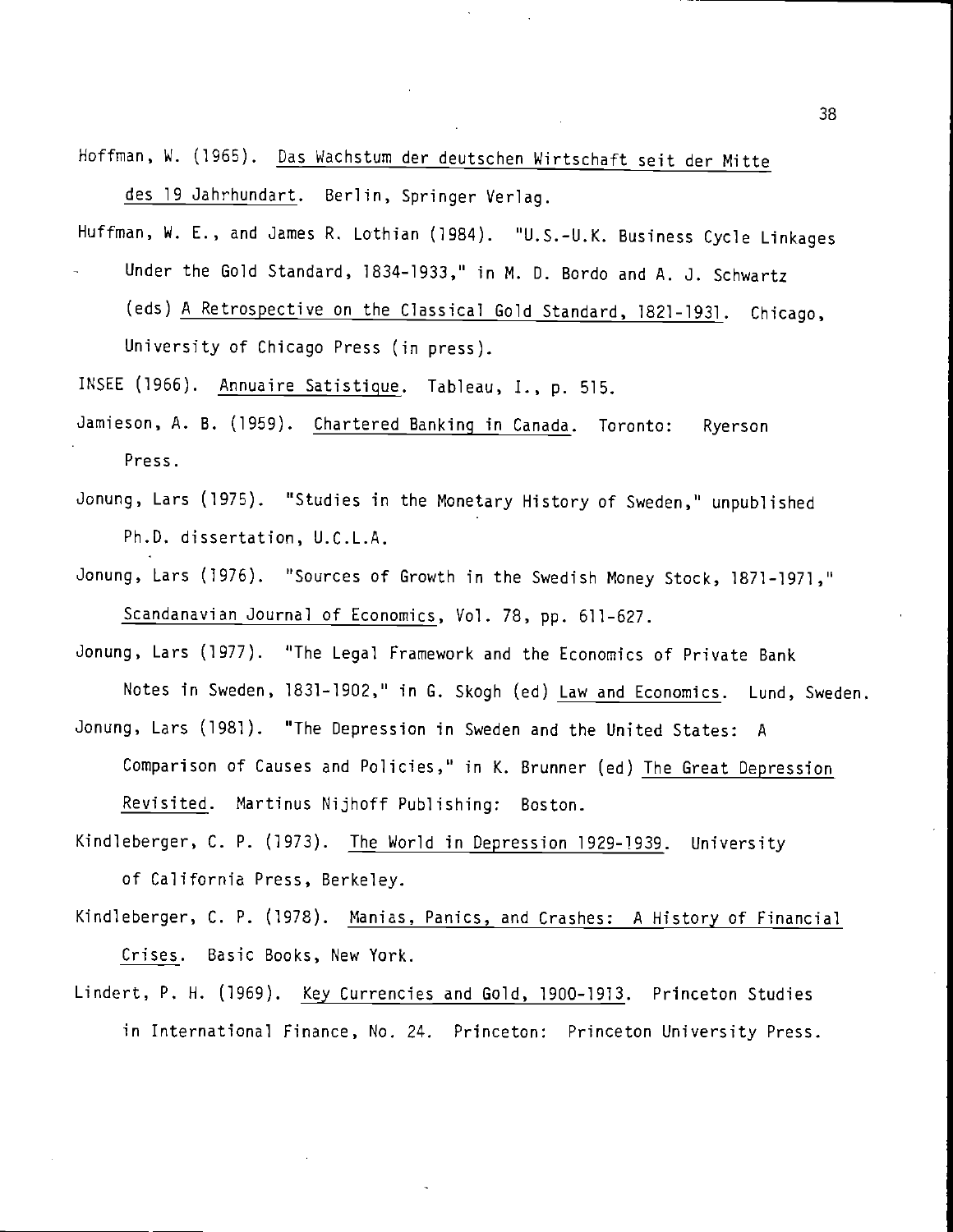- McGouldrick, P. (1984) "Operations of the German Central Bank and the Rules of the Game, 1879—1923," in M. D. Bordo and A. 3. Schwartz (eds) A Retrospective on the Classical Gold Standard, 1821—1931. Chicago, University of Chicago Press.
- Melitz, J. (1982). "Comments on H. P. Minsky ..." in C. P. Kindleberger and J. P. Laffarque.
- Mills, 1. C. and G. E. Wood (1978). "Money Income Relationships and the Exchange Rate Regime," Federal Reserve Bank of St. Louis Review, 60 (August), pp. 22—2
- Minsky, H. P. (1957). "Central Banking and Money Market Changes," Quarterly Journal of Economics, Vol. LXXI, No. 2, pp. 175—87.
- Minsky, H. P. (1963). Comment on Friedman and Schwartz's "Money and Business Cycles," Review of Economics and Statistics.
- Minsky, H. P. (1977). "A Theory of Systemic Fragility," in E. J. Altman and A. W. Sametz (eds) Financial Crises: Institutions and Market in a Fragile Environment. Wiley, New York, pp. 138—152.
- Minsky, H. p. (1979). "Financial Interrelations, the Balance of Payment and the Dollar Crisis," in Jonathan Aron (ed) Debt and the Less Developed Countries. Westview Press, Boulder, Colorado.
- Minsky, H. P. (1980). "Finance and Profits: The Changing Nature of Business Cycles," Joint Economic Committee of the United States Congress, The Business Cycle and Public Policy, 1929-1980.
- Minsky, H. P., (1982a). "Debt Deflation Processes in Today's Institutional Environment," <u>Banca Nazionale Del Lavoro</u>, No. 143 (December), pp. 375–393.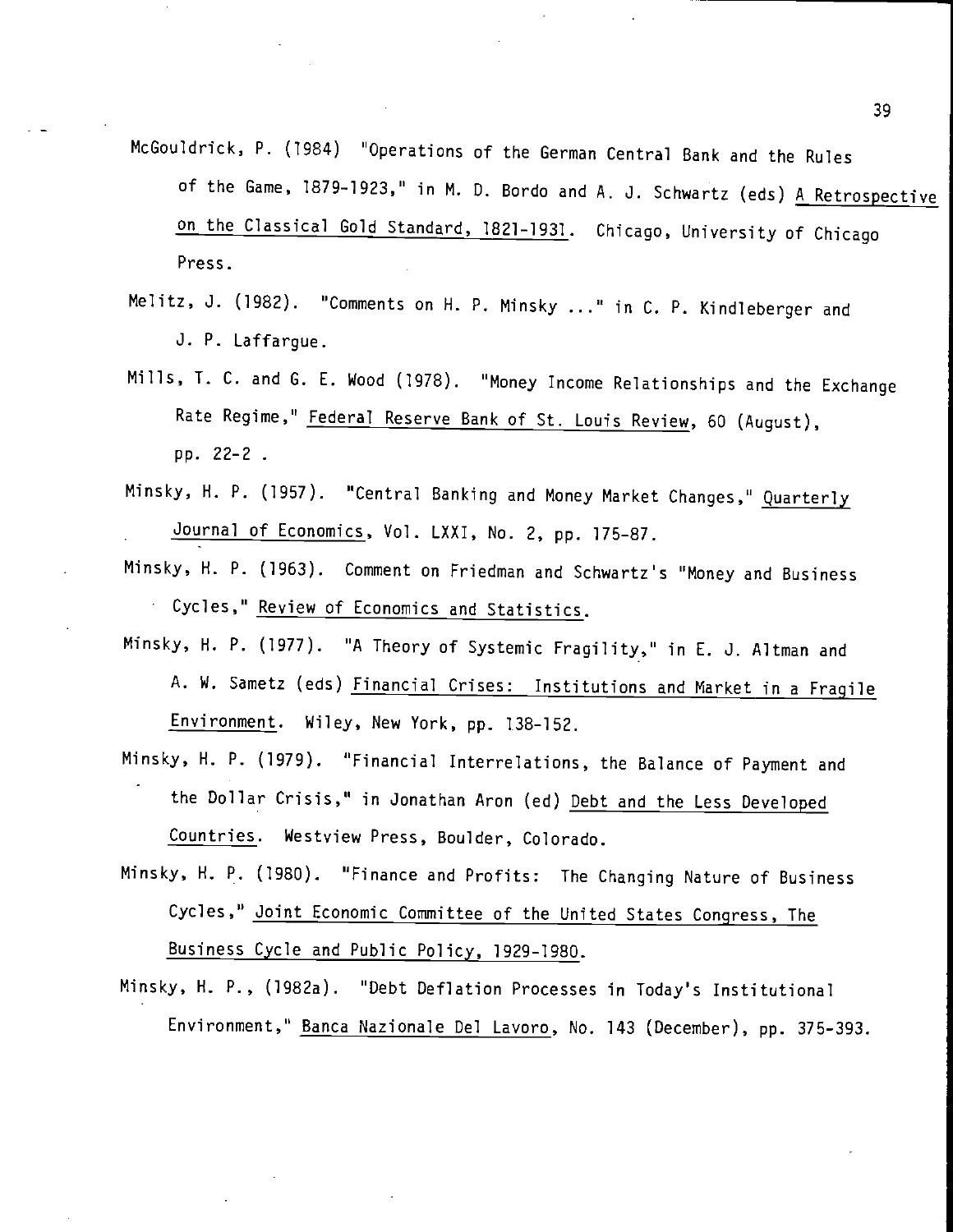- Minsky, H. P. (1982b). 'Financial Innovations and Financial Instability: Observations and Theory," Seventh Annual Policy Conference of the Federal Reserve Bank of St. Louis (October).
- Minsky, H. P. (1982c). "The Potential for Financial Crises," Washington University, St. Louis Working Paper, #46.
- Moggridge, D. E. (1982). "Policy in the Crises of 1920 and 1929," in C. P. Kindleberger and J. P. Laffargue (eds) Financial Crises: Theory, History, and Policy. Cambridge University Press: New York.
- Morgenstern, O. (1959). International Financial Transactions and Business Cycles, N.B.E.R., New York.
- Poole, W. (1975). "The Relationship of Monetary Decelerations to Business Cycle Peaks: Another Look at the Evidence," Journal of Finance (June), pp. 698-712.
- Presnell, L.S. (1968). "Gold Reserves, Banking Reserves, and the Baring Crisis of 1890," in C. R. Whittlesey and J. S. G. Wilson, (eds) Essays in Money. and Banking in Honour of R. S. Sayers, Oxford: Clarendon Press.
- Rich, G. (1980). "The Cross of Gold: Money and the Canadian Business Cycle," unpublished manuscript.
- Rich, Georg (1983). "Canada Without a Central Bank: Operation of the Price Specie Flow Mechanism, 1872—1913," in M. D. Bordo and A. J. Schwartz (eds) A Retrospective on the Classical Gold Standard, 1821—1931. University of Chicago Press: Chicago (in press).
- Sauvy, A. (1954). "Rapport Sur le Revenue National," Journal Official. Avis et Rapports du Consil Economigue.
- Sayers, R. S. (1936). Bank of England Operations, 1890-1914. London: P. S. King and Son.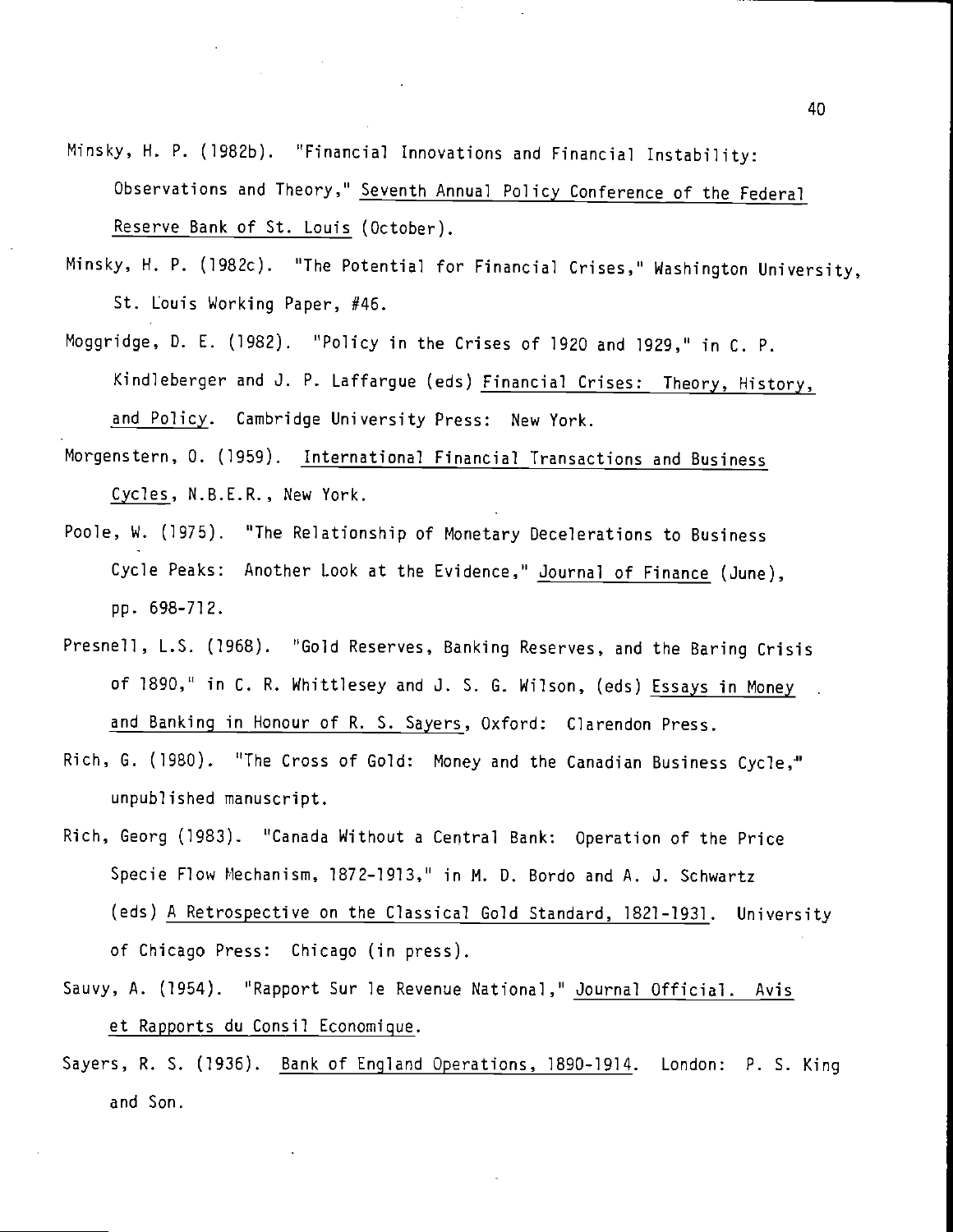- Sayers, R. S. (1957). Central Banking After Bagehot. Oxford; Clarendon Press.
- Schwartz, A. J. (1985). "Real and Pseudo Financial Crises," in Capie, F. G. Wood, (eds) Financial Crises and the World Banking System. Macmillan, London.
- Sims, C. A. (1972). "Money, Income, and Causality," A.E.R. (September), Vol. LXII, No. 4, pp. 540—552.
- Sinai, A. (1977). Comment on Minsky in D. Altman and A. W. Sametz (eds) Financial Crises: Institutions and Markets in a Fragile Environment. Wiley, New York.
- Shearer, R. A., and C. Clark (1984). "Canada and the Interwar Gold Standard, 1920—1935: Monetary Policy Without a Central Bank," in M. 0. Bordo and A. J. Schwartz (eds) A Retrospective on the Classical Gold Standard, 1821—1931. Chicago, University of Chicago Press (in press).
- Sheppard, D. K. (1971). The Growth and Role of U.K Financial Institutions, 1880—1962. London: Mathuen.
- Sprague, O. M. W. (1915). "The Crisis of 1914 in the United States," American Economic Review, Vol. V, No. 3 (September), pp. 499-533.
- Sprinkel, B. W. (1971). Money and Markets a Monetarist View. Richard D. Irwin, Chicago.
- Temin, P. (1976). Did Monetary Forces Cause the Great Depression? New York, W. W. Norton.
- Thorp, W. (1926). Business Annals, N.B.E.R., New York.
- Tilley, R. H. (1973). Zeitreihen Zum Geldumlauf in Deutschland, 1870—1912,' 3. Fur Nationalekonomie und Statistik. Band 87, pp. 360—363.
- Tobin, 3. (1970). "Money and Income: Post Hoc Ergo Propter Hoc," Quarterly Journal of Economics.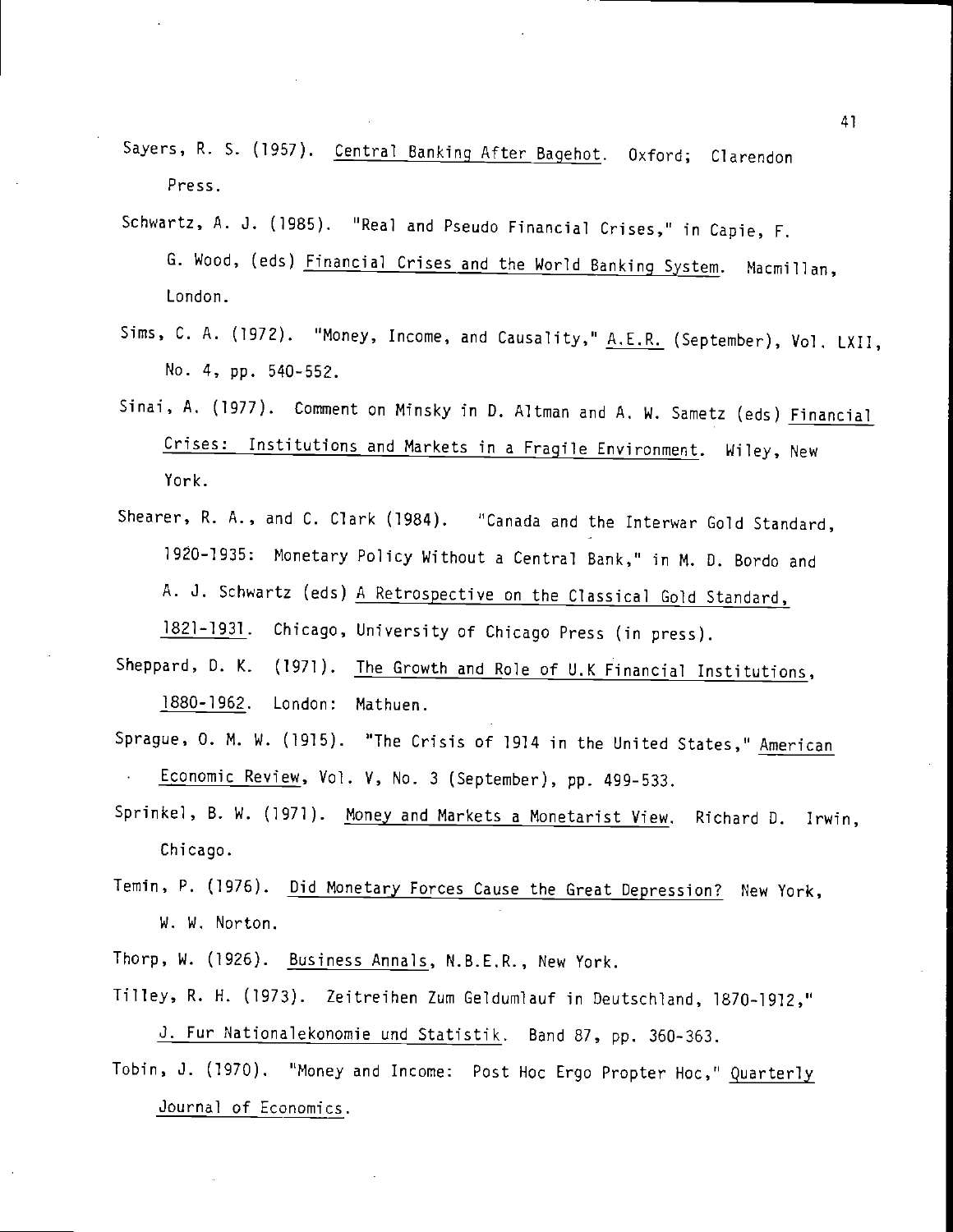- Viner, J. (1924). Canada's Balance of International Indebtedness 1900—1913. Harvard University Press, Cambridge.
- Wachtel, P. (1982). "Introduction" in P. Wachtel (ed) Crises in the Economics and Financial Structure. Lexington Books: New York.
- White, E. M. (1982). The Regulation and Reform of the American Banking System, 1900—1929. Princeton University Press, Princeton, NJ.
- White, L. H. (1981). "Free Banking in Britain: Theory, Experience and Debate, 1900—1945," unpublished Ph.D. dissertation, U.C.L.A.
- No. 3 (June), pp. 417—423. Williams, D., C. A.E. Goodhart, and D. H. Gowland (1976). "Money, Income and Casuality: The U.K. Experience," American Economic Review, Vol. 66,
- Yeager, L. (1976). International Monetary Relations: Theory, History, and <u>Policy</u>, second edition, Harper and Row: New York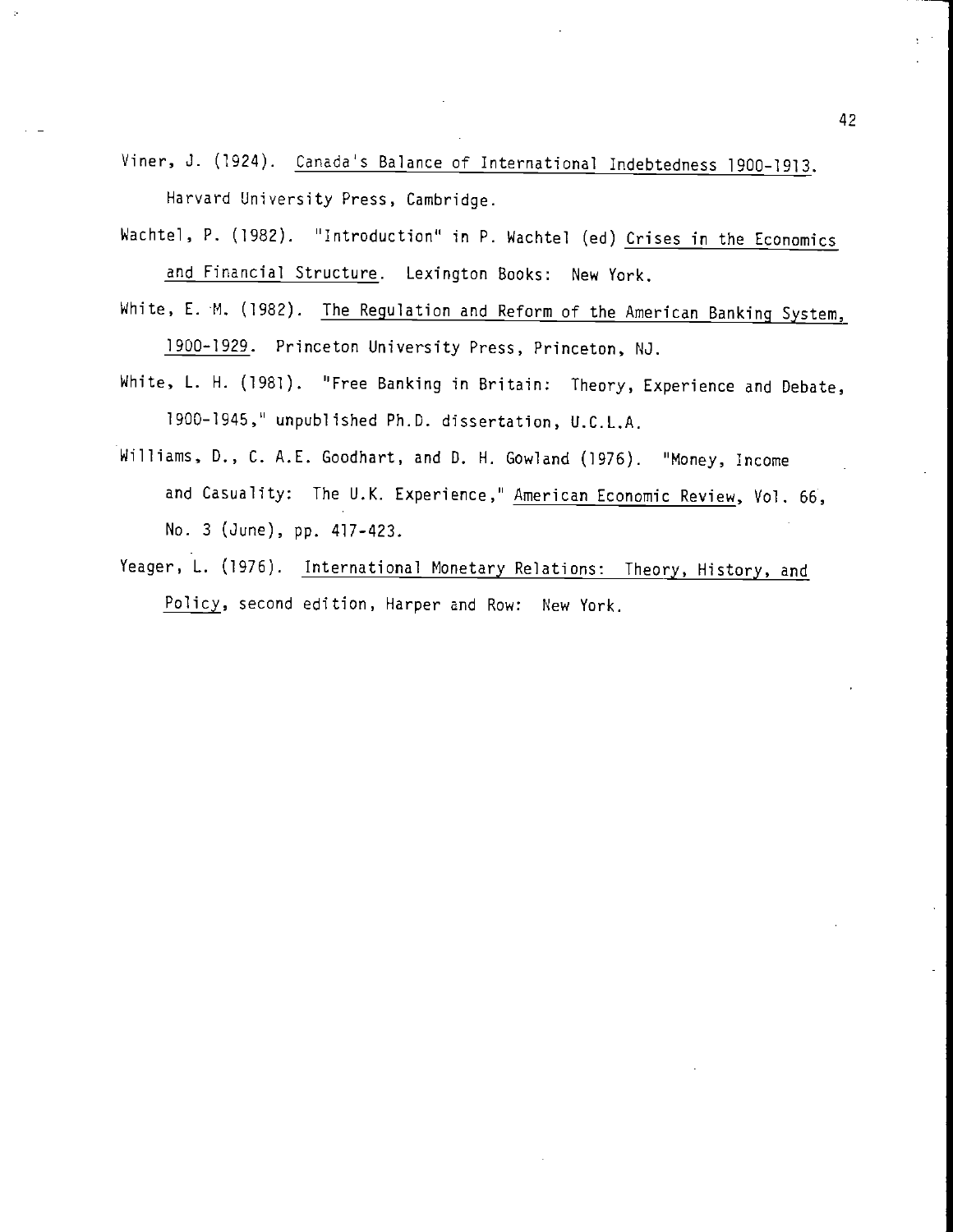|                     |                                                                                                      |                                                                                                                  | See Data Appendix<br><b>Date Sources</b> | crises affecting the U.S.<br>and other countries<br>U.S. nut affected but<br>U.S. nut affected but<br>5<br>$\overline{\phantom{a}}$<br>$\frac{1}{2}$ | major internactoral crists<br>shooply affecting the<br>$\mathbb C$                                                                                                     | ś<br>ទទ                                     | U.S. affected alone<br>banking panic-runs,<br>fallures, suspension<br>of payments<br>banking crisis--runs<br>Φ | and/or failures<br>Shrague (1915)<br>Severe cycle contraction<br>ಇಷ                                                                                       |                                    | <sup>1</sup> The Liend growd) rate in real august<br>180-1394, "Lie was calculated as the<br>180-1394, "Lie was calculated as the<br>ofference between the Jacoba for<br>ofference between the Jacoba Joas<br>terminal year divided by the number | of years.                             | The trend mometary growth rate was<br>5.40 percent over the period<br>11 1 about. It was calculated as<br>in 1 about.<br>Ŵ |                                                                                                                                                                                                                                                                                                                       |                |                                        |                                  |                       |                                               |  |  |
|---------------------|------------------------------------------------------------------------------------------------------|------------------------------------------------------------------------------------------------------------------|------------------------------------------|------------------------------------------------------------------------------------------------------------------------------------------------------|------------------------------------------------------------------------------------------------------------------------------------------------------------------------|---------------------------------------------|----------------------------------------------------------------------------------------------------------------|-----------------------------------------------------------------------------------------------------------------------------------------------------------|------------------------------------|---------------------------------------------------------------------------------------------------------------------------------------------------------------------------------------------------------------------------------------------------|---------------------------------------|----------------------------------------------------------------------------------------------------------------------------|-----------------------------------------------------------------------------------------------------------------------------------------------------------------------------------------------------------------------------------------------------------------------------------------------------------------------|----------------|----------------------------------------|----------------------------------|-----------------------|-----------------------------------------------|--|--|
|                     | $\frac{5}{2}$                                                                                        | Exchange<br>Rate<br>Regime                                                                                       | Flaxible                                 | Fried                                                                                                                                                | <b>Print</b>                                                                                                                                                           |                                             |                                                                                                                | Fixed                                                                                                                                                     |                                    | Fixed                                                                                                                                                                                                                                             | Filiad                                | Flxad                                                                                                                      |                                                                                                                                                                                                                                                                                                                       | Fixed          | Fixed                                  | rixed                            | Fixed                 | Fixed                                         |  |  |
|                     | Ξ                                                                                                    | Percentage<br>Erring<br>Asta<br>Aatla<br>Change<br>Ś                                                             | Ξ                                        | R                                                                                                                                                    | $\frac{\pi}{4}$                                                                                                                                                        | $\ddot{\phantom{a}}$<br>$\frac{3}{2}$       | $\ddot{ }$ :                                                                                                   | Ŗ                                                                                                                                                         | $\frac{1}{2}$<br>$\frac{1}{2}$     | ្ធ                                                                                                                                                                                                                                                | å.é<br>$\blacksquare$                 | ឹ                                                                                                                          | $\overline{a}$<br>$\mathbf{0}$                                                                                                                                                                                                                                                                                        | Ĵ              | a. 6                                   | $\overline{a}$<br>$\blacksquare$ | ្មី<br>$\blacksquare$ | $-15.0$                                       |  |  |
|                     | percentage chance in a 11 determinants<br>Indicated alging had copped<br>Indicated alging had copped | Percentage<br>Change in<br>Elongiary<br>Gold<br>Stock                                                            | $\frac{3}{5}$                            | $\frac{1}{2}$                                                                                                                                        | $-21.0$                                                                                                                                                                | $\frac{1}{2}$<br>$\frac{5}{4}$<br>$\bullet$ | $-14.2$                                                                                                        | ្ម័                                                                                                                                                       | $\frac{6}{3}$<br>$\frac{1}{2}$     | Ξ                                                                                                                                                                                                                                                 | $\frac{1}{2}$                         | $\ddot{\ddot{\phantom{a}}}_i$                                                                                              | $\ddot{\circ}$<br>$\frac{2}{3}$                                                                                                                                                                                                                                                                                       | 35.9           | ÷                                      | щ<br>₫                           | ្នុ                   | g<br>$\blacksquare$                           |  |  |
|                     |                                                                                                      | Daposit<br>Eurrency<br>Mitte                                                                                     | Q                                        | $\frac{2}{3}$                                                                                                                                        | ů,                                                                                                                                                                     | $\ddot{a}$<br>3                             | Ş<br>J.                                                                                                        | $\ddot{\bullet}$<br>$\cdot$                                                                                                                               | $\ddot{\phantom{0}}$<br>ឹ<br>ى     | 2                                                                                                                                                                                                                                                 | 2.65<br>$\blacksquare$                | $\overline{a}$                                                                                                             | و.<br>م<br>3,                                                                                                                                                                                                                                                                                                         | $\overline{1}$ | œ<br>κ,                                | $\frac{3}{2}$                    | $\frac{3}{2}$         | $-2/14$                                       |  |  |
| Monetary Variables  |                                                                                                      | Dapas It<br>Acserva<br>Natio                                                                                     | $\ddot{a}$                               | ្លឹ                                                                                                                                                  | a.<br>Fi                                                                                                                                                               | $\ddot{a}$<br>Ē                             | $\frac{1}{2}$                                                                                                  | $\mathbb{R}$<br>$\frac{2}{3}$                                                                                                                             | 2                                  | Ş                                                                                                                                                                                                                                                 | $\ddot{a}$<br>$\cdot$                 | 3                                                                                                                          | و.<br>ت<br>1                                                                                                                                                                                                                                                                                                          | $-14.8$        | $\ddot{\phantom{a}}$                   | š<br>$\blacktriangleleft$        | $\ddot{ }$ .          | $\frac{1}{2}$<br>$\blacksquare$               |  |  |
|                     |                                                                                                      | lligh<br>Powered<br>Noney                                                                                        | $\frac{2}{1}$                            | $\frac{1}{2}$                                                                                                                                        | $\frac{3}{2}$                                                                                                                                                          | $\overline{a}$<br>$\frac{1}{2}$             | $\frac{1}{2}$                                                                                                  | $\frac{1}{2}$<br>$\ddot{\phantom{0}}$<br>ب                                                                                                                | Ž,                                 | ្ជិ                                                                                                                                                                                                                                               | $\frac{1}{2}$                         | $\ddot{2}$ .                                                                                                               | $\frac{1}{2}$<br>$\frac{2}{2}$                                                                                                                                                                                                                                                                                        | -<br>9         | $\frac{1}{2}$<br>$\mathbf{r}$          | $\overline{a}$                   | $\mathbb{Z}$          | $\overline{a}$                                |  |  |
|                     |                                                                                                      | Trend of Average<br>Annual Munetary<br>Growth Rate 2<br>Peak to Trough<br>ta Traugh<br>(9)<br>Gevta tion<br>from | $\ddot{ }$<br>$\,$                       | $\frac{6}{3}$                                                                                                                                        | 2.6<br>$\blacksquare$                                                                                                                                                  | $\ddot{v}$<br>$\frac{3}{2}$                 | $-9.3$                                                                                                         | $\ddot{ }$<br>$-7.8$                                                                                                                                      | $\ddot{2}$ .                       | $\ddot{2}$ , 0                                                                                                                                                                                                                                    | $\frac{1}{2}$                         | $\frac{1}{2}$                                                                                                              | Ŗ<br>$\frac{1}{2}$<br>ï                                                                                                                                                                                                                                                                                               | 7.0            | $\ddot{2}$<br>$\overline{\phantom{a}}$ | Ę                                | $\mathbb{C}$          | $\frac{1}{2}$                                 |  |  |
|                     |                                                                                                      | (8)<br>Specific Hanetary<br>Specific Hanetary<br>Growth Cycle<br>Cantractions<br>iraugh                          | $\frac{1}{2}$                            | <b>MA</b><br>2,461                                                                                                                                   |                                                                                                                                                                        | 1893<br>12/92)<br>12/87 1<br>189 1          | $\frac{2}{3}$<br>$\frac{1}{2}$<br>$\frac{1}{2}$<br>$\frac{1}{3}$                                               |                                                                                                                                                           | 1900<br>12/99]<br>12/95]<br>12/99] | $\frac{3}{2}$                                                                                                                                                                                                                                     | 1908<br>12/08]                        |                                                                                                                            |                                                                                                                                                                                                                                                                                                                       | <b>ENSIS</b>   | $\frac{1}{2}$                          | $\frac{34}{620}$                 | $\frac{97}{278}$      | $\frac{32}{912}$                              |  |  |
|                     |                                                                                                      | (subcycles)<br>Peak                                                                                              | naria<br>C                               | 1888<br>[ 5/81                                                                                                                                       |                                                                                                                                                                        |                                             |                                                                                                                |                                                                                                                                                           | 112/38                             | $\frac{190}{12700}$                                                                                                                                                                                                                               | 1905<br>[12/D4                        |                                                                                                                            | E<br>Exerci                                                                                                                                                                                                                                                                                                           | 1916<br>[12/16 | 1919<br>[12]                           | $\frac{1923}{1122}$              | $\frac{1925}{12721}$  | $\frac{192}{1172}$                            |  |  |
|                     | $\Xi$                                                                                                | in ugh                                                                                                           | 52                                       | $\frac{45}{2}$                                                                                                                                       | 1325년<br>1355년                                                                                                                                                         |                                             |                                                                                                                | 358<br>SSS                                                                                                                                                |                                    | 10/01                                                                                                                                                                                                                                             | inter                                 | $\frac{25}{2}$                                                                                                             |                                                                                                                                                                                                                                                                                                                       | ž              | <b>12/8</b>                            | 10/23                            |                       | $\frac{1}{2}$                                 |  |  |
|                     |                                                                                                      | Munchly<br>Specific<br>Cycle Stock<br>Price Index<br>Ĭ                                                           | 572                                      | Ş                                                                                                                                                    | 3525<br>2525                                                                                                                                                           |                                             |                                                                                                                | $\frac{22}{22}$                                                                                                                                           |                                    | $\frac{2}{3}$                                                                                                                                                                                                                                     | $\frac{8}{2}$                         | $\frac{278}{1273}$                                                                                                         |                                                                                                                                                                                                                                                                                                                       | Š              | ž,                                     | $\frac{2}{3}$                    |                       | 9/29                                          |  |  |
|                     | Ξ                                                                                                    | Monthly Specific<br>Cycle Long-Term<br>Short-Term<br><sup>ano,</sup><br>Interest<br>Differential<br>Oifferential | 78<br>25년<br>9월                          | 9/85                                                                                                                                                 | 3월<br>1783<br>110일                                                                                                                                                     |                                             |                                                                                                                | $\frac{888}{222}$                                                                                                                                         |                                    | $\frac{1}{2}$                                                                                                                                                                                                                                     | 2/09                                  | ≨ટ્રે                                                                                                                      |                                                                                                                                                                                                                                                                                                                       | ₹              | 3/22                                   | 10/24                            |                       | aga<br>SSS                                    |  |  |
| Einencial Verieties |                                                                                                      |                                                                                                                  | 1925<br>1926<br>1927                     | 6/83                                                                                                                                                 | <b>1225</b><br>2022<br>2022                                                                                                                                            |                                             |                                                                                                                | 음봉흥<br>구 <u>슬</u> 구                                                                                                                                       |                                    | EG/B                                                                                                                                                                                                                                              | 12/07                                 | $\frac{22}{22}$                                                                                                            |                                                                                                                                                                                                                                                                                                                       | Ş              | 10/20                                  | $\frac{5}{2}$                    |                       |                                               |  |  |
|                     | Ξ                                                                                                    | Banking<br>Crises                                                                                                | 9/73*                                    | 5/84                                                                                                                                                 |                                                                                                                                                                        | โ€3<br>                                     | $7/93$ $^{\circ}$                                                                                              |                                                                                                                                                           |                                    |                                                                                                                                                                                                                                                   | 10/07                                 | $\mathbb{D}^{\mathbb{C}}$ la $^{\mathbb{C}}$                                                                               |                                                                                                                                                                                                                                                                                                                       |                |                                        |                                  |                       | $\left[1930_{7}^{7}1931^{4}\right]$           |  |  |
|                     | Ξ                                                                                                    | State<br>Seite<br>Grie                                                                                           | $\mathbf{p}^{\mathbf{q}}$<br>734 75      | $\frac{1}{2}$<br>្ត្<br>$\mathbb{R}^{\times}$                                                                                                        | Ì,<br>$\frac{1}{n}$                                                                                                                                                    | $\frac{1}{2} \log \frac{1}{2}$              | ិន                                                                                                             |                                                                                                                                                           | 90, 1900                           | 1901, 1904 <sup>3</sup>                                                                                                                                                                                                                           | 190 <sup>5</sup>                      | 912, 1914                                                                                                                  |                                                                                                                                                                                                                                                                                                                       |                |                                        |                                  |                       |                                               |  |  |
|                     | Ξ                                                                                                    | Filmancial<br>Crises                                                                                             | 5/7                                      |                                                                                                                                                      |                                                                                                                                                                        |                                             | $\frac{5}{2}$                                                                                                  |                                                                                                                                                           |                                    |                                                                                                                                                                                                                                                   | ίψ                                    |                                                                                                                            | $5/14^5$                                                                                                                                                                                                                                                                                                              |                | Spring 1921                            |                                  |                       | 10/29, 3/11 1929, 1931                        |  |  |
|                     | $\Xi$                                                                                                | Trand of Average<br>Annual Real<br>Output Grunth 1<br>Deviations from<br>Pask to Trough                          | ្ន                                       | $\frac{2}{3}$<br>J.                                                                                                                                  | 2.6<br>$\ddot{\phantom{0}}$                                                                                                                                            | F.                                          | J.                                                                                                             | ą<br>$\frac{1}{2}$                                                                                                                                        | Ş                                  | ž                                                                                                                                                                                                                                                 | Ş                                     | $\frac{1}{\sqrt{2}}$<br>$\frac{3}{2}$                                                                                      | ું                                                                                                                                                                                                                                                                                                                    | 5.8            | $\ddot{ }$                             | $\ddot{\phantom{a}}$             | 2.2                   | $-16.7$                                       |  |  |
| Real Variables      |                                                                                                      | Truugh                                                                                                           | ן פשו                                    | 1845<br>3763                                                                                                                                         |                                                                                                                                                                        | 33377                                       |                                                                                                                | $\begin{array}{r} \hline \text{18.3--} \\ \hline \text{28.3--} \\ \text{28.3--} \\ \text{28.3--} \\ \text{28.3--} \\ \text{28.3--} \\ \hline \end{array}$ |                                    | $\overline{\mathbf{g}_{\mathbf{H}}^{\mathbf{g}}}$                                                                                                                                                                                                 | $\frac{1}{2}$                         |                                                                                                                            | $\begin{array}{r} \begin{array}{c} 1214 \\ 1214 \\ 1214 \\ 1214 \\ 1214 \\ 1214 \\ 1214 \\ 1214 \\ 1214 \\ 1214 \\ 1214 \\ 1214 \\ 1214 \\ 1214 \\ 1214 \\ 1214 \\ 1214 \\ 1214 \\ 1214 \\ 1214 \\ 1214 \\ 1214 \\ 1214 \\ 1214 \\ 1214 \\ 1214 \\ 1214 \\ 1214 \\ 1214 \\ 1214 \\ 1214 \\ 1214 \\ 1214 \\ 1214 \\ 1$ | lais<br>37191  | $\frac{1921}{7/211}$                   | $\frac{1924}{7/24}$              | $\frac{1}{11}$        | 1952<br>3/33]                                 |  |  |
|                     | $\begin{array}{c} (1) \\ \text{final} \\ \text{in} \end{array}$                                      | [manth]<br>Reference Cycle<br>Contractions<br>{subcycles}<br>Peak                                                | $\overline{5}$<br>$\frac{1473}{1100}$    | ā<br>1802<br>  J/R2                                                                                                                                  | ã<br>$\begin{array}{c}\n\frac{1}{2} & \frac{1}{2} & \frac{1}{2} \\ -\frac{1}{2} & \frac{1}{2} & \frac{1}{2} \\ -\frac{1}{2} & -\frac{1}{2} & \frac{1}{2}\n\end{array}$ |                                             | $\mathbb B$<br>1932<br>1947<br>1948<br>1948                                                                    |                                                                                                                                                           |                                    | 1943<br>[ 9/02                                                                                                                                                                                                                                    | $\overline{5}$<br>$\frac{1907}{1500}$ |                                                                                                                            | ׆֧֦֦֞֞֞֞֞֩֞֩֩֞֩֞֞֞֞׆֧֧֧֩֩֩֩׆֥֥֥֥֥֚֩֩֩<br>׆׆֥֢֢֖֖֢֢֢֢֦֦֞׆ׅ֖֖֖֦֖֦֖֢֩֩֟֞׆֥֦֖֖֖֖֬                                                                                                                                                                                                                                         | 1918<br>[ 6/18 | $\overline{2}$<br>$\frac{1920}{11/20}$ | 1923<br>[ 5/23                   | 10/26<br>1926         | $\widehat{\mathbf{c}}$<br>$\frac{1929}{6729}$ |  |  |
|                     |                                                                                                      | wierene Cycle<br>Trough ta Trough)<br>Frensk Lians<br><b>AGNIN-1</b>                                             | 1865-1879<br>v.                          | 1879 L8RD                                                                                                                                            | 1896-1894<br>Ľ,                                                                                                                                                        |                                             |                                                                                                                | 1894-1901<br>$\frac{1}{\epsilon}$                                                                                                                         |                                    | 1904-1904                                                                                                                                                                                                                                         | 1904-1908<br>ż                        | 1908-1914<br>$\mathbb{Q}^3$                                                                                                |                                                                                                                                                                                                                                                                                                                       | 1914-1919<br>ś | 1919-1921<br>$\frac{1}{2}$             | 1921-1926<br>ģ                   | 1926-1928<br>Ξ        | 1928-1932<br>$\frac{1}{2}$                    |  |  |

l.

 $\bar{\bar{1}}$ 

TABLE 1.A. - United Status TABLE 1.6. - United States

ł,

 $\frac{1}{\sqrt{2}}$ 

 $\frac{1}{2}$ 

 $\overline{a}$ 

 $\ddot{\phantom{0}}$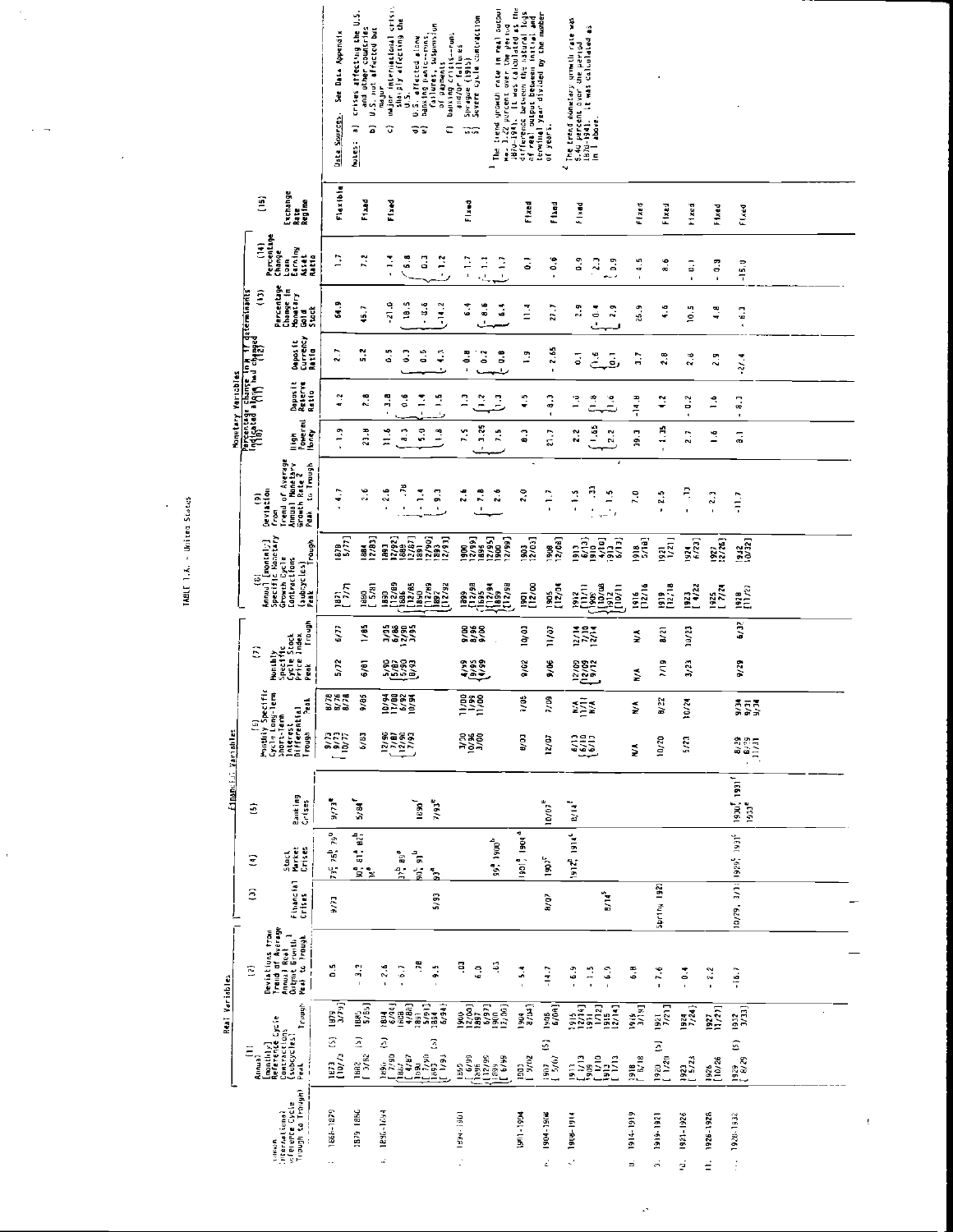|                    |                                                                      |                                                         |                                                                                                          | affecting G.D. and other<br>Sce Data Appendix<br>Data you ces.<br>π<br>Notes:                 | countries<br>G.B. not affected but<br>major<br>Ξ | . major international crisis<br>6.D. affecting A.B.<br>6.D. affected alone<br>1 Sprague (1945)<br>1 Brown (1948)<br>1 Brown (1940)<br>$\overline{\mathbf{u}}$<br>90.77 | G.ü. returned ta gald nu<br>Anril 1935<br>G.B. left gald in<br>September 1931<br>ŧ |                                  | <sup>1</sup> The tread growth rate in real output<br>over the period 1870–1939 was 1-48<br>percent. It was calculated as<br>described in Table 1.A. |                                   | $\frac{2}{\sqrt{16}}$ The Crend Lunesary growth raze<br>cover the person 1870-1939 was<br>$\frac{2}{\sqrt{11}}$ . It was calculated as an 1<br>doom. |                                                  |                                        |                                     |                                                                        |
|--------------------|----------------------------------------------------------------------|---------------------------------------------------------|----------------------------------------------------------------------------------------------------------|-----------------------------------------------------------------------------------------------|--------------------------------------------------|------------------------------------------------------------------------------------------------------------------------------------------------------------------------|------------------------------------------------------------------------------------|----------------------------------|-----------------------------------------------------------------------------------------------------------------------------------------------------|-----------------------------------|------------------------------------------------------------------------------------------------------------------------------------------------------|--------------------------------------------------|----------------------------------------|-------------------------------------|------------------------------------------------------------------------|
|                    |                                                                      | $\bar{e}$                                               | Exchange<br>Rat <b>n</b><br>Regine                                                                       | Fixed                                                                                         | Fixed                                            | Fixed                                                                                                                                                                  | Fland                                                                              | Flag                             | E<br>E                                                                                                                                              | Fixed                             | <b>Contruls</b><br>Paged/                                                                                                                            | flextble                                         | Fixed <sup>®</sup>                     | Fixed                               | <b>Fixed**</b>                                                         |
|                    |                                                                      |                                                         | e)<br>Porcentage<br>Porcentage<br>Channel<br>Larr<br>Carning<br>Asset<br>Ratto                           | Š                                                                                             | ş                                                | $-0.9$                                                                                                                                                                 | $\frac{30}{1}$                                                                     | $\ddot{\circ}$                   | Ş                                                                                                                                                   | $\tilde{z}$                       | $\ddot{\phantom{0}}$                                                                                                                                 | $\frac{6}{1}$                                    | Ę                                      | $\ddot{ }$                          | 759<br>P                                                               |
|                    |                                                                      | $\bar{a}$                                               | Percentage<br>Change<br>Changed<br>Gold<br>Stock                                                         | Š                                                                                             | 15.3                                             | $\ddot{ }$                                                                                                                                                             | $\begin{array}{c} \n\overset{1}{\sim} \\ \overset{1}{\sim} \\ \end{array}$         | $-3.4$                           | ÷,                                                                                                                                                  | ឹ                                 | Ç                                                                                                                                                    | $\overline{a}$                                   | ă                                      | ્ર                                  | $\frac{1}{2}$                                                          |
|                    | Percentage chango in M If determinant<br>indicated alone hid changed | $\Xi$                                                   | Deposit<br>Currency<br>Ratio                                                                             | $-5.2$                                                                                        | $\ddot{ }$                                       | $\ddot{.}$                                                                                                                                                             | रपुर<br>वेषुनि                                                                     | $-3.8$                           | $\frac{1}{2}$                                                                                                                                       | $\frac{1}{2}$                     | $\ddot{ }$                                                                                                                                           | ÷,                                               | 7.8                                    | $\ddot{ }$                          | $\begin{array}{c} 231 \\ -32 \end{array}$                              |
| Monetary Variablas |                                                                      | $\equiv$                                                | Deposit<br>Reserve                                                                                       | $\frac{1}{2}$                                                                                 | $\frac{2}{3}$                                    | ္                                                                                                                                                                      | - - - -<br>- - -                                                                   | ũ                                | 3                                                                                                                                                   | Ş                                 | $\frac{5}{2}$                                                                                                                                        | r.                                               | $\frac{1}{1}$                          | $\frac{1}{2}$                       | ESP                                                                    |
|                    |                                                                      | $\overline{e}$                                          | High<br>Powered                                                                                          | Ę                                                                                             | 2,4                                              | Q                                                                                                                                                                      | ەپە<br>مەنبە                                                                       | ្ជុំ                             | $\ddot{\rm{}}$                                                                                                                                      | G                                 | ă                                                                                                                                                    | $\frac{1}{2}$                                    | a.o                                    | $\mathbb{S}$<br>$\blacksquare$      | $\frac{1}{2}$<br>$\overline{1}$<br>$\blacksquare$                      |
|                    |                                                                      | $(9)$<br>Deviation                                      | Trend of Averaye<br>Annual Monetary<br>Growth Rutu <sup>2</sup><br>Pauk to Tronya<br>Ē                   | $\frac{12}{11}$<br>$\mathbf{I}$                                                               | $-2.77$                                          | 2.51<br>$\mathbf{I}$                                                                                                                                                   | $\begin{array}{c} 282 \\ -1 \end{array}$                                           | 4.02<br>Î.                       | $\ddot{ }$<br>$\cdot$                                                                                                                               | ą                                 | 14.25                                                                                                                                                | 5.06<br>$\pmb{\varepsilon}$                      | $\frac{1}{2}$                          | Ŧ,                                  |                                                                        |
|                    |                                                                      |                                                         | Annual [menthly]<br>Specific Monetary<br>Growth Cycle<br>Growth Cycle<br>(suocycles)<br>(suocycles)      | 1878                                                                                          | i Wi                                             | 189                                                                                                                                                                    | 88E                                                                                | iagi                             | 1907                                                                                                                                                | š                                 | š                                                                                                                                                    | 192                                              | 1925                                   | 1928                                | 285                                                                    |
|                    |                                                                      |                                                         |                                                                                                          | 1672                                                                                          | $\bar{\mathbf{3}}$                               | Ē                                                                                                                                                                      | $\frac{888}{152}$                                                                  | 1902                             | $\frac{8}{2}$                                                                                                                                       | $\frac{2}{3}$                     | 1917                                                                                                                                                 | 1919                                             | 1924                                   | š                                   | 383                                                                    |
|                    |                                                                      |                                                         | inani.<br>Monthly<br>Specific<br>Eycle Stock<br>Peak Index<br>Peak Peak                                  | $\tilde{L}$                                                                                   | 11/87                                            | 4/92                                                                                                                                                                   | $\blacksquare$                                                                     | $\frac{3}{2}$                    | 3/09                                                                                                                                                | $\frac{4}{3}$                     | ξ                                                                                                                                                    | $\frac{1}{2}$                                    | 1/24                                   | $\pmb{\tau}$                        | <b>AC/S</b>                                                            |
|                    |                                                                      | $\tilde{c}$                                             |                                                                                                          | 10/71                                                                                         | ìЛа                                              | 10/84                                                                                                                                                                  | S/SI                                                                               | $\blacksquare$                   | 57.01                                                                                                                                               | $\overline{5}$                    | $\blacksquare$                                                                                                                                       | 1/20                                             | $\frac{1}{2}$                          | $\pmb{\cdot}$                       | 2/73                                                                   |
|                    |                                                                      | (6)<br>Cycle Long-Term<br>Cycle Long-Term<br>Short-Term | Ĵ                                                                                                        | १८११<br>जेबेट्टेके                                                                            | 6/85                                             | a sa<br>a sa                                                                                                                                                           | 1D/01                                                                              | 10/04                            | $\frac{3}{2}$                                                                                                                                       | ξĘ                                | Ž                                                                                                                                                    | 5/23                                             | ŧ                                      | 7/28                                | 223                                                                    |
|                    | Financial Variables                                                  |                                                         | Interest<br>Differential<br>Trough                                                                       | $\begin{array}{ll} \mathbb{Z}_2 & \mathbb{Z} \\ \mathbb{Z}_2 \cong \mathbb{Z} \\ \end{array}$ | 7/83                                             | 333                                                                                                                                                                    | 12/99                                                                              | 5/0.3                            | $\frac{1}{2}$                                                                                                                                       | $\frac{25}{25}$                   | ΣÁ                                                                                                                                                   | 5/20                                             | $\frac{3}{2}$                          | $\bullet$                           |                                                                        |
|                    |                                                                      | ë,                                                      | Sinking<br>Crises                                                                                        |                                                                                               |                                                  |                                                                                                                                                                        |                                                                                    |                                  |                                                                                                                                                     |                                   |                                                                                                                                                      |                                                  |                                        |                                     |                                                                        |
|                    |                                                                      | Ξ                                                       | Stock<br>Thrises<br>Crises                                                                               | $75^4$<br>$\frac{1}{2}$                                                                       | ្ងៃ<br>$\mathbf{S}$<br>$\ddot{\phantom{a}}$      | Ĕ,<br>$\frac{1}{20}$ is                                                                                                                                                | PULP!<br>š,                                                                        | $\mathbf{a}^*$<br>t.<br>G        | $\frac{a}{\alpha}$                                                                                                                                  | $14^{\circ}$<br>ับ                |                                                                                                                                                      |                                                  |                                        |                                     | ă<br>$\mathbf{z}$                                                      |
|                    |                                                                      | ē                                                       | Financial<br><b>Cystes</b>                                                                               | $\eta\tau\eta^{\dagger}$                                                                      |                                                  | 11/90                                                                                                                                                                  |                                                                                    |                                  |                                                                                                                                                     | æ<br>$1.5 - 1.61$                 |                                                                                                                                                      | Spring 1921                                      |                                        |                                     | ī,                                                                     |
|                    |                                                                      | 줜                                                       | Deviations rrow<br>Trend of Average<br>Annoal Real<br>Outpul Granth i<br>Peal to Trougn                  | ą<br>x                                                                                        | $\frac{2}{3}$                                    | $\frac{1}{2}$                                                                                                                                                          | $\frac{1}{2}$                                                                      | å.<br>Î.                         | $\ddot{ }$                                                                                                                                          | $\frac{1}{2}$                     | $\frac{9}{4}$                                                                                                                                        | $\ddot{\phantom{0}}$                             | Ξ,                                     | ٩ŗ                                  | $\frac{1}{2}$                                                          |
|                    | Real Variables                                                       | Ξ<br>Annual                                             | Trough<br>(ponchi)<br>Reference Lycia<br>Controlling<br>(subc, les <sup>)</sup><br>Feak – Troug          | $\frac{1873}{1572}$ (5) $\frac{1879}{6791}$                                                   | 1883 (s) 1966<br>[12/02 (s) 1966]                | $(5, 1894$<br>$2/95$<br>1892<br>L SK 31                                                                                                                                | 1901<br>9/01]<br>1908<br>[ 6/08                                                    | 1974<br>11/04]<br>1903<br>[ 6/01 | 1908<br>1170<br>$\begin{bmatrix} 1967 & (5) \\ 6/67 & 1 \end{bmatrix}$                                                                              | $\frac{1914}{9/14}$<br>na<br>Ciri | $\frac{1919}{4/19}$<br>$\frac{1917}{100718}$                                                                                                         | $(5)$ $\frac{1921}{6721}$<br>$\frac{1920}{6680}$ | 1926<br>7/26  <br>$\frac{192}{111}$ 28 | $\frac{33}{2}$<br>$\frac{192}{522}$ | $\begin{bmatrix} 1929 & (5) & 1532 \\ 7/29 & (5) & 8/33 \end{bmatrix}$ |
|                    |                                                                      |                                                         | immente<br>Colèrendicas)<br>éference Cycle<br>Frauga to Trusyhi I<br>$\mathbf{H}(\mathbf{F} \mathbf{F})$ | 10hb-1879<br>ù,                                                                               | 1379-1886<br>k.                                  | 1896-1895<br>$\spadesuit$                                                                                                                                              | 1895-190<br>ä,                                                                     | 1901 1904<br>Ĝ,                  | 1904-1908<br>i,                                                                                                                                     | 1048-1914<br>s.                   | $191 + 1919$<br>ś                                                                                                                                    | 1919-1921<br>ś,                                  | 1931-1926<br>Š.                        | 1926-1928<br>$\equiv$               | 1928-1933<br>ģ                                                         |

 $\frac{1}{2}$ 

 $\hat{\mathcal{O}}$ 

 $\bar{z}$ 

 $\psi_{\lambda\lambda}$ 

 $\bar{\mathcal{A}}$ 

 $\sim$ 

TABLE 1.6, - Great Britain lADLE I,lo .—lireot 0r11310

 $\ddot{\phantom{0}}$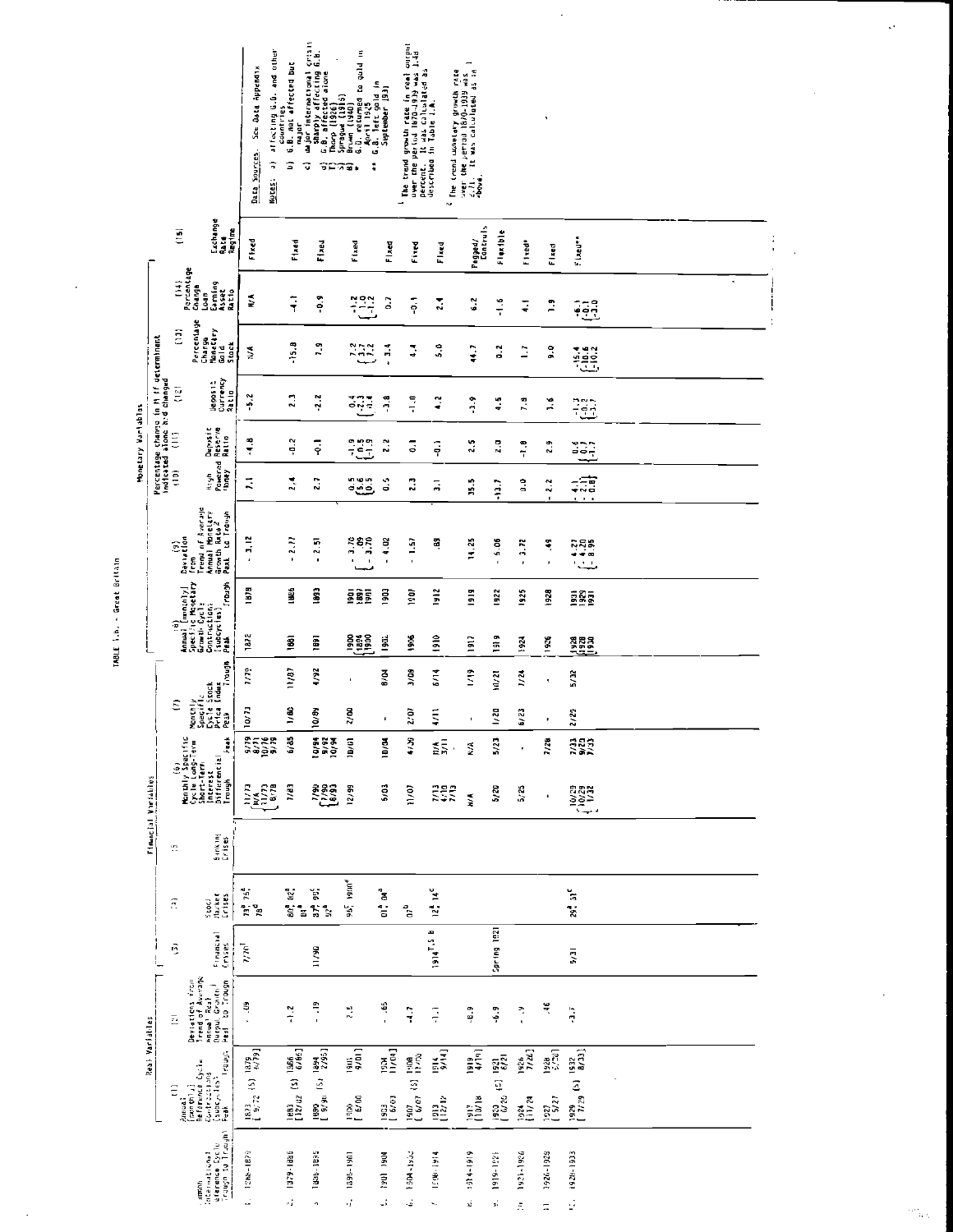T491E 1.S. - Germany T4MLE I.C. - Germany

 $\frac{1}{\sqrt{2}}$ 

 $\frac{1}{2}$ 

 $\overline{a}$ 

 $\ddot{\phantom{a}}$ 

l,

|                    |                                                                                |                        |                                                                                                                             | Sources: See Data Annendix                     | celling offertion Germany and other<br>counties<br>Germany mot affected but mailure<br>major international crisis,<br>sharply afforting Gromany<br>Garmany alone<br>-<br>30<br>$\frac{1}{2}$ | McCauldrick (1983) p. TP<br>Kindleberger (1973)<br>Thorp (1926)<br>asaa. | Germany wag on a silver standard<br>- until 1873, on oold thereafter<br>Germany stabilized the marr in 1924<br>$\ddot{\phantom{a}}$ | The trend growth rate in real output wer the<br>period 1870-1913 was 8.01 percent. At<br>was calculated as described in Table 1.8. | The trend monotory growth rate over the<br>period 1870-1913 was \$.24 procent.  t<br>was calculated as in <sup>1</sup> above<br>$\overline{\phantom{a}}$ |                                |                                                                                              |                                             |                                 |                                                                        | $\ddotsc$ |  |
|--------------------|--------------------------------------------------------------------------------|------------------------|-----------------------------------------------------------------------------------------------------------------------------|------------------------------------------------|----------------------------------------------------------------------------------------------------------------------------------------------------------------------------------------------|--------------------------------------------------------------------------|-------------------------------------------------------------------------------------------------------------------------------------|------------------------------------------------------------------------------------------------------------------------------------|----------------------------------------------------------------------------------------------------------------------------------------------------------|--------------------------------|----------------------------------------------------------------------------------------------|---------------------------------------------|---------------------------------|------------------------------------------------------------------------|-----------|--|
|                    |                                                                                | $\tilde{\Xi}$          | Exchange<br>Regilm                                                                                                          | $\frac{1}{2}$                                  | Flagel                                                                                                                                                                                       | Fixed                                                                    | Fixed                                                                                                                               | Fixed                                                                                                                              | Ě                                                                                                                                                        | š                              | i i ta                                                                                       | Flexible                                    | than <sup>1</sup>               | Flag<br>Flace                                                          |           |  |
|                    |                                                                                | Ê                      | Ferencer                                                                                                                    | -52<br><b>Such</b>                             | $\begin{array}{c} 1.18 \\ 0.18 \\ -1.1 \end{array}$                                                                                                                                          | ديدية<br>تفسير                                                           | $\mathbb{Z}^n$<br>Ġ,                                                                                                                | $\frac{1}{2}$                                                                                                                      | $\frac{3}{1}$                                                                                                                                            |                                |                                                                                              |                                             |                                 |                                                                        |           |  |
|                    | Percentage change in H if determinants<br>Indicated alone in H if determinants | $\tilde{c}$            | Dentis<br>Current<br>Partis                                                                                                 | $\frac{1}{2}$                                  | $\mathbb{R}^{n \times n}$                                                                                                                                                                    | $\frac{1}{2}$                                                            | <b>B</b>                                                                                                                            | $\ddot{\phantom{0}}$                                                                                                               | $\frac{1}{7}$                                                                                                                                            |                                |                                                                                              |                                             |                                 |                                                                        |           |  |
| Momethry Variables |                                                                                | Ξ                      |                                                                                                                             | <b>مود</b>                                     | 9959                                                                                                                                                                                         | eger                                                                     |                                                                                                                                     | ē                                                                                                                                  | 95                                                                                                                                                       |                                |                                                                                              |                                             |                                 |                                                                        |           |  |
|                    |                                                                                | Ξ                      | $\begin{array}{c}\n\vdots \\ \downarrow \\ \downarrow \\ \downarrow \\ \downarrow \\ \downarrow \\ \downarrow\n\end{array}$ | $\frac{1}{2}$                                  | $\begin{array}{c}\n\bullet & \bullet & \bullet \\ \bullet & \bullet & \bullet \\ \bullet & \bullet & \bullet\n\end{array}$                                                                   | $-0.00$                                                                  | $\frac{1}{2}$                                                                                                                       | Ş                                                                                                                                  | $\frac{27}{7}$                                                                                                                                           |                                |                                                                                              |                                             |                                 |                                                                        |           |  |
|                    |                                                                                | $\frac{9}{2}$ eviation | Trand of Aserage<br>Ammual Monetery<br>Growth Auter<br>Peak to Trough<br>Ě                                                  | ***<br>$\frac{1}{2}$                           |                                                                                                                                                                                              | $100 - 100$<br>ننها:                                                     | $\frac{5}{2}$ .<br>Ŀ,                                                                                                               | þ                                                                                                                                  | $\frac{1}{7}$ $\frac{1}{7}$                                                                                                                              |                                |                                                                                              |                                             |                                 |                                                                        |           |  |
| ţ                  |                                                                                |                        | Ahnuel [Banthly]<br>Specific Monttary<br>Specific Monttary<br>Cerment Cycle<br>Luubcycles?<br>Luubcycles?<br>Peak Trough F  | ÈËÈ<br>êêê                                     | 18828<br>B <u>ee</u>                                                                                                                                                                         | <b>SRES</b><br><b>BBBB</b>                                               | 365<br><b>SEE</b>                                                                                                                   | Ē<br>ğ                                                                                                                             | <b>SE</b><br>露                                                                                                                                           | š                              |                                                                                              |                                             |                                 |                                                                        |           |  |
|                    |                                                                                |                        | Traugh                                                                                                                      | 57                                             | i/ii                                                                                                                                                                                         | Ē                                                                        | la/or                                                                                                                               |                                                                                                                                    | a/aa                                                                                                                                                     | $\frac{1}{2}$                  |                                                                                              | š                                           | 12/25                           | 51.75                                                                  |           |  |
|                    |                                                                                | ŝ                      | Monthly<br>Sperffle<br>Cycle Stock<br>Prite Index<br>Pout Tre                                                               | $\frac{1}{2}$                                  | a an                                                                                                                                                                                         | 12/89                                                                    | ξŅ                                                                                                                                  |                                                                                                                                    | Š,                                                                                                                                                       | n. is                          |                                                                                              |                                             | l/2                             | 1/27                                                                   |           |  |
|                    | Financial Variables                                                            |                        | Monthly Specific<br>Cycle Long-Tarm<br>Shore-Term<br>Olfferential<br>Olfferential<br>Trugh                                  | Ŝ<br>$\pmb{\ast}$                              | $\frac{88}{225}$<br>$\frac{283}{222}$                                                                                                                                                        | $\frac{34}{200}$<br>esia<br>Parti                                        | <b>2522</b><br>2522<br>$rac{388}{100}$                                                                                              | id.<br>e<br>S                                                                                                                      | <b>B</b><br>ioi                                                                                                                                          | i,<br><b>Hara</b><br>242       | ξ<br>$\ddot{\cdot}$                                                                          |                                             | 7.25                            | $\frac{1}{2}$<br>$\frac{8885}{2225}$                                   |           |  |
|                    |                                                                                | Ξ                      | i<br>III<br>Ju                                                                                                              |                                                |                                                                                                                                                                                              |                                                                          | iya.                                                                                                                                |                                                                                                                                    |                                                                                                                                                          |                                |                                                                                              |                                             |                                 | Ē                                                                      |           |  |
|                    |                                                                                | Ξ                      | il<br>He                                                                                                                    | ፟፟፟፟፟                                          | $\hat{\mathbf{a}}$<br>$\epsilon$ .                                                                                                                                                           | ×<br>րդ՝ <b>ցր</b><br>93                                                 | 'n,                                                                                                                                 | os" or                                                                                                                             | ă                                                                                                                                                        | $12^6$ $14^7$                  |                                                                                              |                                             |                                 | 29" 11"                                                                |           |  |
|                    |                                                                                | Ξ                      | Flancis<br>Criss                                                                                                            | $\frac{3}{2}$                                  |                                                                                                                                                                                              |                                                                          | $1901^{\circ}$                                                                                                                      |                                                                                                                                    |                                                                                                                                                          |                                |                                                                                              |                                             |                                 | Š                                                                      |           |  |
|                    | Real Variables                                                                 | ε                      | Devlations from<br>Trand of Avernie<br>Annual Real I<br>Output Growtn<br>Peak to Trough                                     | Ę<br>ï                                         | Ą                                                                                                                                                                                            | $\frac{1}{2}$                                                            | $\frac{3}{2}$                                                                                                                       | 2.5                                                                                                                                | $\ddot{\rm s}$                                                                                                                                           |                                |                                                                                              |                                             |                                 |                                                                        |           |  |
|                    |                                                                                | Ξ                      | Traigh<br>Annual<br>(sonthly]<br>Reference Cycle<br>Contractions<br>(subcycles)<br>(subcut Trough                           | $\frac{1}{2}$ (a) $\frac{1}{2}$<br>$\tilde{=}$ | $n_2$ (5) 1886<br>$3/96$<br>ne<br>Clea                                                                                                                                                       | 567 (S) 1994<br>L J 60 11                                                | $\frac{1}{2}$<br><b>REV</b>                                                                                                         | 1904<br>2/05]<br>$\frac{1}{2}$                                                                                                     | $\begin{bmatrix} 907 & (5) & 1908 \\ 7/97 & . & 17/02 \end{bmatrix}$                                                                                     | $\frac{1}{2}$<br>$\frac{1}{2}$ | $\begin{array}{c} \displaystyle \min_{\mathbf{g}\in\mathbf{g}} \end{array}$<br>$\frac{1}{2}$ | בצפו (גז)<br>(נגלווי 11/2)<br>$\frac{2}{3}$ | 1926<br>3726 J<br>$\frac{m}{3}$ | $\begin{bmatrix} 4/3 & 1928 & 1932 \\ 4/3 & 1927 & 1932 \end{bmatrix}$ |           |  |
|                    |                                                                                |                        | International<br>Reference Cyclif<br>(Traugh to Traugh)<br>Common                                                           | 1871 1878<br>$\overline{a}$                    | 1778-1896<br>z.                                                                                                                                                                              | $3.146 - 1906$                                                           | 1894-1992<br>ä,                                                                                                                     | B. 1502-1594                                                                                                                       | <b>6. 1904-1903</b>                                                                                                                                      | 1 1908-1914                    | 1914-1919<br>ś                                                                               | 1919-1923<br>                               | 1923-1926<br>g                  | 12. 1926-1934<br>É                                                     |           |  |

 $\hat{\boldsymbol{\beta}}$ 

J.  $\sim$   $\sim$ 

Í

 $\ddot{\phantom{a}}$ 

 $\frac{1}{\sqrt{2}}$ 

 $\ddotsc$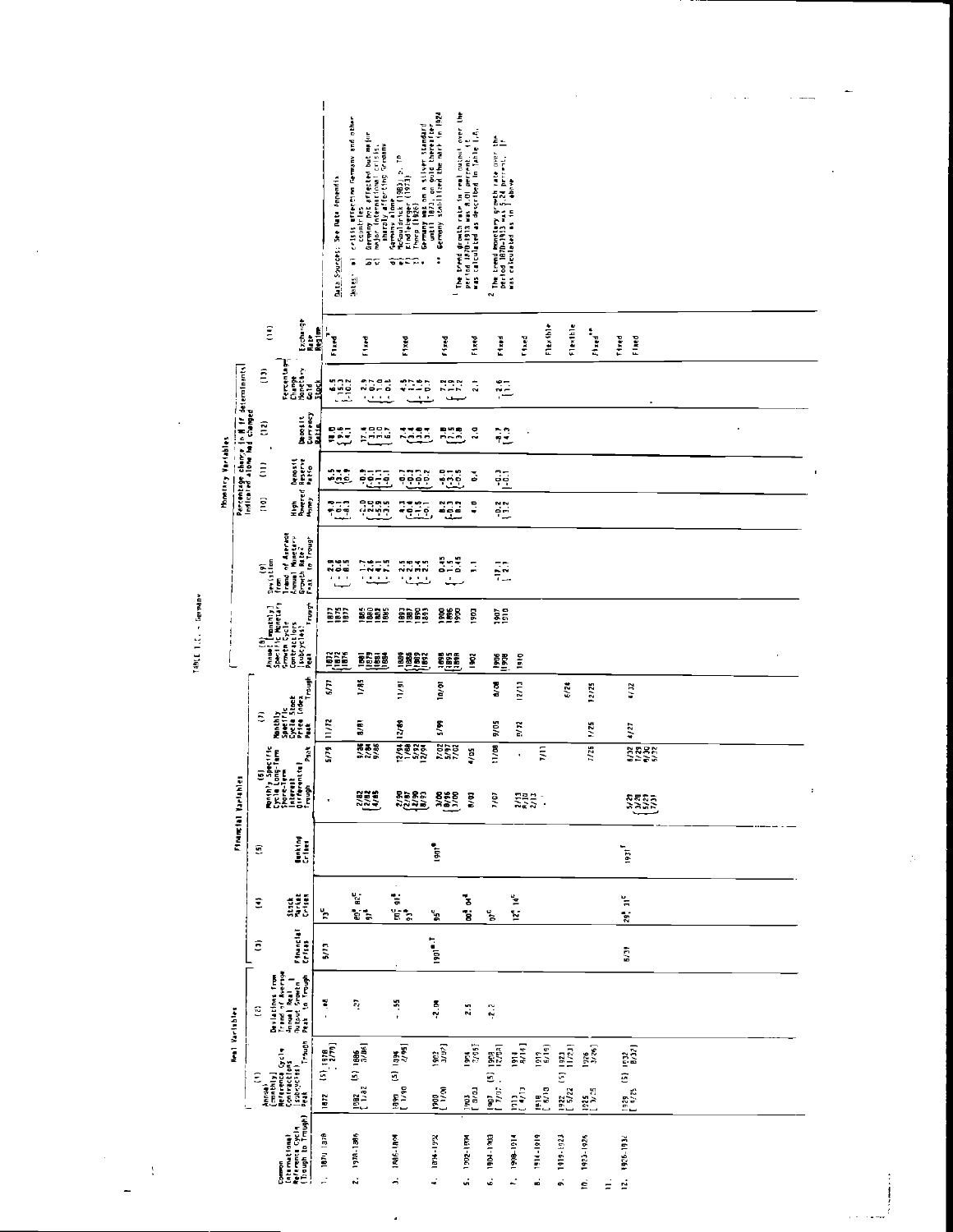|                                                   | Real Variables                                                                                                                                                                                                                                                                                               |                                                                                                                               |                             |                                                                                                                                                                                                                                                                           |                            | Financial Variables      |                                                        |                                                                                   |                |                                                                                                                                                                                                                                                             | Moretary Variables                                                                                           |                                                                           |
|---------------------------------------------------|--------------------------------------------------------------------------------------------------------------------------------------------------------------------------------------------------------------------------------------------------------------------------------------------------------------|-------------------------------------------------------------------------------------------------------------------------------|-----------------------------|---------------------------------------------------------------------------------------------------------------------------------------------------------------------------------------------------------------------------------------------------------------------------|----------------------------|--------------------------|--------------------------------------------------------|-----------------------------------------------------------------------------------|----------------|-------------------------------------------------------------------------------------------------------------------------------------------------------------------------------------------------------------------------------------------------------------|--------------------------------------------------------------------------------------------------------------|---------------------------------------------------------------------------|
| International<br>Common                           | Reference Cycle<br>Contractions<br>(subcycles)<br>$[$ ronth $ y $<br>Ξ<br>Annua I                                                                                                                                                                                                                            | ions from<br>of Average<br>Growth<br>Real<br>Output G<br>Peak to<br>$\frac{1}{2}$<br>Deviati<br>Trena a<br>Annua <sup>1</sup> | Financial<br>Crises<br>Ξ    | Stock<br>Narket<br>Crises<br>Ξ                                                                                                                                                                                                                                            | Bank Ing<br>$\overline{5}$ | Differential<br>Interest | Monthly Specific<br>Cycle Long-Term<br>Short-Term<br>Ξ | Specific<br>Cycle Stock<br>Price Index<br>Peak<br>Monthly<br>$\widehat{\epsilon}$ |                | Annual [monthly]<br>Specific Monetary<br>Growth Cycle<br>Contractions<br>(subcycles)<br>Ξ                                                                                                                                                                   | Trend of Average<br>Annual Monetary<br>Growth Rate <sup>c</sup><br>Peak to Trough<br>(9)<br>Deviation<br>rom | Exchange<br>Rate<br>Regime<br>$\frac{1}{2}$                               |
| Peference Cycle<br>(Trough to Trough)             | Trough<br>Peak                                                                                                                                                                                                                                                                                               | Trough                                                                                                                        |                             |                                                                                                                                                                                                                                                                           | Crises                     | l rough                  | Peak                                                   |                                                                                   | Trough         | Trough<br>Penk                                                                                                                                                                                                                                              |                                                                                                              |                                                                           |
| 1868-1879<br>$\overline{a}$                       | ភ្នំ<br>ភូមិ មិន<br>ភូមិ មិន<br>$\begin{bmatrix} 1619 & 1679 \\ 97791 & 16791 \end{bmatrix}$<br>0.66<br>$\frac{9}{130}$<br>1873<br>L 873<br>1869<br>e.g                                                                                                                                                      |                                                                                                                               | $\overline{1}$              | 75 <sub>q</sub><br>$\Delta$<br>$\frac{a}{\sqrt{2}}$<br>$\mathbf{r}^{\mathbf{c}}$                                                                                                                                                                                          |                            |                          | 6/79                                                   |                                                                                   |                |                                                                                                                                                                                                                                                             |                                                                                                              | Fired                                                                     |
| $1679 - 1687$<br>Ń                                | $6/87$ ]<br>(5) 1887<br>3/78<br>12/81<br>382                                                                                                                                                                                                                                                                 |                                                                                                                               | 1/82                        | $\mathscr{B}^{\mathcal{E}}$<br>្នុ                                                                                                                                                                                                                                        | $18Bz^e$                   | 1/82                     | 6786                                                   |                                                                                   |                |                                                                                                                                                                                                                                                             |                                                                                                              | Fixed                                                                     |
| 18-61-1894<br>5                                   | 1/95]<br>(5) 1894<br>1890<br>(1/91                                                                                                                                                                                                                                                                           |                                                                                                                               |                             | $\frac{1}{2}$<br>$\mathbf{P}^{\mathbf{G}^{\mathbf{G}}}$ .<br>$\overline{\phantom{a}}$<br>$\left 9\right>^2$<br>$\mathbf{S}^{\mathbf{C}}$<br>$\frac{1}{2}$                                                                                                                 | 1889                       | <b>6656</b><br>2275      | <b>9888</b><br>2022                                    |                                                                                   | 1/93           |                                                                                                                                                                                                                                                             |                                                                                                              | Fired                                                                     |
| 1894-1902<br>÷                                    | 1902<br>9/02]<br>1900<br>[ 3/00<br>$\ddot{\phantom{1}}$                                                                                                                                                                                                                                                      |                                                                                                                               |                             | $\mathbf{e}^{\mathbf{e}}$                                                                                                                                                                                                                                                 |                            | $\frac{8}{100}$          | $\frac{1}{2}$                                          | $\frac{c}{2}$                                                                     |                |                                                                                                                                                                                                                                                             |                                                                                                              | Fixed                                                                     |
| 1902-1904<br>á,                                   | 10/04]<br>1904<br>5/03<br>1903                                                                                                                                                                                                                                                                               | 5.43                                                                                                                          |                             | e<br>B                                                                                                                                                                                                                                                                    |                            | PQ/                      | $\tilde{e}$                                            |                                                                                   | $\frac{3}{2}$  | Š<br>š                                                                                                                                                                                                                                                      | $\frac{1}{2}$                                                                                                | Fixed                                                                     |
| 1904-1908<br>نَّه                                 | $(5) 1908$<br>$2/09$ ]<br>1707<br>7<br>$\frac{30}{2}$<br>J.                                                                                                                                                                                                                                                  | 54                                                                                                                            | $\frac{1}{2}$               | $\ddot{\phantom{0}}$                                                                                                                                                                                                                                                      |                            | <b>10/B</b>              | 5/09                                                   | 2/07                                                                              | 10/07          | 1907<br>1906                                                                                                                                                                                                                                                | $\frac{1}{2}$                                                                                                | Fixed                                                                     |
| 1908-1914<br>$\ddot{\sim}$                        | 1914<br>8/14]<br>16/13<br>1913                                                                                                                                                                                                                                                                               |                                                                                                                               | $\mathbf{r}^{\mathrm{tot}}$ | $\cdot$ 14 <sup>c</sup><br>$\frac{1}{2}$                                                                                                                                                                                                                                  |                            | <b>RLAR</b>              | ž                                                      | 5/12                                                                              | $\frac{4}{10}$ | 282<br>292<br>$\overline{5}$ $\overline{8}$<br>$\overline{5}$                                                                                                                                                                                               | $- - -$                                                                                                      | Flxed                                                                     |
| 1914-1918<br>×.                                   | 1/19<br>1918<br><b>BI / 9</b><br>1917                                                                                                                                                                                                                                                                        |                                                                                                                               |                             |                                                                                                                                                                                                                                                                           |                            |                          |                                                        |                                                                                   | av.            |                                                                                                                                                                                                                                                             |                                                                                                              | Fierible                                                                  |
| 1918-1921<br>ă,                                   | $(5) 1921$<br>$7/21$<br>$02/6$ ]<br>1920                                                                                                                                                                                                                                                                     | ግ                                                                                                                             |                             |                                                                                                                                                                                                                                                                           |                            |                          |                                                        | 4/20                                                                              | 4/22           | 1921<br>$\frac{5}{2}$                                                                                                                                                                                                                                       | Ę                                                                                                            | Flexible                                                                  |
| 1921-1925<br>2                                    | (5/6)<br>1925<br>10/24<br>1924                                                                                                                                                                                                                                                                               | a.<br>.                                                                                                                       | 1926                        |                                                                                                                                                                                                                                                                           |                            | i/i s                    | 11/25                                                  | 10/21                                                                             | 5/25           | 1924<br>1923                                                                                                                                                                                                                                                | $\frac{3}{2}$                                                                                                | Flexible                                                                  |
| 1925-1927<br>ė                                    | 1927<br>6/27]<br>110/26<br>1926                                                                                                                                                                                                                                                                              | $\frac{3}{1}$                                                                                                                 |                             |                                                                                                                                                                                                                                                                           |                            | 10/26                    | 10/27                                                  | 9/26                                                                              | 12/26          | 1926<br>1925                                                                                                                                                                                                                                                | œ<br>N                                                                                                       | $\mathsf{C}\mathsf{le}\!\!\prec\!\!\mathsf{ib}\!\!\mathsf{le}^{\ast\ast}$ |
| 1927-1932<br>٠,                                   | $(5) 1932$<br>$7/32$ ]<br>1/30<br>$\frac{1}{2}$                                                                                                                                                                                                                                                              | $\ddot{\tilde{z}}$                                                                                                            |                             | $\overline{\mathbf{u}}$<br>.<br>م                                                                                                                                                                                                                                         | 19309                      | 5/29                     | $5/3$                                                  | 2/26                                                                              | 5.33           | 1929<br>1928                                                                                                                                                                                                                                                | ю<br>۳                                                                                                       | Fixed                                                                     |
| Data Sources:<br>Φ<br>ទទ<br>ွ<br>Ξ<br>ာ<br>Notes: | suspension of payments - Compto<br>D'Escompte. Clapham (1966) p.<br>crises affecting France and oth<br>France not affected but major<br>Source Kindleberger (1978)<br>major international crisis,<br>sharply affecting France<br>failure of Union Generale<br>See Data Appendix<br>France alone<br>countries | ţ<br>Б<br>$E^{\sim}$<br>384<br>È<br>ŧ<br>f,                                                                                   |                             | convertibility at the end of 1926<br>bank failures in Paris<br>Thompherger (1978), pp. 136-137<br>Teager (1976)<br>France was on a bimetallic silver<br>France was on a bimetallic silver<br>standard until 1878, although<br>after 1872<br>France restored de facto gold |                            | $\ddot{\phantom{0}}$     |                                                        |                                                                                   |                | The trend monetary growth rate over the period<br>1900-1939 was 7.34 percent. It was calculated<br>as in 1 alove.<br>The trend growth rate in real output over<br>the period of 1900-1939 was 1.36 Percent.<br>It was calculated as described in Table 1.4. |                                                                                                              |                                                                           |

 $\ddot{\phantom{a}}$ 

 $\ddot{\phantom{a}}$ 

 $\ddot{\phantom{a}}$ 

TABLE 1.D. - France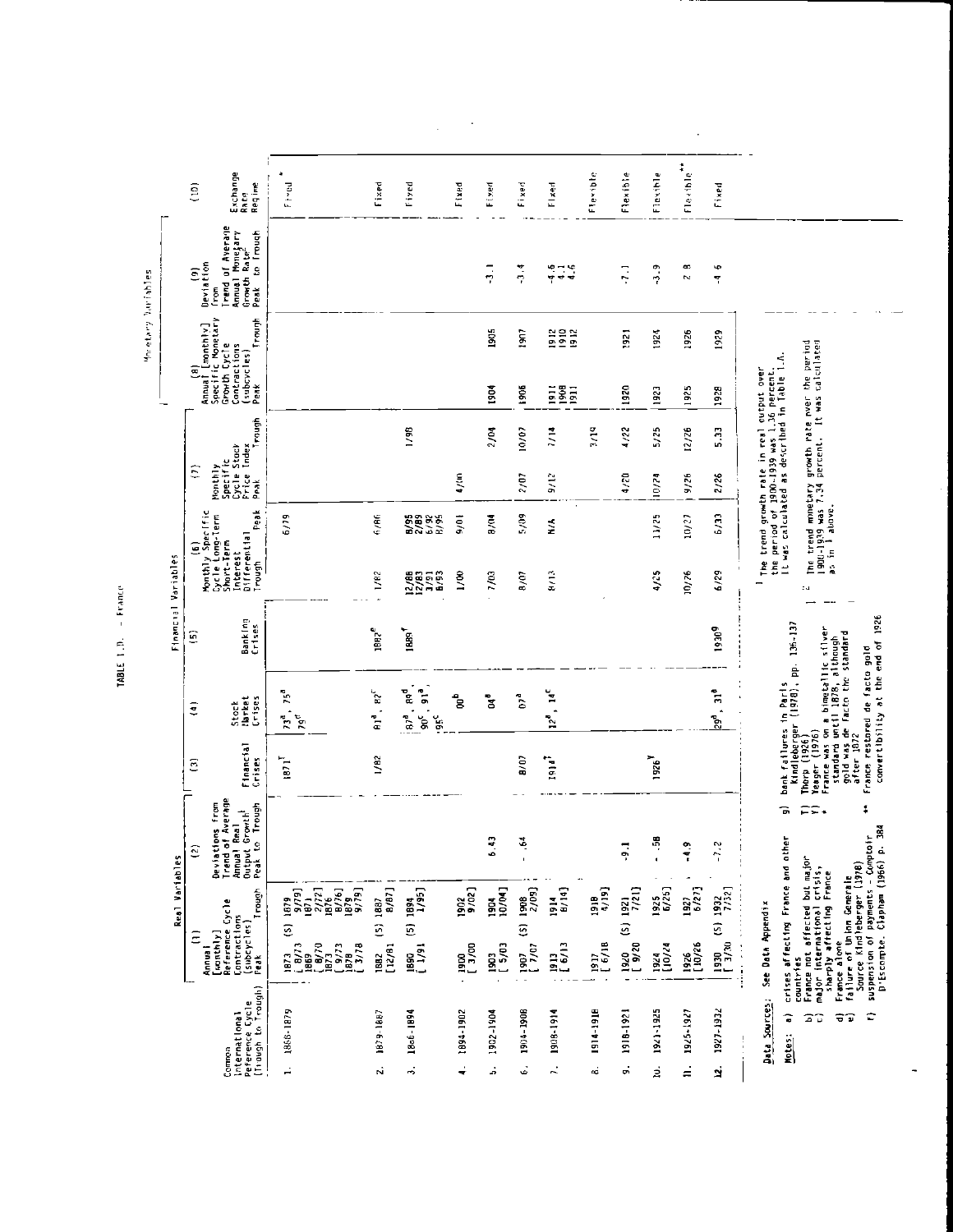**FABLE 1.E. - Canada** FAult i.E .-carada

|                                                                                                             |                                                                                                                                                                                   | Real Variables                                                                        |                                    | Financial Variables                                     |                                        | Financial Variables                        |                                                                                              | $\cdot$                                                                                                                                                                                                                                                                                               | <b>Konetary Variables</b>                                                                  |                             |                                     |                                                |                                                                                          |                            |  |
|-------------------------------------------------------------------------------------------------------------|-----------------------------------------------------------------------------------------------------------------------------------------------------------------------------------|---------------------------------------------------------------------------------------|------------------------------------|---------------------------------------------------------|----------------------------------------|--------------------------------------------|----------------------------------------------------------------------------------------------|-------------------------------------------------------------------------------------------------------------------------------------------------------------------------------------------------------------------------------------------------------------------------------------------------------|--------------------------------------------------------------------------------------------|-----------------------------|-------------------------------------|------------------------------------------------|------------------------------------------------------------------------------------------|----------------------------|--|
|                                                                                                             | Ξ<br>Annua <sup>1</sup>                                                                                                                                                           | Ξ                                                                                     | $\widehat{\mathbf{c}}$             | Ξ                                                       | Ξ                                      | Ξ                                          | S                                                                                            |                                                                                                                                                                                                                                                                                                       | $\widehat{\mathbf{e}}$                                                                     | $\ddot{ }$                  | Q                                   | $\ddot{6}$                                     | Percentage change in H if determinants<br>indicated alone had changed<br>$\widehat{\Xi}$ | $\Xi$                      |  |
| International<br>Reference Cycle<br>(Trough to Trough)<br>Common                                            | Trough<br>[monthly]<br>Reference Cycle<br>Contractions<br>(subcycles)<br>Peak                                                                                                     | Deviations from<br>Trend of Average<br>Annual Real<br>Output Growth<br>Peak to Trough | Ξ<br>Financ <sup>-</sup><br>Crises | Banking<br>Crises                                       | Financial<br>Crises                    | Banking<br>Crises                          | Annual [monthly]<br>Specific Monetary<br>Growth Cycle<br>Growth Cycle<br>(subcycles)<br>Peak |                                                                                                                                                                                                                                                                                                       | from<br>Trand of Average<br>Annual Monetary<br>Grouth Rate<<br>Peak to Trough<br>Deviation | Kigh<br>Powered<br>Noney    | Deposit<br>Reserve<br>Ratio         | Deposit<br>Currency<br>Ratio                   | Percentays<br>Change in<br>Moretary<br>Sold<br>Stock                                     | Exchange<br>Rate<br>Regime |  |
| $\cdot$<br>Ľ<br>$\sim$                                                                                      |                                                                                                                                                                                   |                                                                                       |                                    |                                                         |                                        |                                            |                                                                                              |                                                                                                                                                                                                                                                                                                       |                                                                                            |                             |                                     |                                                |                                                                                          |                            |  |
| $\cdot$                                                                                                     |                                                                                                                                                                                   |                                                                                       |                                    |                                                         |                                        |                                            |                                                                                              |                                                                                                                                                                                                                                                                                                       |                                                                                            |                             |                                     |                                                |                                                                                          |                            |  |
| $\overline{a}$                                                                                              |                                                                                                                                                                                   |                                                                                       |                                    |                                                         |                                        |                                            |                                                                                              |                                                                                                                                                                                                                                                                                                       |                                                                                            |                             |                                     |                                                |                                                                                          |                            |  |
| 1901-1904<br>us.                                                                                            | $\frac{1900}{6001}$<br>1903<br>[12/02                                                                                                                                             | Ξ                                                                                     | 1902                               |                                                         | $1902^T$                               |                                            | 1901<br>[4/01                                                                                | 1903<br>8707]                                                                                                                                                                                                                                                                                         | $\ddot{2}$ .                                                                               | 21.8                        | å.å<br>٠                            | $\ddot{\cdot}$                                 | 38.4                                                                                     | Flacd                      |  |
| 1904-1908<br>نی                                                                                             | 1908<br>7/08]<br>Ø<br>1907<br>[12/06                                                                                                                                              | $\tilde{\omega}$<br>$\blacksquare$                                                    | F.<br>$1907$ <sup>I</sup>          |                                                         | $1907$ <sup>T</sup>                    |                                            | 1.406<br>{ 1/06                                                                              | 1907<br>10/07]                                                                                                                                                                                                                                                                                        | $\tilde{\mathbf{r}}$                                                                       | ្មី                         | ت.<br>م<br>$\pmb{\mathsf{I}}$       | $\frac{8}{1}$<br>$\mathbf{I}$                  | $\overline{a}$                                                                           | Fixed                      |  |
| 1908-1915<br>$\sim$                                                                                         | l'915<br>$\frac{1913}{1910}$ 72                                                                                                                                                   | $\mathcal{F}_{\mathcal{A}}$<br>×                                                      |                                    |                                                         |                                        |                                            |                                                                                              |                                                                                                                                                                                                                                                                                                       | Ę                                                                                          | 21.6                        | $-10.3$                             | $\overline{\phantom{0}}$                       |                                                                                          | Fixed                      |  |
| $\alpha$ .                                                                                                  | Fers<br>Fers<br>Pers<br>$\frac{1}{1913}$ no<br>$\frac{2}{11}$                                                                                                                     | $\frac{5}{2}$<br>$\ddot{\phantom{a}}$<br>$\mathbf{L}$                                 | $r^{1151}$<br>$\mathbf{1}^{0161}$  | $19148$                                                 | $l$ tisi<br>$\mathbf{I}^{\text{DIGI}}$ | 1914 <sup>8</sup>                          |                                                                                              | $\begin{bmatrix} 914 \\ 5/131 \\ 1910 \\ 1910 \\ 1914 \\ 5/131 \\ 5/131 \\ 5/131 \\ 5/131 \\ 5/131 \\ 5/131 \\ 5/131 \\ 5/131 \\ 5/131 \\ 5/131 \\ 5/131 \\ 5/131 \\ 5/131 \\ 5/131 \\ 5/131 \\ 5/131 \\ 5/131 \\ 5/131 \\ 5/131 \\ 5/132 \\ 5/132 \\ 5/132 \\ 5/132 \\ 5/132 \\ 5/132 \\ 5/132 \\ 5$ | $\frac{1}{2}$<br>$\Xi$                                                                     | 7.8<br>21.6                 | $\overline{\phantom{a}}$<br>$-10.7$ | $\overline{\mathbf{0}}$<br>$\overline{\omega}$ | $\frac{1}{2}$                                                                            |                            |  |
| etel-state<br>$\ddot{\phantom{a}}$                                                                          | $\frac{1918}{4/15}$<br>$\frac{3}{1}$<br>1917                                                                                                                                      | $\frac{25}{25}$                                                                       |                                    |                                                         |                                        |                                            | [10/17<br>E                                                                                  | $\frac{1918}{4/18}$                                                                                                                                                                                                                                                                                   | $\frac{9}{5}$                                                                              | $\frac{3}{2}$               | $\frac{1}{2}$<br>$\blacksquare$     | $\frac{2}{3}$                                  |                                                                                          | Flexible                   |  |
| 1919-1921<br>é,                                                                                             | $\frac{1921}{9/21}$<br>$\hat{z}$<br>1920<br>[ 6/20                                                                                                                                | $-16.8$                                                                               | $1921^{\mathsf{T}}$                |                                                         | $1721$                                 |                                            | raja<br>Cop                                                                                  | $\frac{192}{9/22}$                                                                                                                                                                                                                                                                                    | $\overline{\gamma}$                                                                        | $-14.3$                     | œ<br>S                              | $\ddot{ }$                                     |                                                                                          | Flexible                   |  |
| 1921-1924<br>Ξ                                                                                              | 1924<br>6/24 1<br>$\frac{1923}{19723}$                                                                                                                                            | Đ<br>é<br>$\ddot{\phantom{1}}$                                                        |                                    | $\mathfrak{t}^{\text{L}}$ and $\mathfrak{t}^{\text{L}}$ |                                        | $\mathfrak{g}^*\mathfrak{g}^*\mathfrak{g}$ | $\frac{1922}{19/22}$                                                                         | 1923<br>9/23]                                                                                                                                                                                                                                                                                         | ال<br>ال                                                                                   | $\tilde{z}$<br>$\mathbf{t}$ | $\frac{5}{2}$<br>$\blacksquare$     | $-20.0$                                        | 6.6<br>$\mathbf{r}$                                                                      | First                      |  |
| Ξ                                                                                                           |                                                                                                                                                                                   |                                                                                       |                                    |                                                         |                                        |                                            |                                                                                              |                                                                                                                                                                                                                                                                                                       |                                                                                            |                             |                                     |                                                |                                                                                          | Fixed                      |  |
| CEL 1-261<br>$\vec{z}$                                                                                      | $(5)$ 1932<br>$3/33$ ]<br>$\frac{1926}{14/29}$                                                                                                                                    | $-10.9$                                                                               | <sup>LEGL</sup>                    |                                                         | lesi                                   |                                            | $\frac{1927}{110/27}$                                                                        | $\begin{bmatrix} 1 & 0 & 1 \\ 0 & 1 & 1 \\ 1 & 1 & 1 \end{bmatrix}$                                                                                                                                                                                                                                   | Ŗ<br>7                                                                                     | 20.6                        | $\frac{1}{2}$                       | ្លឹ                                            | $-35.1$                                                                                  | Flexible. <sup>**</sup>    |  |
|                                                                                                             | $\blacksquare$                                                                                                                                                                    |                                                                                       |                                    |                                                         |                                        |                                            |                                                                                              |                                                                                                                                                                                                                                                                                                       |                                                                                            |                             |                                     |                                                |                                                                                          |                            |  |
| <b>Data</b> Sources:                                                                                        | See Data Appendix                                                                                                                                                                 |                                                                                       |                                    | $\mathbf{r}$                                            |                                        |                                            |                                                                                              |                                                                                                                                                                                                                                                                                                       |                                                                                            |                             |                                     |                                                |                                                                                          |                            |  |
| $\ddot{\phantom{a}}$<br>$\widehat{\bullet} \widehat{\bullet} \widehat{\circ} \widehat{\bullet}$<br>llo tes: | Canada returned to gold de jure<br>major bank failure<br>Jamieson (1959)<br>Thorp (1926)<br>minor bank runs<br>1926                                                               |                                                                                       |                                    |                                                         |                                        |                                            |                                                                                              |                                                                                                                                                                                                                                                                                                       |                                                                                            |                             |                                     |                                                |                                                                                          |                            |  |
| -                                                                                                           | The trend growth rate in real output over the<br>period 1900-1939 was 3.10. It was calculated<br>us described in Table I.A.<br>Canada left gold de facto in 1929.<br>de jure 1931 |                                                                                       |                                    |                                                         |                                        |                                            |                                                                                              |                                                                                                                                                                                                                                                                                                       |                                                                                            |                             |                                     |                                                |                                                                                          |                            |  |
| ٠ų                                                                                                          | The trend mometary growth raie over the period<br>1900-1939 was 5.49 percent, It was calculated<br>.s inlabove,                                                                   |                                                                                       |                                    |                                                         |                                        |                                            |                                                                                              |                                                                                                                                                                                                                                                                                                       |                                                                                            |                             |                                     |                                                |                                                                                          |                            |  |
|                                                                                                             |                                                                                                                                                                                   |                                                                                       |                                    |                                                         |                                        |                                            |                                                                                              |                                                                                                                                                                                                                                                                                                       |                                                                                            |                             |                                     |                                                |                                                                                          |                            |  |
|                                                                                                             |                                                                                                                                                                                   |                                                                                       |                                    |                                                         |                                        |                                            |                                                                                              |                                                                                                                                                                                                                                                                                                       |                                                                                            |                             |                                     |                                                |                                                                                          |                            |  |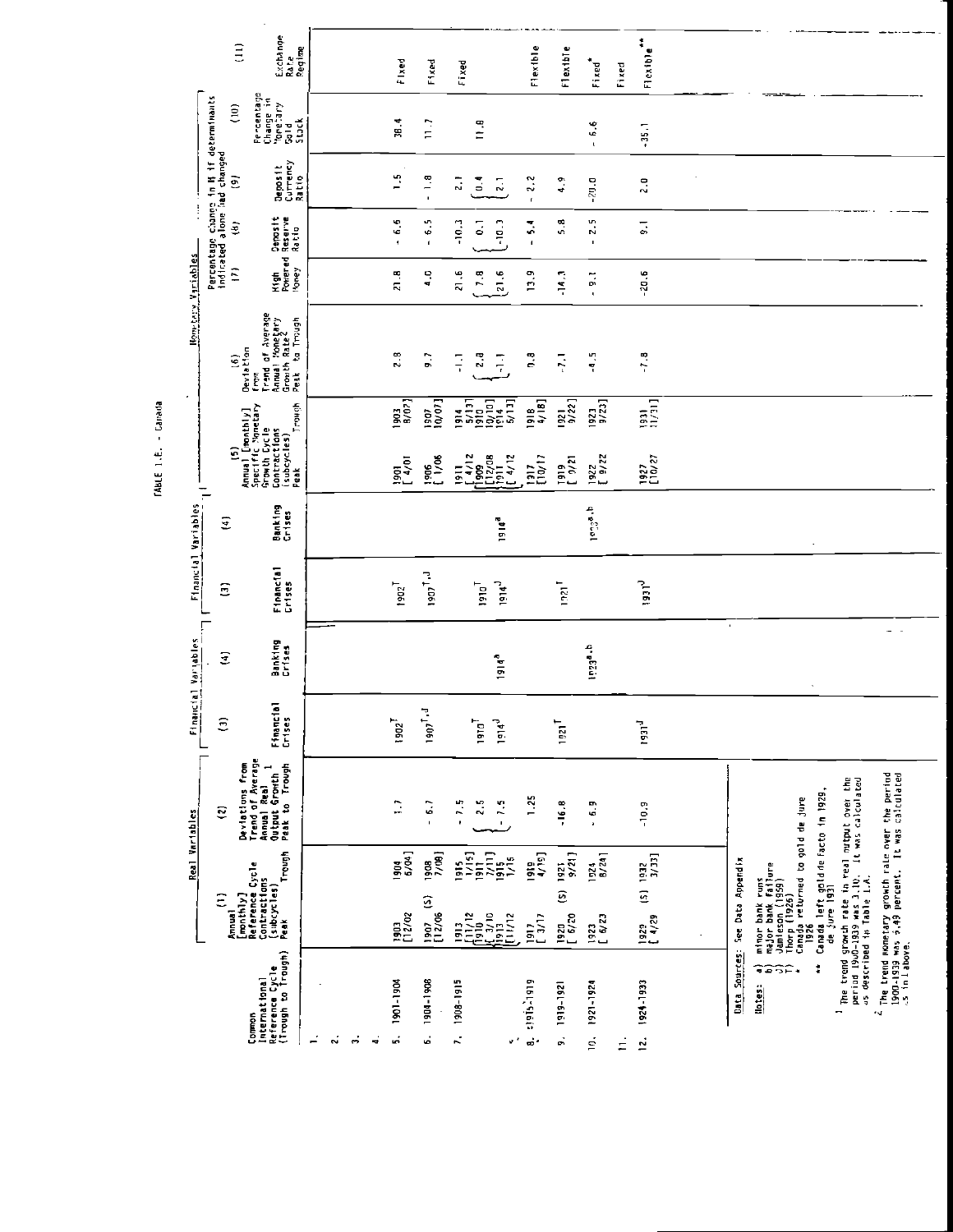SABLE ).F — Swed'!n TABLE J.F - Sweden

Mores: k) Kreuger Collapso<br>T) Jomung (1981)<br>J) Jomung (1981)<br>\* Sweden 1922, de jure in 1924<br>\*\* Sweden 1eft gold in 1931 1882 - 1.0 (1.5 C 0.6 F 0.6 C 0.6 C 0.6 C 0.6 F 0.6 C 0.6 C 0.6 C 0.6 C 0.6 C 0.6 C 0.6 C 0.6 C 0.6 C 0.6 C 0.<br>1880 1882 - 1.0 (1.5 C 0.6 C 0.6 C 0.6 C 0.6 C 0.6 C 0.6 C 0.6 C 0.6 C 0.6 C 0.6 C 0.6 C 0.6 C 0.6 C 0.6 C 0.6 The trend monetary growth rate over<br>the period 1871-1939 was 5.39 percent.<br>It was calculated as in 1 above. 6. 1906-1906 (5) 1906 (5) 1907 — 2,7 1007 — 2,7 1007 1910 -1.2 1.1 3,6 7.6 Fixed the percent. l The trend growth rate in real output<br>over the period 1871-1939 was 2.77.<br>It was calculated as described in<br>Table 1.A. (1891 1892 | - 3.7 1892 | 1892 | - - 5.1 | - - 5.1 | - 0.4 | 0.9 | 1.0 | 1.0 | 1.0 | 1.0 | 1.0 | 1.0 | 1.0 | 1<br>|1894 1895 | - 5.6 | 1893 1894; | -3.2 | - 1.1 | - 1.7 | - 1.7 | - 1.0 | - 1.7 | - 1.7 | - 1.7 | - 1.7 | - 1.7 1803 1886 7—2.3 8.2 I, 0.9 (0.3 in 1922, de jure in 1924 11894 1895 [[118] 1895 [118] .,-3.2 5.6 [11] .,-3.2 [11] .,-3.2 [12] .,-3.2 [12] .,-3.2 .,-3.77.<br>[12] Past Concert Light 1939 was concert in the personal in the personal interval in the personal interval in t<br>[12] Decembe Sweden left gold in 1931 It was calculated 45 descrIbed in It was calculated as in t above. 1. 186b.187\$ ,1872 (5) 1878 1,1 1876 1878 -8.4 -11.0 -8.0 5.? Fixed Pat., Sources: See Data Appendin Data Sources: See Data Appendix 1876 [1876] [1876] [1876] [1876] [1876] [1876] [1876] [1876] [1876] [1876] [1876] [1876] [1876] [1876] [1876]<br>Thomas (1876) [1876] [1876] [1876] [1876] [1876] [1876] [1876] [1876] [1876] [1876] [1876] [1876] [1876] [187<br>T 2. 1078-1806 1883 5) 1886 - 1.4 1880 1886 - —1.7 1.9 18.1 3.7 Fixed 3) Joining (1981) 4. 1895-1902 | 1900 1902 | 3.3 | 3.2 | 3.3 | 3.54 | 3.64 | 3.92 | 3.999 | 3.999 | 2.7 | 2.7 EXPRESSIVE L.A.L.<br>A. 1940-1952 | 2.7 Eke  $\sim$ 5. 1905 – 1.4 1.4 1.4 1.4 1.5 POST 1905 1905 - 5.6 Fixed 1905 . 1905 - 5.9 POST 1905 - 5.9 POST 1905 - 5.6 Fixed Exchange<br>Rate<br>Regime Fiexible versredice Lycie (auch Peak Trough Peak to Trough Crises publications) – Growth Rats2 9owered leserve deposit Exchange<br>1.Trough to Trough) Peak Trough Peak to Trough Crises Peak Trough Peak to Trough loney Ratio Currency l 9. 3922. 3922. 3922. 3922. 3922. 3922. 3922. 3922. 3922. 3922. 3922. 3922. 3932. 3932. 3932. 3932. 3932. 3932. 3932. 3932. 3932. 3932. 3932. 3932. 3932. 3932. 3932. 3932. 3932. 3932. 3932. 3932. 3932. 3932. 3932. 3932. 393 Flexible 0. 1914—1917 1916 1917 —11.9 Flexible Ratio Regin  $\overline{9}$ Fixed<sup>\*</sup> Fixed Fixed Fixed Fixed Fixed Fixed 1921 1931 1931 1932 (5) 1931 - 6.1 - 6.1 - 6.1 - 6.2 8.7 -11.0 0.8 Flxed\* 1932 1932 -6.2 8.7 -11.0 0.8 1932 19 3. 1886-1895 | 1895 | 1895 | 1895 | 1896 | 1894 | 12.9 | 13.8 | 1.0 | 1.0 | 0.8 | Fixed<br>| 1.0 | 1.1 P | 1.5 | 1.5 | 1.5 | 1.5 | 1.5 | 1.1.1 P | 0.4 | 1.1 P | 1.1 P | 1.1 P | 1.1 P | 1.1 P | 1.1 P |  $\begin{bmatrix} 15.7 \\ -250.4 \end{bmatrix}$ 1872 1873 | 1872 | 1873 | 1884 | 1894 | 1895 | 1896 | 1897 | 1898 | 1899 | 1899 | 1899 | 1899 | 1899 | 1899 | Deposit<br>Currency<br>Ratio  $\lambda$ Annual]<br>[monthly] Deviations from Annual (monthly] Deviation (5) (7) (8)  $\frac{1}{2}$  $rac{1}{1000}$  $-16.7$  $-5.6$  $16.6$  $\widehat{\mathbf{e}}$  $\ddot{r}$  $0.8$ Montage change in Minetary Variables<br>Percentage change in M if determinants indicated<br>alume had changed Real Variables Variables **Variabluc Monetary Variables (Real Pi**AE)<br>Variables Variables (Variables Limms)<br>(2) principality in one had changed in The detEinmants indicates  $\overline{\phantom{a}}$ High Deposit<br>Powered Reserve<br>Money Ratto  $\frac{1}{2}$  $\frac{1}{100}$  $\frac{1}{2}$ Reference Cycle (subcycles) Output Growth Financial crtrectiors, Planual Ponstary iiinh Denssit  $-8.0$  $\frac{1}{2}$  $\frac{5}{2}$  $\frac{1}{2}$  $\frac{6}{2}$  $\overline{\epsilon}$  $\hat{\mathbf{r}}$  $\begin{array}{c}\n\bullet \circ \circ \\
\bullet \circ \circ \\
\bullet\n\end{array}$  $5.5 - 7.5$ 36.4  $-11.9$  $9.0$  $-19.1$  $6.7$  $\Box$ r:<br>Smecial (monthly) Deviation<br>Smecial Srowth Cycle<br>Financial Srowth Cycle<br>Financial Srowtheors<br>Crises Peak Cycles Trough Post to Trough<br>Octises Peak Trough Post to Trough International Contractions Annual Real Growth CycIr Trend of Average  $\frac{1}{4}$  $-6.2$  $\frac{1}{1}$   $\frac{1}{2}$   $\frac{1}{2}$   $\frac{1}{2}$  $\begin{array}{c} 0.0000 \\ 0.0000 \\ 1.100 \\ 0.01 \end{array}$  $\frac{1}{2}$  $-8,4$  $\overline{2}$ . 7  $\frac{1}{2}$ Coiwson reference Cycle Trend of Average Seed !lc Monetary iron, 1882<br>1882<br>1885 1892)<br>1892)<br>1894 1932  $\frac{9}{20}$ 1923  $1878$ 1902  $\tilde{\mathbf{g}}$  $\vec{z}$ 1876 1899  $\frac{8}{2}$ 931,  $\frac{1}{1932}$ <sup>1</sup> k 1930 **888 EBER Etic**  $\tilde{g}$ Financial  $1500^T$  $\bar{c}$  $(2)$  (3)  $\overline{q}$ 7. 7907.1914 1913 1914 - 5.2 1914T Deviations from<br>Trend of Average<br>Annual Real<br>Output Growth<br>Peak to Trough 11. 1921. 1929 . 1925 . 1926 . 1927 . 1928 . 1929 . 1929 . 1929 . 1929 . 1929 . 1929 . 1929 . 1929 . 1929 . 19  $-1.3$  $\frac{65}{10}$ <br> $-\frac{1}{10}$ <br> $-\frac{1}{10}$  $-3.3$  $\tilde{\mathbf{z}}$  $\overline{6}$  $\ddot{ }$ .  $\frac{1}{2}$  $\frac{1}{2}$  $-5.2$  $11.9$  $-15.4$  $\widetilde{\mathbf{c}}$ **Real Variables** Annual<br>[monthly] D<br>Reference Cycle T<br>Reference Cycle T<br>(contractions Tough Peak .<br>1917 1878<br>1975<br>1878 **\$8225**  $1907$ 1886 1902 1905 1914 1921 1928 1931  $\tilde{\mathbf{c}}$  $\overline{c}$  $\overline{3}$  $\hat{c}$  $\overline{5}$  $\widehat{\mathcal{Z}}$ 1913 1929  $\frac{1872}{1876}$ 1883 1900 1903 1906 1916  $\frac{5}{20}$ 1925 **BBE2** loternational C<br>Reference Cycle (<br>Crevence Cycle (<br>(Trough to Trough) F 1886-1895 11, 1921-1976 1. 1866-1876 1678-1886 1895-1902 1902 - 1905 1905-1907 1907-1914  $1914 - 1917$ 1917-1921 1928-1931 Common  $\ddot{\sim}$  $\ddot{a}$ цś.  $\mathbf{r}$  $\ddot{\bullet}$  $\ddot{\phantom{a}}$  $\vec{r}$ ف  $\tilde{p}$  $\leq$ 

j,

The trend monetary growth rate over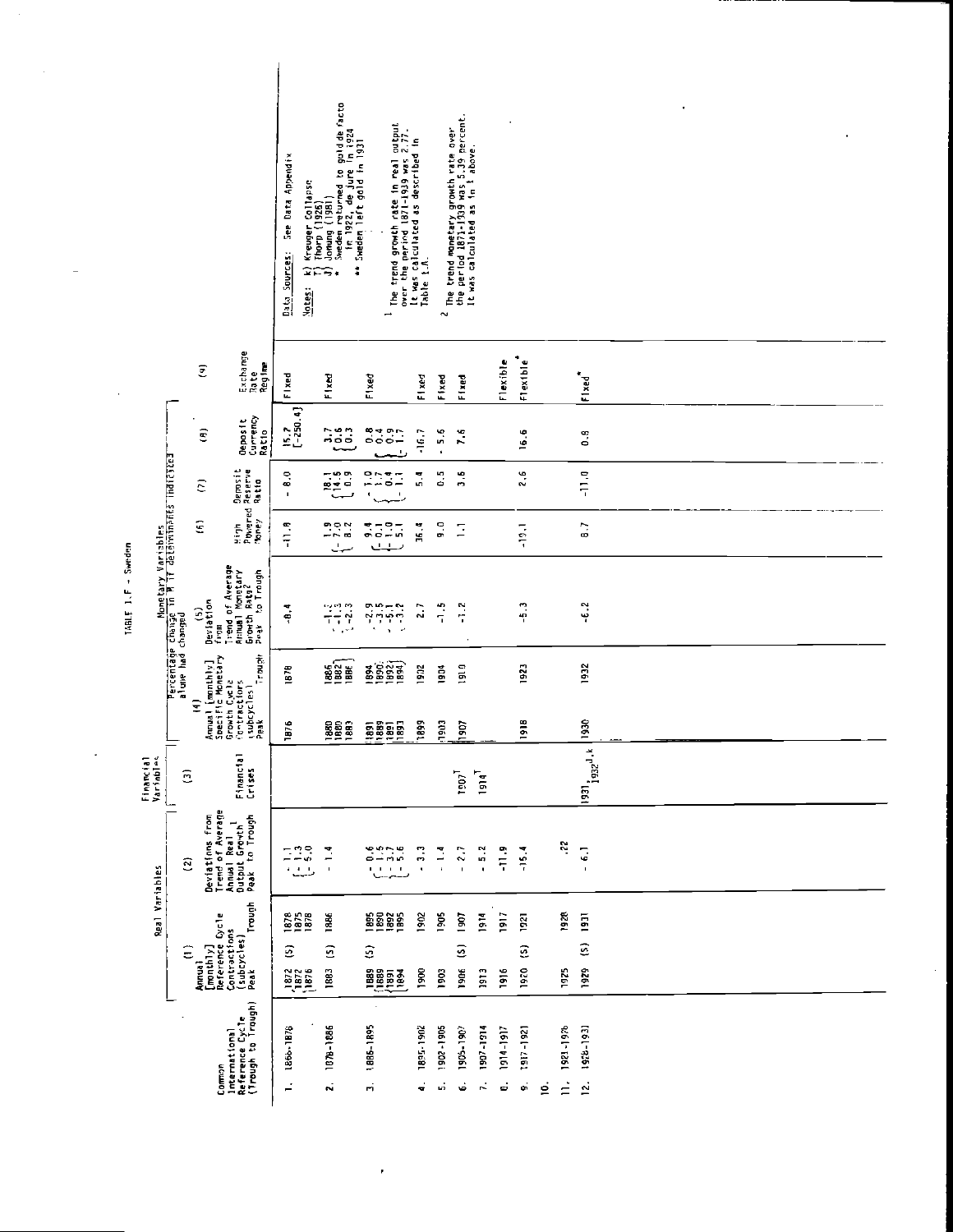#### APPENDIX: DATA SOURCES

#### A. United States 1870—1933

第4章 第4章

Reference Cycle Turning Points: Burns and Mitchell (1946). Table 16, p. 78<br>Real Output: NNP Variant III in 1929 prices. Friedman and Schwartz (1982) Table 4.8, p. 121.

Money Supply and Determinants:  $M<sub>2</sub>$  definition. Friedman and Schwartz (1982) Table 4.8, p. 121.

Long-Term, Short-Term Interest Differential: Morgenstern (1959), Table 125, p. 501.

Stock Price Index: Morgenstern (1959), Table 132, p. 531.

Monetary Gold Stock: Cagan (1965), Table 5-7, p. 340.

Loan Earning Asset Ratio: Ratio of Loans to Loans plus Investments, Federal Reserve Board (1944), p. 20.

Feueral Reserve Board (1955), pp. 35-36.

# B. Great Britain 1870-1933

Reference Cycle Turning Points: Burns and Mitchell (1946), Table 16, p. 78. Real Output: NNP in 1929 prices. Friedman and Schwartz (1982), Table 4.9, p. 130.

Money Supply and Determinants:  $M_2$  definition. Friedman and Schwartz (1982), Table 4.8, p. 30 and data supplied by A. J. Schwartz.

Long-Term, Short-Term Interest Differential: Morgenstern (1959), Table 125, p. 501. Stock Price Index: Morgenstern (1959), Table 132. p. 531.

Monetary Gold Stock: Bordo (1981), Table 4, Sheppard (1971), Table A 1.12.

Loan Earning Asset Ratio. Ratio of Loans plus discounts to loans plus

discounts plus investments: Bordo (1977) and Sheppard (1971), Table A 1.1.

C. Germany 1870-1913

Reference Cycle Turning Points: Burns and Mitchell (1946), Table 16, p. 78. Real Output: NNP in 1913 prices. Hoffman (1965), Table 249. Money Supply and Determinants:  $M_2$  definition. Tilly (1972) Table 5. p. 347. Long-Term, Short-Term Interest Differential: Morgenstern (1959), Table 125. p. 501. Stock Price Index: Morgenstern, (1959), Table 132, p. 513. Monetary Gold Stock: Tilly (1972), Appendix 1, p. 359.

D. France 1900—1933

Reference Cycle Turning Points: Burns and Mitchell (1946), Table 16, p. 78. Real Output: GUP in 1938 prices. Sauvy (1954). Money Supply: M<sub>2</sub>. INSEE (1966). Long-Term, Short-Term Interest Differential: Morgenstern (1959), Table 125, p. 501. Stock Price Index: Morgenstern (1959), Table 132, p. 531.

E. Canada 1900-1933

Reference Cycle Turning Points: Hay (1966), Table III, p. 362. Real Output: GNP in 1949 prices. Data used in Bordo and Jonung (1977). Money Supply and Determinants: M2 definition. Data used in Bordo and doming (1977). Monetary Gold Stock 1900-1913: Rich. (1980), Table , 1920-33. Data supplied by R. A.Shearer.